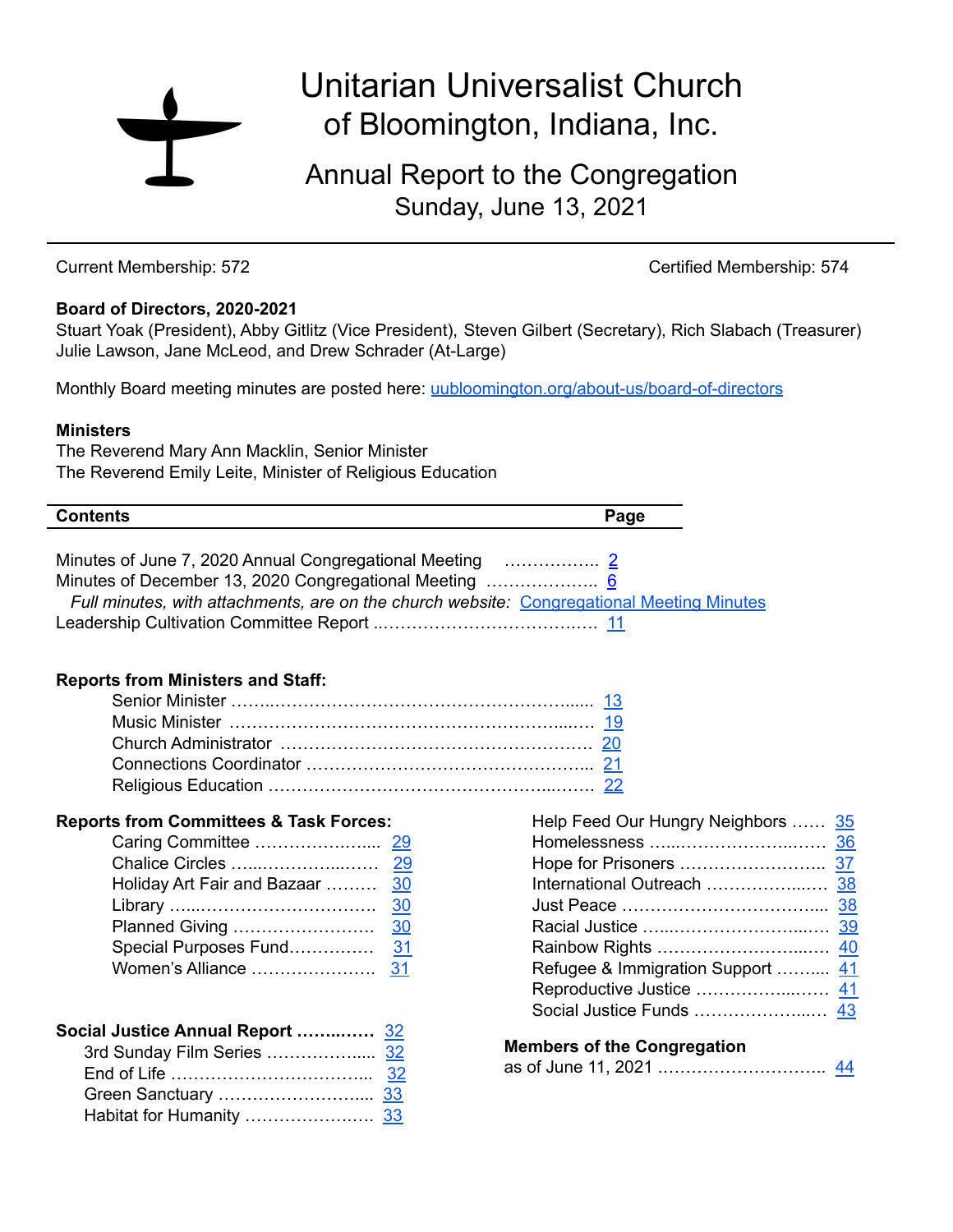## <span id="page-1-0"></span>**Unitarian Universalist Church of Bloomington, Indiana**

*Seeking the Spirit, Building Community, Changing the World*

Approved **Congregational Meeting** Minutes

June 7, 2020



|                                                                  | 3 |
|------------------------------------------------------------------|---|
| <b>CALL TO ORDER</b>                                             |   |
| GUIDELINES FOR CONDUCTING THE VIRTUAL CONGREGATIONAL MEETING     | 3 |
| <b>INTRODUCTION OF PARLIAMENTARIAN AND AGENDA</b>                | 3 |
| <b>VOTE TO PROCEED UNDER EMERGENCY RULES</b>                     | 3 |
| <b>CHALICE LIGHTING AND OPENING WORDS</b>                        | 3 |
| <b>SENIOR MINISTER'S REPORT</b>                                  | 3 |
| <b>UPDATES</b>                                                   |   |
| <b>PLANNED GIVING REPORT</b>                                     | 3 |
| <b>QUORUM REPORT</b>                                             | 3 |
| <b>MOTION FOR APPROVAL OF MINUTES</b>                            | 4 |
| <b>MOTION TO APPROVE CHANGES TO UUCB BYLAWS</b>                  | 4 |
| <b>LEADERSHIP CULTIVATION COMMITTEE REPORT AND MOTION</b>        | 4 |
| <b>MOTION TO APPROVE THE LCC SLATE OF ELECTED OFFICIALS</b>      | 4 |
| <b>SPECIAL PURPOSES FUND REPORT</b>                              | 4 |
| <b>BOARD OF DIRECTORS' REPORT</b>                                | 4 |
| <b>TREASURER'S REPORT AND MOTION TO APPROVE 2020-2021 BUDGET</b> | 4 |
| <b>VOTE TO SELECT THE 25% SUNDAY PLATE RECIPIENT</b>             | 5 |
| <b>MINISTER'S CLOSING WORDS</b>                                  | 5 |
| <b>ADJOURNMENT</b>                                               | 5 |

Submitted by Steven Gilbert, Secretary

#### ATTACHMENTS:

- A. Modified Slide Deck
- B. Senior Minister's Report
- C. Planned Giving Report
- D. Proposed Changes to UUCB Bylaws
- E. Treasurer's Report and Proposed Budget
- F. Board of Director's Report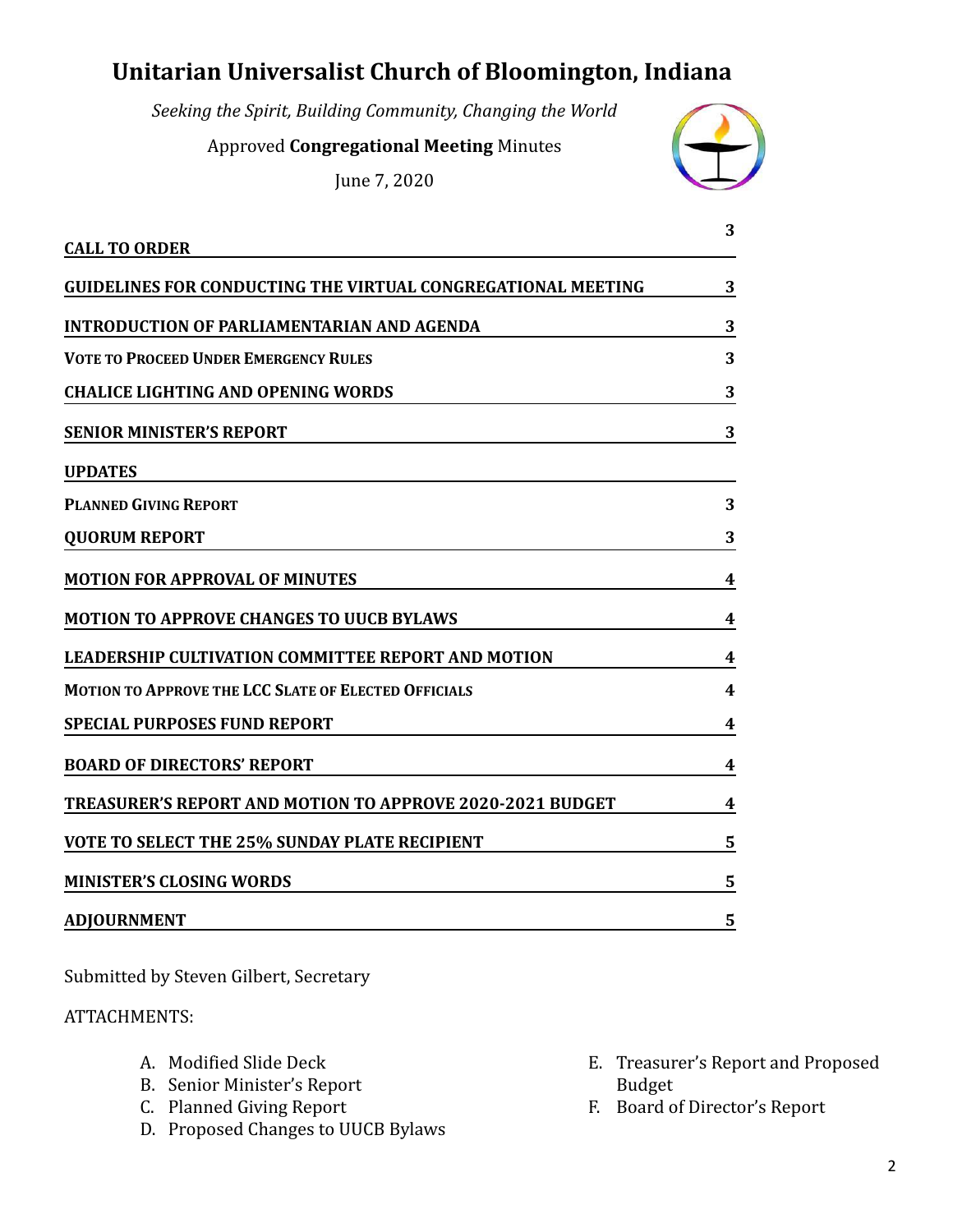## **Call to Order**

President Stuart Yoak called the meeting to order at 4:13 p.m.

## **Guidelines for Conducting the Virtual Congregational Meeting**

Vice President Abby Gitlitz provided an overview of the procedures for the online meeting and for voting, and a covenant of rules for participants to follow.

## **Introduction of Parliamentarian and Agenda**

President Yoak introduced Parliamentarian Guy Loftman and provided an agenda for the meeting (Attachment A slide 1)

## **Vote to Proceed Under Emergency Rules**

President Yoak called for a motion to proceed with the meeting online under emergency rules as previously explained by VP Gitlitz. A motion to that effect was made by VP Abby Gitlitz and seconded. The motion carried by poll vote.

## **Chalice lighting and Opening Words**

Reverends Mary Ann Macklin and Emily Manvel Leite lit the chalice and provided the opening words.

## **Senior Ministers' Report**

Reverend Mary Ann Macklin provided the Senior Minister's report (Attachment B)

## **Planned Giving Report**

Chairperson Libby Devoe provided the planned giving committee update (Attachment C).

## **Quorum Report**

One hundred and sixty-four confirmed members signed into the meeting, which considerably exceeded the 56 members (10%) needed to ensure a quorum.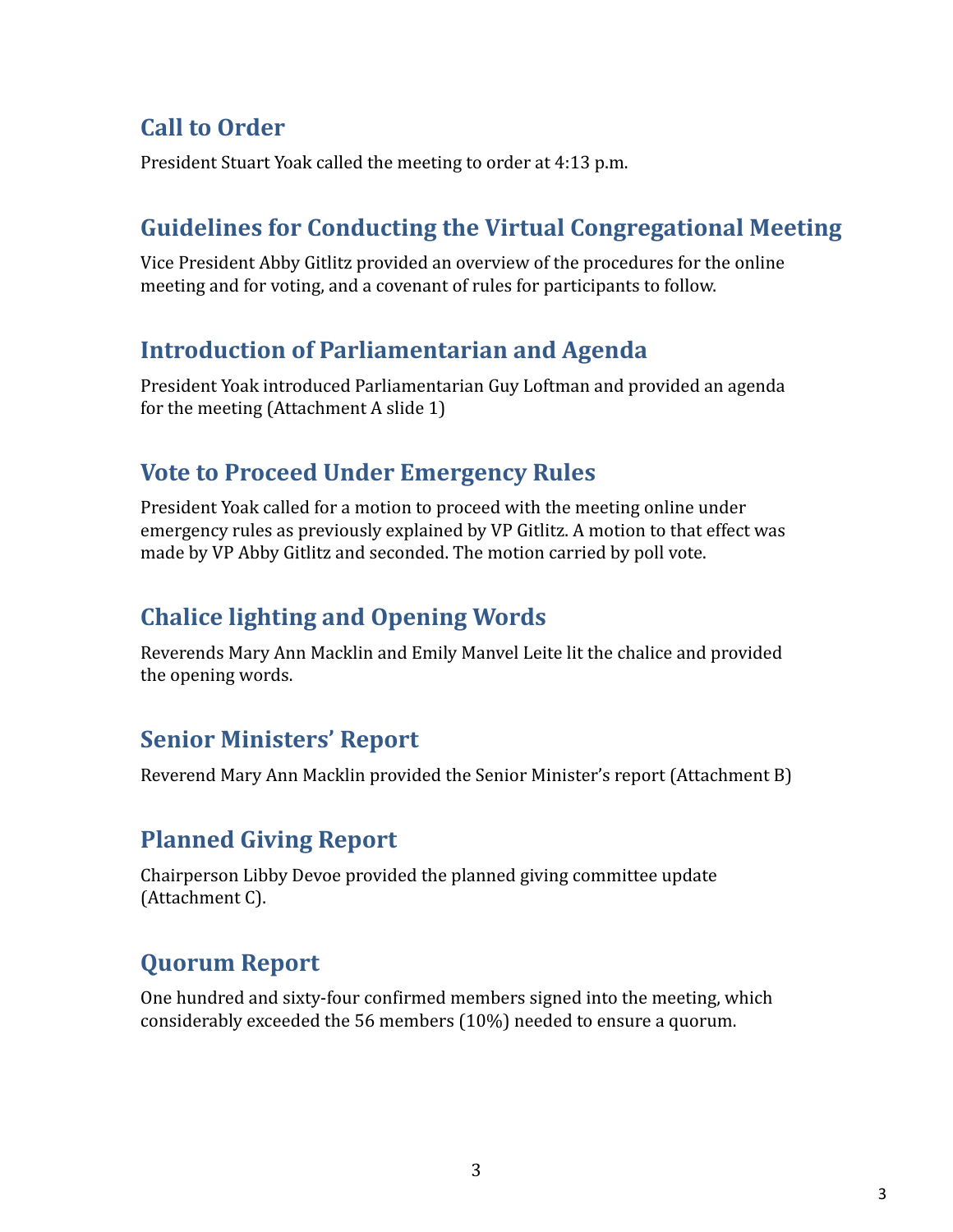## **Motion for Approval of Minutes**

President Yoak called for a motion to permit the Board of Directors to approve the June 2020 Congregational Meeting minutes at a future Board meeting. VP Abby Gitlitz so moved. The motion was seconded and carried by poll vote.

## **Motion to Approve Changes to UUCB Bylaws**

President Yoak called for a motion to approve changes to the UUCB bylaws as shown in Attachment D. Deb Hutton so moved. After a second the motion carried by poll vote.

## **Leadership Cultivation Committee Report**

Chairperson Deb Hutton provided the Leadership Cultivation Committee report (Attachment A slides 2-3) along with the slate of candidates for 2020-2021 openings on the LCC and Board of Directors (Attachment A slides 4-8).

## **Motion to Approve the LCC Slate of Elected Officials**

Chairperson Hutton called for a motion to approve the slate of candidates. A motion was made and seconded, and the motion carried by poll vote.

## **Special Purposes Fund Report**

Chairperson Andrew Appel provided the Special Purposes Fund report (Attachment A slides 9-11). He noted that assets were up some from last year at the same time. The recent slide in the markets have prompted him to consider maybe being a little more conservation in UUCB investments, but no action has been taken yet to that effect.

## **Board of Directors' Report**

President Stuart Yoak provided the report for the Board of Directors (Attachment F).

### **Treasurer's Report and Motion to Approve 2020-2021 Budget**

Treasurer Rich Slabach presented the Treasurer's report and proposed budget for the 2020-2021 (Attachment E, and Attachment A slides 12-17), cautioning that the proposed budget should be considered tentative in light of unknown factors that may affect church finances over the upcoming months; and that a revised budget may be presented to the Congregation for approval at its December meeting.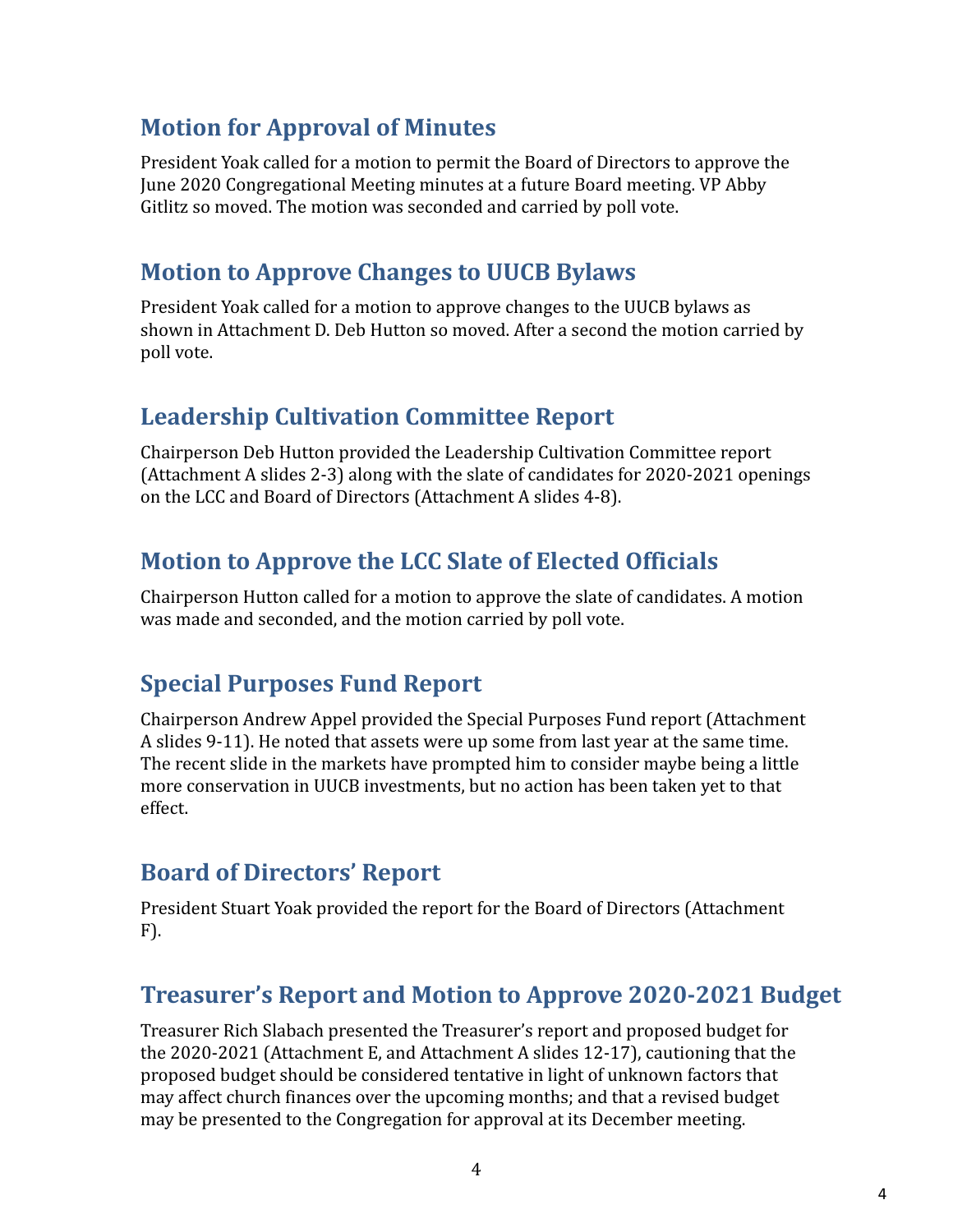Abby Gitlitz moved to accept the presented budget. After a second, the motion carried by poll vote.

## **Vote to Select the 25% Sunday Plate Recipient**

VP Gitlitz and Board Member Drew Schrader explained the procedure for voting on the 25% Sunday Plate Recipient for 2020-2021. The vote is to be conducted online immediately after the meeting for a half an hour, with the results being announced by email and in the church bulletin next week.

## **Minister's Closing Words**

Reverends Macklin and Leite provided the closing words and extinguished the chalice.

## **Adjournment**

VP Abby Gitlitz moved to adjourn. After a second, the motion carried by poll vote. The meeting adjourned at approximately 5:25 p.m.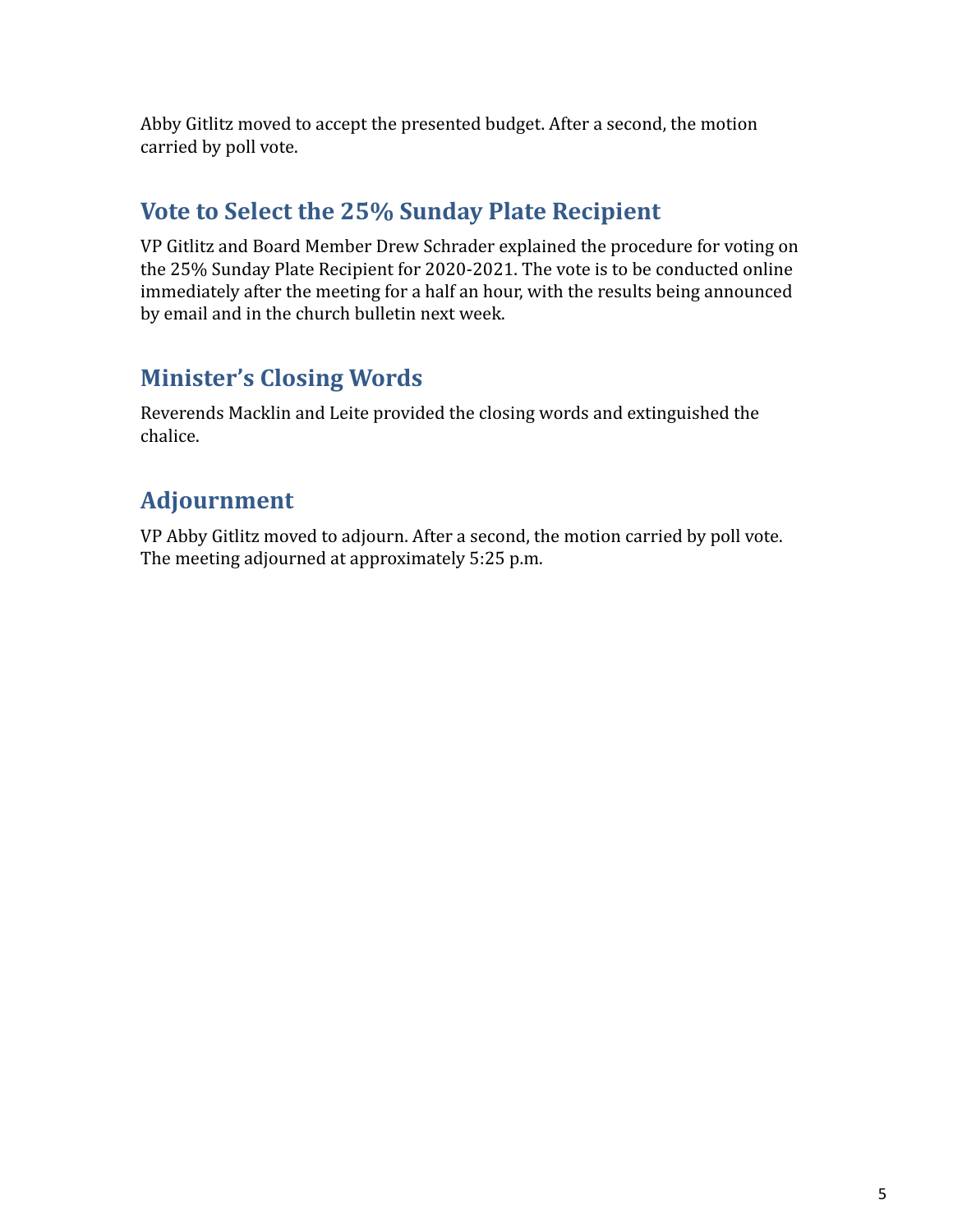## <span id="page-5-0"></span>**Unitarian Universalist Church of Bloomington, Indiana**

*Seeking the Spirit, Building Community, Changing the World*

Approved **Congregational Meeting** Minutes

December 13, 2020



Amended retroactively by the Board February 17, 2021 to include the written President's Report (aka Board of Directors' Report)

|                       | <b>CALL TO ORDER AND CHALICE LIGHTING</b>                                                                                          |                                                    | 3 |
|-----------------------|------------------------------------------------------------------------------------------------------------------------------------|----------------------------------------------------|---|
|                       | <b>GUIDELINES FOR CONDUCTING THE VIRTUAL CONGREGATIONAL MEETING</b>                                                                |                                                    | 3 |
|                       | <b>INTRODUCTION OF PARLIAMENTARIAN AND AGENDA</b>                                                                                  |                                                    | 3 |
|                       | <b>SENIOR MINISTERS' REPORT</b>                                                                                                    |                                                    | 3 |
|                       | <b>CONGREGATIONAL LIFE AND RELIGIOUS EDUCATION REPORT</b>                                                                          |                                                    | 3 |
|                       | <b>INTERIM MINISTER'S REPORT</b>                                                                                                   |                                                    | 3 |
|                       | <b>COMMITTEE REPORTS</b>                                                                                                           |                                                    | 3 |
| <b>GREEN BUILDING</b> |                                                                                                                                    |                                                    | 3 |
|                       | <b>GREEN GROUNDS REPORT</b>                                                                                                        |                                                    | 3 |
|                       | <b>PLANNED GIVING REPORT</b>                                                                                                       |                                                    | 4 |
|                       | <b>SOCIAL JUSTICE FUNDS REPORT</b>                                                                                                 |                                                    | 4 |
|                       | <b>TREASURER'S REPORT</b>                                                                                                          |                                                    | 4 |
|                       | <b>QUORUM REPORT</b>                                                                                                               |                                                    | 4 |
|                       | <b>MOTION FOR APPROVAL OF MINUTES</b>                                                                                              |                                                    | 4 |
|                       | MOTION TO APPROVE ADOPTION OF THE 8TH PRINCIPLE                                                                                    |                                                    | 5 |
|                       | <b>BOARD OF DIRECTORS' REPORT</b>                                                                                                  |                                                    | 6 |
|                       | <b>MINISTER'S CLOSING WORDS</b>                                                                                                    |                                                    | 6 |
|                       | <b>ADJOURNMENT</b>                                                                                                                 |                                                    | 6 |
|                       | Submitted by Steven Gilbert, Secretary                                                                                             |                                                    |   |
| B.<br>C.              | ATTACHMENTS:<br>A. Modified Slide Deck<br>Senior Ministers Report<br><b>RE Ministers Report</b><br>D. Interim Minister's<br>Report | E. President's (aka Board<br>of Directors') Report |   |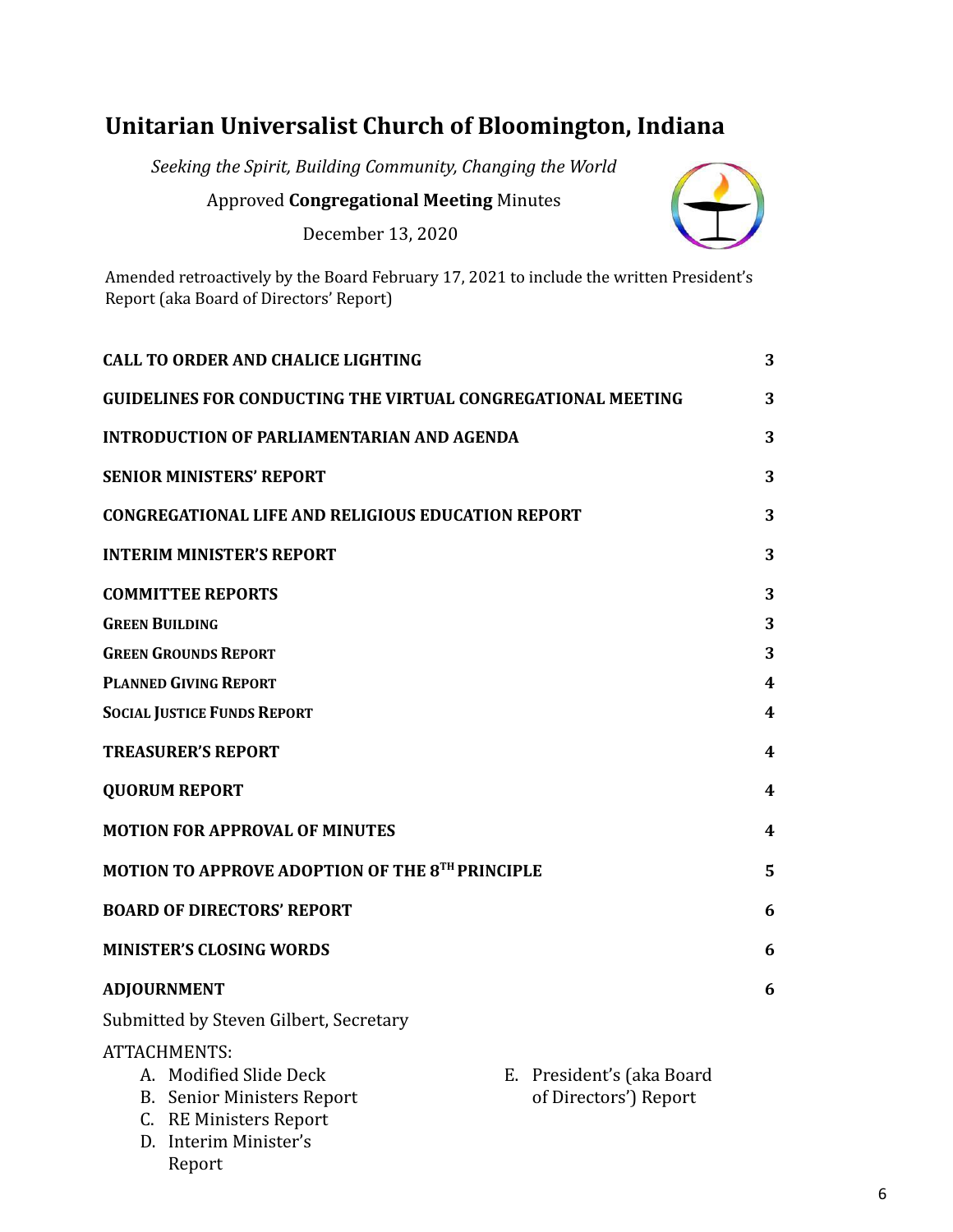## <span id="page-6-0"></span>**Call to Order and Chalice Lighting**

Vice President Abby Gitlitz called the meeting to order via ZOOM at 4:20 p.m. after which Rev. Emily Manvel Leite conducted the Chalice Lighting

## <span id="page-6-1"></span>**Guidelines for Conducting the Virtual Congregational Meeting**

Vice President Gitlitz provided an overview of the procedures for the online meeting and for voting.

## <span id="page-6-2"></span>**Introduction of Parliamentarian and Agenda**

VP Gitlitz introduced Parliamentarian Guy Loftman.

## <span id="page-6-3"></span>**Senior Ministers' Report**

Reverend Mary Ann Macklin provided the Senior Minister's report (Attachment A).

## <span id="page-6-4"></span>**Congregational Life and Religious Education Report**

Reverend Emily Manvel Leite provided this report (Attachment B).

## <span id="page-6-5"></span>**Interim Minister's Report**

Reverend Dave Clements reported on his activities as Interim Minister (Attachment C).

## <span id="page-6-6"></span>**Committee Reports**

### <span id="page-6-7"></span>**Green Building**

Molly O'Donnell provided an overview of the current state of our green building efforts (Slides 1-2 Attachment D). UUCB has succeeded in reducing its carbon footprint earning an energy star certification rating of 97%. To date UUCB has saved \$33K in energy costs through Green Building Committee efforts. It's next major goal is to reduce natural gas usage.

### <span id="page-6-8"></span>**Green Grounds Report**

Anna Knust reported on efforts of the Green Grounds Committee (Slides 3-4, Attachment D). Currently she is looking to make the group's efforts more efficient by restructuring the use of volunteer time and by using automation where possible.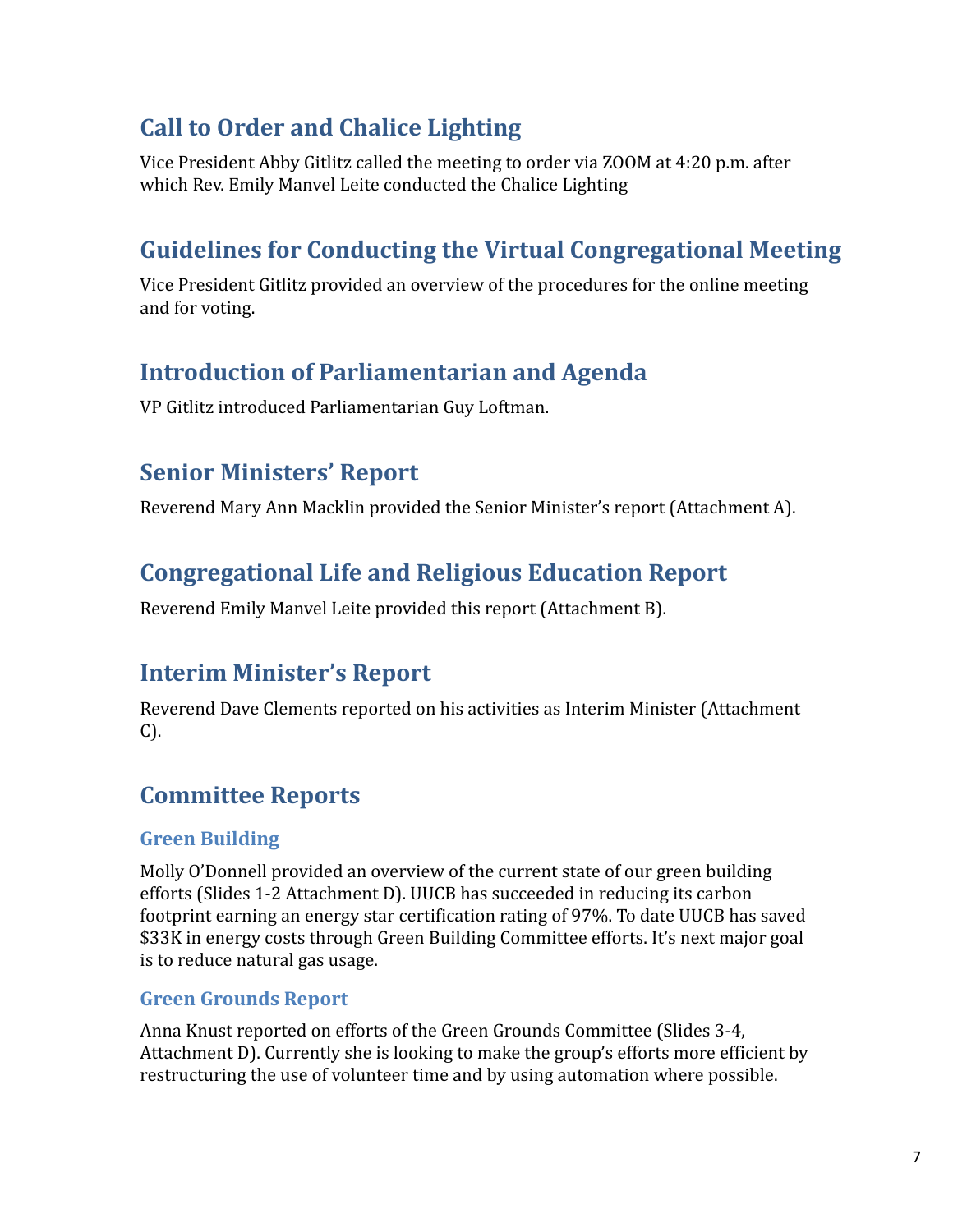#### <span id="page-7-0"></span>**Planned Giving Report**

Retiring Chair Libby Devoe provided the planned giving committee update (Slides 5- 6 Attachment D). She reported that at the present time 67 households representing 17% of the congregation were engaged at some level of planned giving. She went on to urge others in the congregation to include gifts to the church in their estate planning.

At the conclusion of this report, Reverend Macklin offered strong and heartfelt thanks to Libby for her long and fruitful service as Chair of the Planned Giving Committee, crediting her with making the committee's efforts really "take off." She also revealed that a gift had been left for Libby near her birdbath at home.

#### <span id="page-7-1"></span>**Social Justice Funds Report**

Denise Ogren reported on Social Justice Committee funding (Slides 7-9 Attachment D). The committee approved \$1300 in two new grants as well as extending \$1000 dollars grants previously made but deferred due to the pandemic. Disbursements for the 25% plate fund were reported and are shown in Slide 18.

## <span id="page-7-2"></span>**Treasurer's Report**

Rich Slabach provided the treasurer's report (Slides 10-12 Attachment D). He noted that the financial condition of the church is good at this time, with income currently exceeding expenses. However, this situation will require monitoring as conditions may change in the Spring. He noted changes made in the budget that had been adopted in June, with the largest being \$5K for more hours for our technology specialists. This leaves a comfortable buffer of around \$40K between income and anticipated expenses.

VP Gitlitz moved for congregational acceptance of the Treasurer's Report. Julie Lawson seconded. The motion passed.

### <span id="page-7-3"></span>**Quorum Report**

VP Gitlitz reported that 146 confirmed members were signed in at the beginning of the meeting exceeding the 58 members (10% of eligible membership) needed to ensure a quorum.

### <span id="page-7-4"></span>**Motion for Approval of Minutes**

VP Gitlitz called for a motion to permit the Board of Directors to approve the December 2020 Congregational Meeting minutes at a future Board meeting. After a second, the motion carried.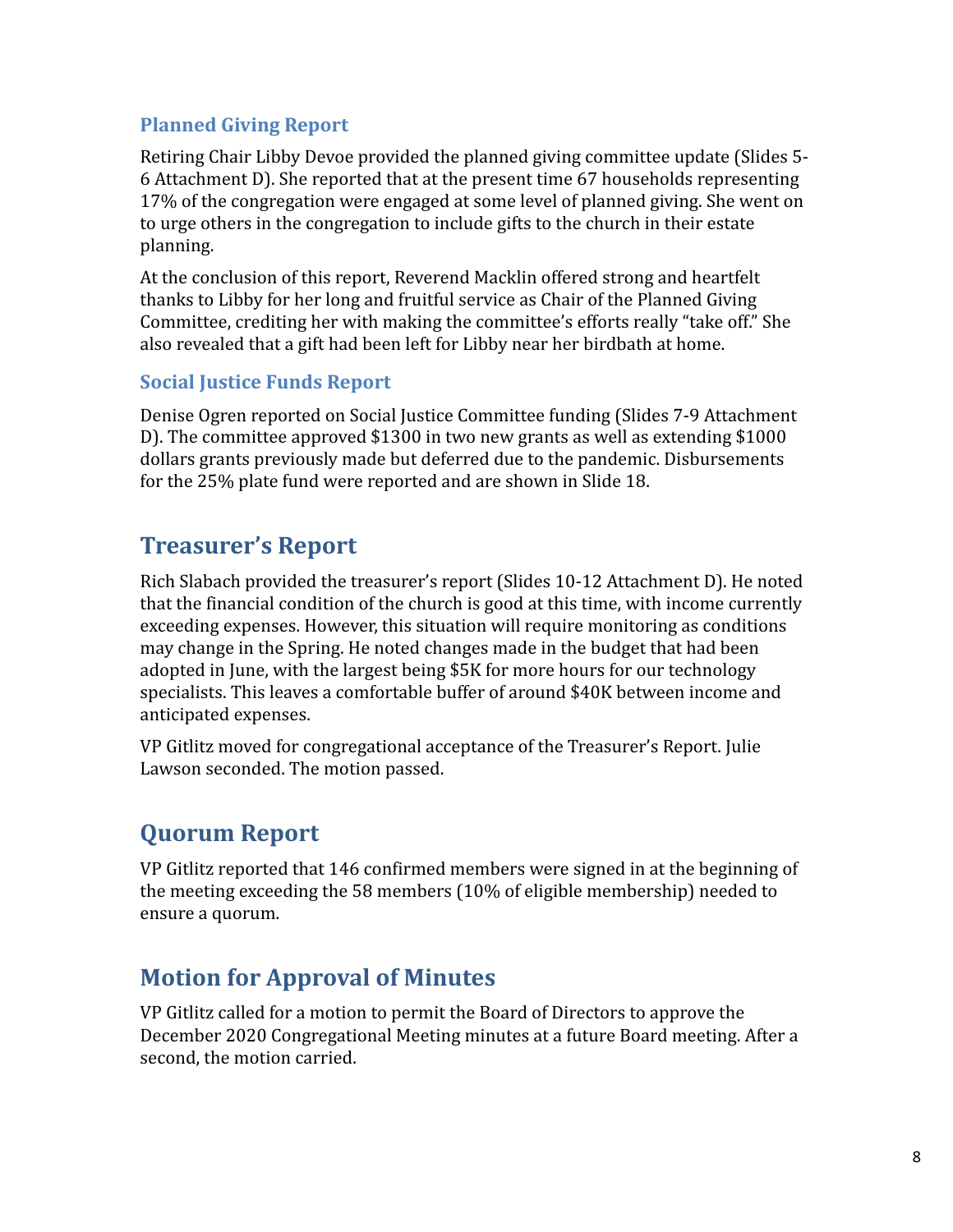## <span id="page-8-0"></span>**Motion to Approve Adoption of the 8 th Principle**

VP Gitlitz moved and Stuart Yoak seconded the motion that UUCB adopt a modified version of the UUA  $8<sup>th</sup>$  Principle, which reads:

*We, the members of the Unitarian Universalist Church of Bloomington, Indiana covenant to affirm and promote: journeying toward spiritual wholeness by working to build a diverse multicultural Beloved Community by our actions that accountably dismantle racism and other oppressions in ourselves and our institutions.*

Drawing on feedback from open informational sessions held online ahead of the Congregational meeting, Board members Julie Lawson, Drew Schrader and Jane McLeod provided background on the origins and history of the  $8<sup>th</sup>$  Principle along with the Board's reasons the Board was asking for its adoption as written and presented above. They focused especially but not exclusively on the meaning that such an action would have for members of color, both here and elsewhere.

The motion was then open for discussion. An objection was raised that version presented for adoption differed from the UUA version disseminated earlier to the congregation for review, specifically that the first eleven words in the UUCB version replaced the UUA wording, which was: *We, the member congregations of the Unitarian Universalist Association…* VP Gitlitz replied that anyone who objected to the wording change should indicate that by voting against the motion.

Concerns about the 8th Principle focused on that it did not follow the structure of the other seven principles, it was too vague, that the first seven principles already covered these issues, that it did not cover additional kinds of oppressions, etc.

Responses included that our traditions as Unitarian Universalists are not fixed and must be responsive to new understanding; that adopting the 8th Principle would clearly identify our commitment to dismantling racism; that it is simply not enough to dismantle racism in ourselves we must acknowledge and dismantle racism in our institutions; adopting the 8th Principle would honor and clearly demonstrate our solidarity with Black Lives UU who proposed this principle Individuals expressing concern tended to favor postponing the vote pending further study rather than rejecting the motion outright.

The discussion lasted for over an hour, during which a motion was made and seconded to strike the colon from the proposed  $8<sup>th</sup>$  Principle for the sake of grammatical clarity. After the question was called to end all discussion, a vote was held on this question. The motion to strike the colon from the statement failed.

The original motion to adopt the  $8<sup>th</sup>$  Principle was then put to a vote via email, with phone links for those unable to access email. Voting remained open until 8 p.m., after which the votes were tabulated.

Subsequent data showed the motion that UUCB adopt the  $8<sup>th</sup>$  Principle as written carried by a vote of 151 to 2.

Drew Schrader, who conducted the online vote, added later by email: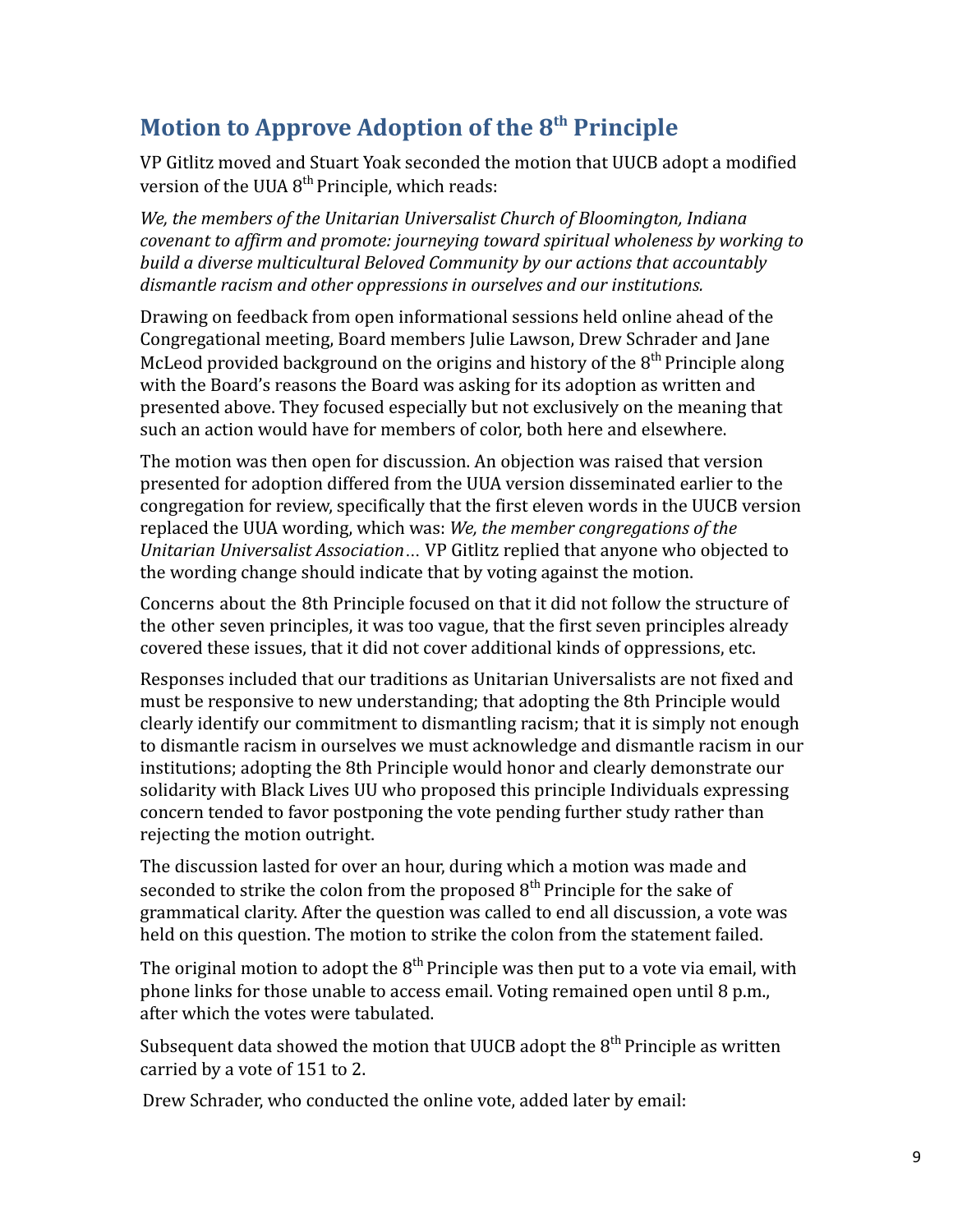*It is noteworthy that that is more than our quorum report of 146 as well as more than were actually in the meeting at the time we called the vote - more like 123ish. We can attribute the additional numbers to:*

*- additional people added during the meeting that did not get counted for quorum*

*- Places where there were more than one member on a device that we did not get recorded during check-in*

*- The fact that some people might have left the meeting, but were originally in attendance and voted because of the email we sent to all of the folks from the quorum.*

## <span id="page-9-0"></span>**Board of Directors' Report**

President Stuart Yoak declined to report orally due to the length of the meeting, opting instead to email his report to the congregation at a later date. *These minutes were amended retroactively by the Board on February 17, 2021 to include the report for informational purposes, provided in Attachment E.*

## <span id="page-9-1"></span>**Minister's Closing Words**

Reverend Macklin provided the closing words, thanking Board, staff and those in attendance for their efforts and concerns, as well as their willingness to listen to one another while working out contentious issues.

## <span id="page-9-2"></span>**Adjournment**

VP Abby Gitlitz moved to adjourn. Jane McLeod seconded. The meeting adjourned at approximately 6:55 p.m.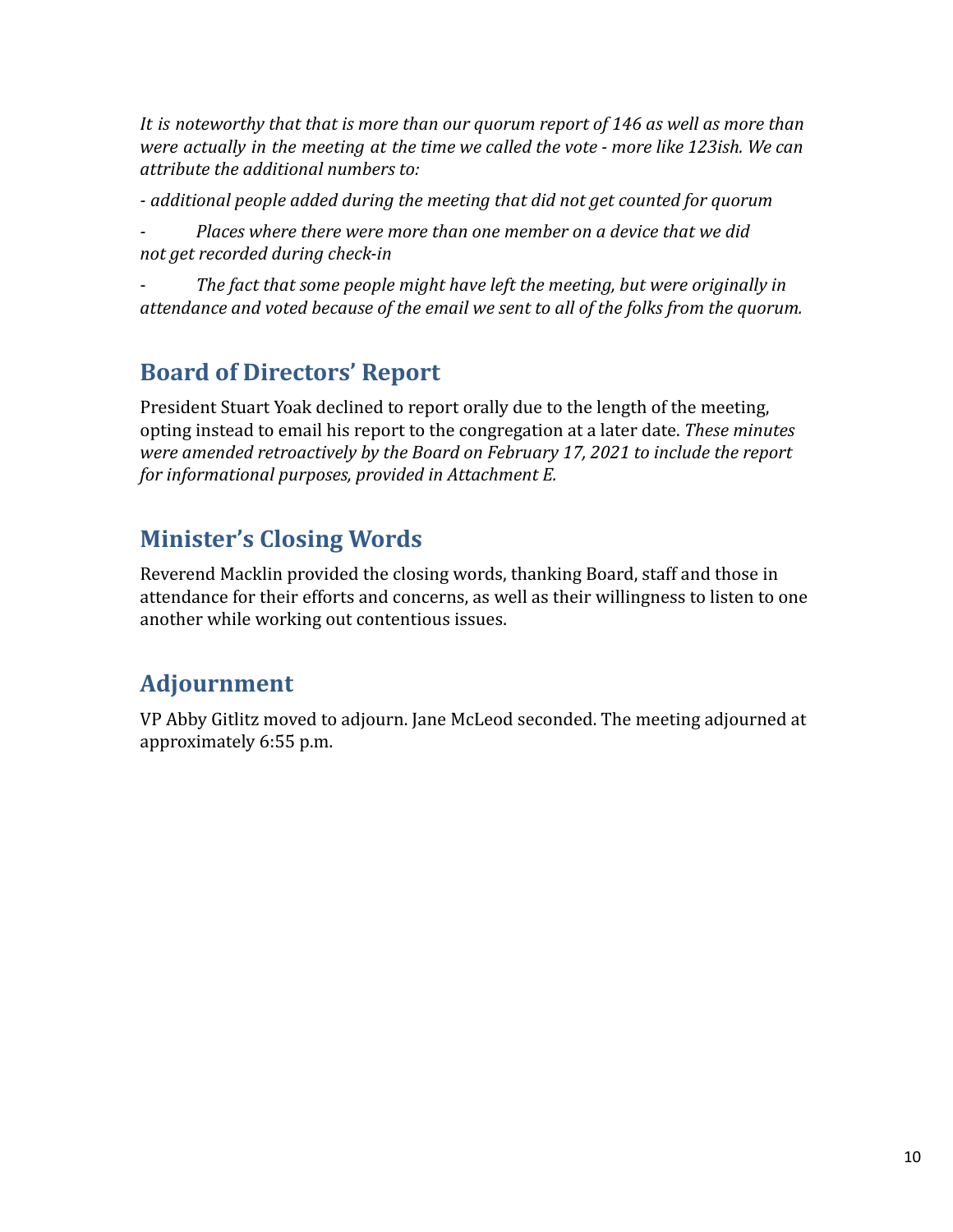### <span id="page-10-0"></span>**UUCB Leadership Cultivation Committee**

In spite of the pandemic, the LCC functioned well last year. The four committee members were Dan Wiseman (Chairperson), Beth Hollingsworth, Nicole Motz, and Pat Brantlinger. Stuart Yoak and Ann LeDuc are also ex-officio members, with support from Rev. Dave Clements. The LCC depends greatly on the background work of Ann LeDuc, our Zoom Queen and database expert, for much of our work to be successful. Nicole and Beth will become co-chairs next year, as Dan's term is over.

Our initial activities involved conducting leadership conversation sessions to get to know members of the congregation with the potential to be leaders. We did two sessions in the fall and one in the Spring involving 10 people. We were also greatly blessed to sponsor two workshops by a very talented newer member of the congregation, Suzanne Fodor. Her workshops in October and April were well attended (30 plus people) and much appreciated. We are grateful that Suzanne will be joining the LCC next year as a committee member.

We had two open election positions to fill this year. After much discussion and consultation with Rev. Macklin, we were able to find highly qualified members for the Special Purposes Fund and LCC. Ed Long and Suzanne Fodor's names will be placed in nomination for these two positions at the June  $13<sup>th</sup>$  annual congregational meeting.

Respectfully submitted by Dan Wiseman, LCC Chairperson 2020-21.

## **Nominations for Elected Office June 2021**

\_\_\_\_\_\_\_\_\_\_\_\_\_\_\_\_\_\_\_\_\_\_\_\_\_\_\_\_\_\_

#### **1. ELECTION BIOS**

**2. FULL BOARD & COMMITTEE MEMBERSHIPS FOR UUCB YEAR 2021-2022**

#### **1. ELECTION BIOS**

#### **SPECIAL PURPOSES FUND COMMITTEE**

#### **Ed Long**

Ed has lived in Bloomington for two years but has been a UU since 1982. While in Nebraska he served three years on the Board of Trustees and six years in financial leadership positions. He also served for about a year on the lay management team in Texas. He has also served on the Board of a non-profit community radio station (similar to WFHB) for six years, which included three years as Chair. Since moving to Bloomington, he has volunteered for short stints at WFHB and at the Rise and has been involved with the hiking group and the men's discussion group. Ed is a retired Claim Representative and is now working part-time at IU Health as a registration specialist.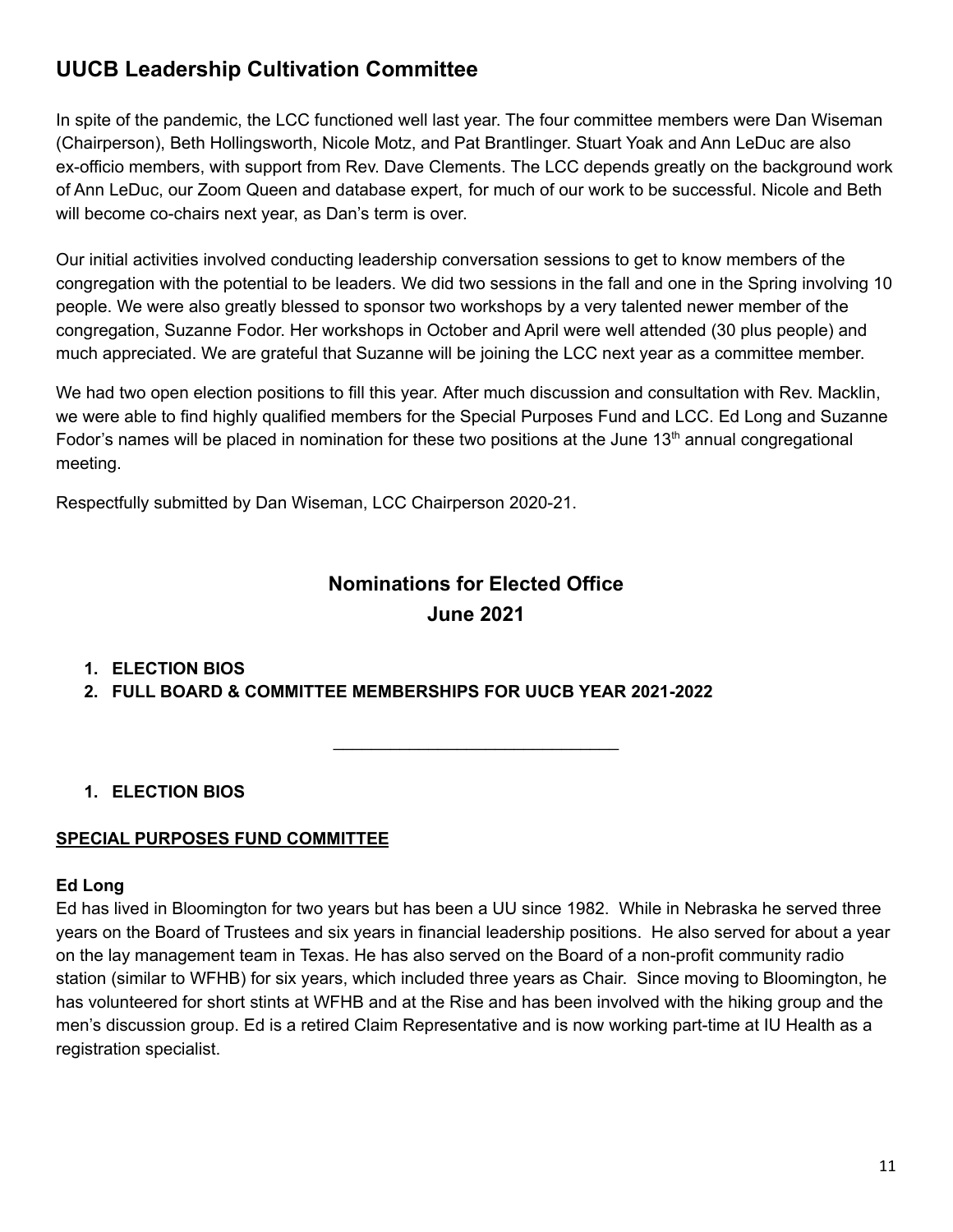#### **LEADERSHIP CULTIVATION COMMITTEE**

#### **Suzanne Fodor**

Suzanne Fodor, PCC (she/her) is an Executive Coach and Instructor within the Kelley School of Business and provides team building and communications consulting to corporate and nonprofit companies. She enjoys staying active in the theater and film community, and in Bloomington, can be found at the library, hiking the Boathouse Trail with Arnold and Molly, or in the backyard trying to keep plants alive. She is deeply honored to serve on the LCC and hopes to foster all members' confidence in their leadership ability.

#### **2. FULL BOARD & COMMITTEE MEMBERSHIPS FOR UUCB YEAR 2021-2022**

#### **BOARD OF DIRECTORS**

Stuart Yoak, President Abby Gitlitz, Vice President Steven Gilbert, Secretary Rich Slabach, Treasurer Julia Karin Lawson, At Large Jane McLeod, At Large Drew Schrader, At Large

#### **SPECIAL PURPOSES FUND COMMITTEE (SPF)**

Andrew Appel Ruth Aydt Ed Long

#### **LEADERSHIP CULTIVATION COMMITTEE (LCC)**

Pat Brantlinger Beth Hollingsworth Nicole Motz Suzanne Fodor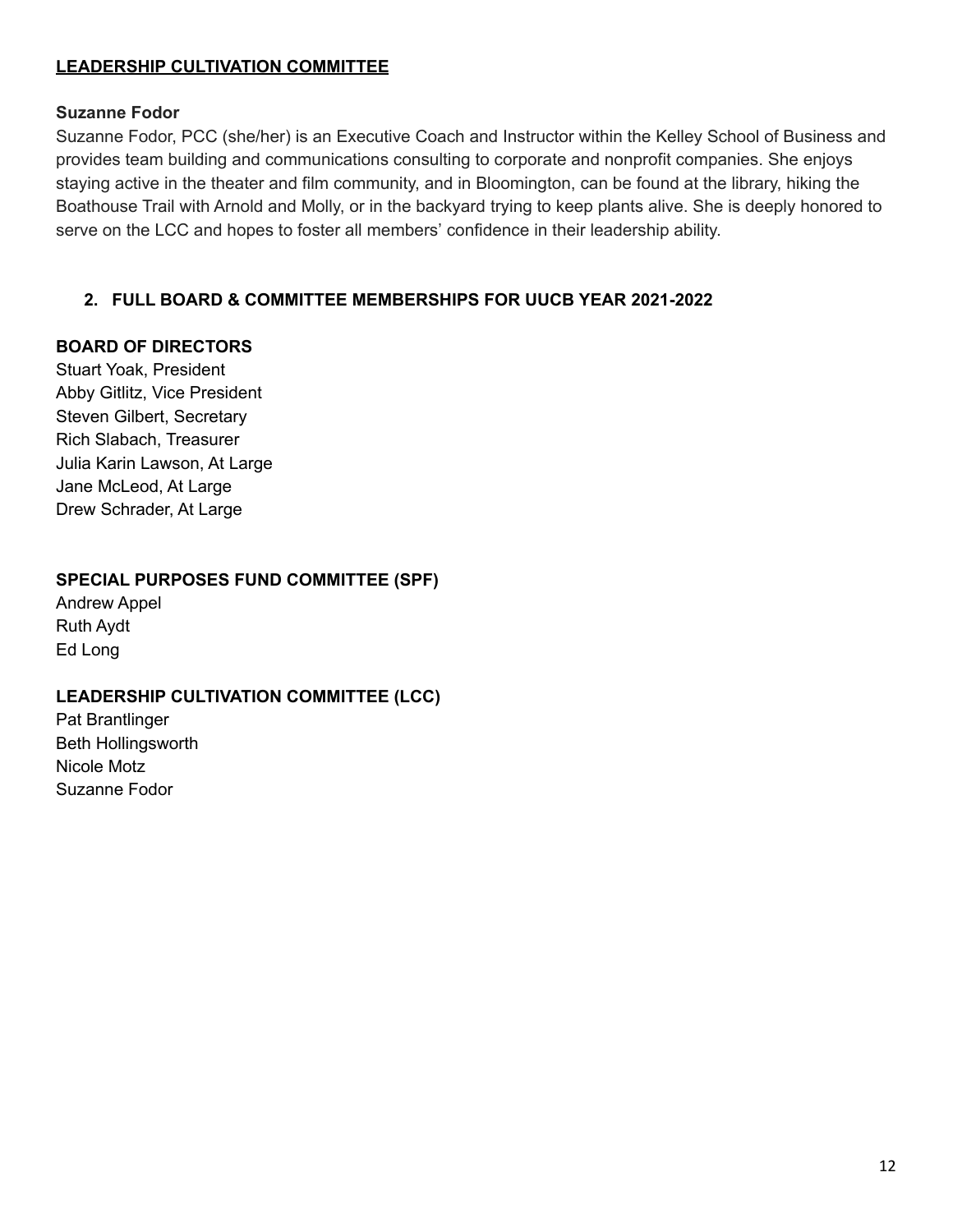# MINISTERS and STAFF

### <span id="page-12-0"></span>**Senior Minister's Report**

#### The Reverend Mary Ann Macklin

We, as ministers, staff, friends, and members of this congregation, and we, as people living in this country, and we, as global citizens, have experienced change, grief, and stress at an unprecedented rate this year as a result of what a colleague, Dr. DEW, names as the Triple Bottom Line Pandemic. First, we have dealt with a biological threat, a virus, which resulted in social isolation, distrust, and death. Second, we are living into a new level of social and racial justice while dealing with economic, ecological, and emotional disruption of structures. Third, as a result, many are now questioning or seeking to explore their concept of the sacred, God, Goddess, and the nature of the Universe.

What role do faith communities play in today's society? How have we sustained ourselves as a congregation and what are the challenges?

I believe we begin with gratitude, gratitude for all that is our lives. As a congregation we have much for which to be grateful. I am grateful for the ancestors who first conceived of the idea to have a Unitarian Fellowship some seventy years ago. I am grateful for each President that has served this congregation and each Board Member. I am grateful for all the staff members throughout the years. And, yes, I am grateful for all the ministers. Each had a dream when they arrived at UUCB. While not all were able to find completion in their hopes and dreams, I choose to believe that each dreamt for the betterment of this congregation. I am grateful for all the elders, adults, young adults, youth, and children that have been, are and will be part of this congregation. I am grateful for our community partners and hope the number of partners grows for the congregation in years to come. I am grateful for the plethora of ministers we have in our midst. And I am grateful for all who create music in this place. I am grateful for the building. I am grateful for the awareness that has led to a land acknowledgement at the beginning of each worship service. I am grateful for the social justice makers, the spiritual seekers, the community caretakers, the steadfast leaders, the detail organizers, the passionate educators, the holders, the blessers, the ritual makers, the change players, the generous givers and the full life livers (meaning living a full life not the organ in our body, not that I am not grateful for my liver, I am). And I am grateful for the opportunity to serve this congregation one more year.

Since it has been a weird year, I decided to do my annual report a little differently. In this weird and tender year, I share with you my Senior Minister Goals for 2020-2021 (for the Board of Directors) and my present day, end-of-year responses for my ministry in 2021-2022.

#### **Goals for COVID-19 Ministry 2020-2021**

by Reverend Mary Ann Macklin

Educate, demonstrate, and inspire others to model being a non-anxious presence in the face of the unknown, including the space and resources to grieve, with hearts open to those who are suffering, particularly those who are marginalized or isolated. Meanwhile, hope for the best and plan for the worst.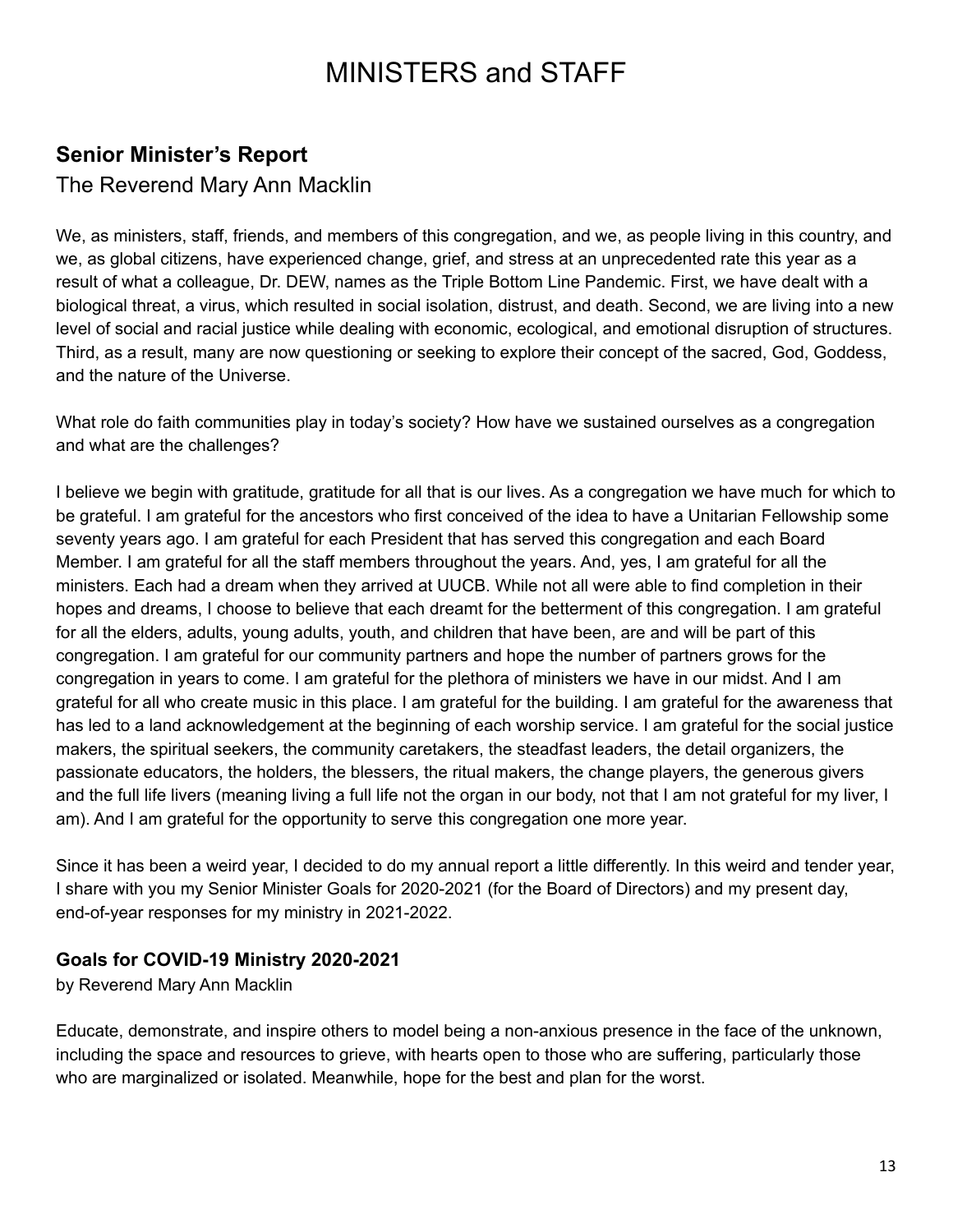- 1) Work with the Board and Ministers to help define our vision for going forward in these unknown times with input from congregation, staff, ministers, and other stakeholders.
	- *As staff and lay leaders, we have relied on our own congregation, the MidAmerica District as well as the revamped vision of other large UU Congregations to understand the limits and possibilities during COVID-19 times. We have been creative in our efforts to bring people together outdoors as well as new structures for some of our fundraisers and regular gatherings, from the car choir to religious education rituals and connections, even the Annual Church Bazaar. People got creative!*
	- *○ The Church Zoom Coffee Hour has become a source of listening for the Ministers, Board, and Lay Leaders. We thank everyone who takes time to participate in these sessions and Breakout Rooms.*
	- *○ We have also utilized surveys as well as one-on one connections to gain feedback. Again appreciation for everyone who has participated.*
- 2) Work with the Board to explore the current shape of our ministerial team, and create clear lines of communication throughout staff and leadership in terms of role clarity, responsibility, and accountability.
	- *In this past year we have been engaged in an Interim year since the departure of our Associate Minister in the early winter of 2019. We are exploring lines of communication and responsibilities as part of this Interim process. Reverend Dave Clements arrived in September to help us with this work in process.*
- 3) Create a comprehensive End of Life program for the congregation in collaboration with the End of Life Task Force.
	- *Our End Of Life Task Force has been steadfast in stepping up to host a Breakout Room during the Coffee Hour at the end of each month. While I personally have facilitated several virtual Memorial Services and attended to those dying as best as one can do during COVID, the creation of an End of Life Program was put on the proverbial back burner.*
- 4) Meet with CFO, Treasurer, and President twice a month to assess finances across the board and create concrete plans for economic downturn that will impact the life of the church and others.
	- *These meetings have been very helpful in maintaining an overview of our church finances. We are fortunate that our church was not affected deeply by the uncertain economic times for 2020-2021, which have left some devastated. A PPP loan helped the congregation's position. Not all pledges are in for 2021-2022 and we will continue our meetings, at least monthly, through the next year.*
- 5) Since our live-stream Sunday worship services have become the absolute primary means of connecting as a congregation, a key focus, as Senior Minister, is to ensure that rich and meaningful worship services are created which keep us grounded in our identity as Unitarian Universalists, nurtured in mind/body/spirit and inspired to our greater selves. Also include more embodied joy and sacred movement.
	- *Staff and lay leaders have worked diligently, creatively, and consistently to bring rich and meaningful worship services to UUCB. Plenty of energy and resources have gone into these creations. We know that many of you have used the Sunday worship service as a touchstone. We also know that some of you do not enjoy worship on a screen. Still others have joined our church who have never entered the physical building and may never do so.*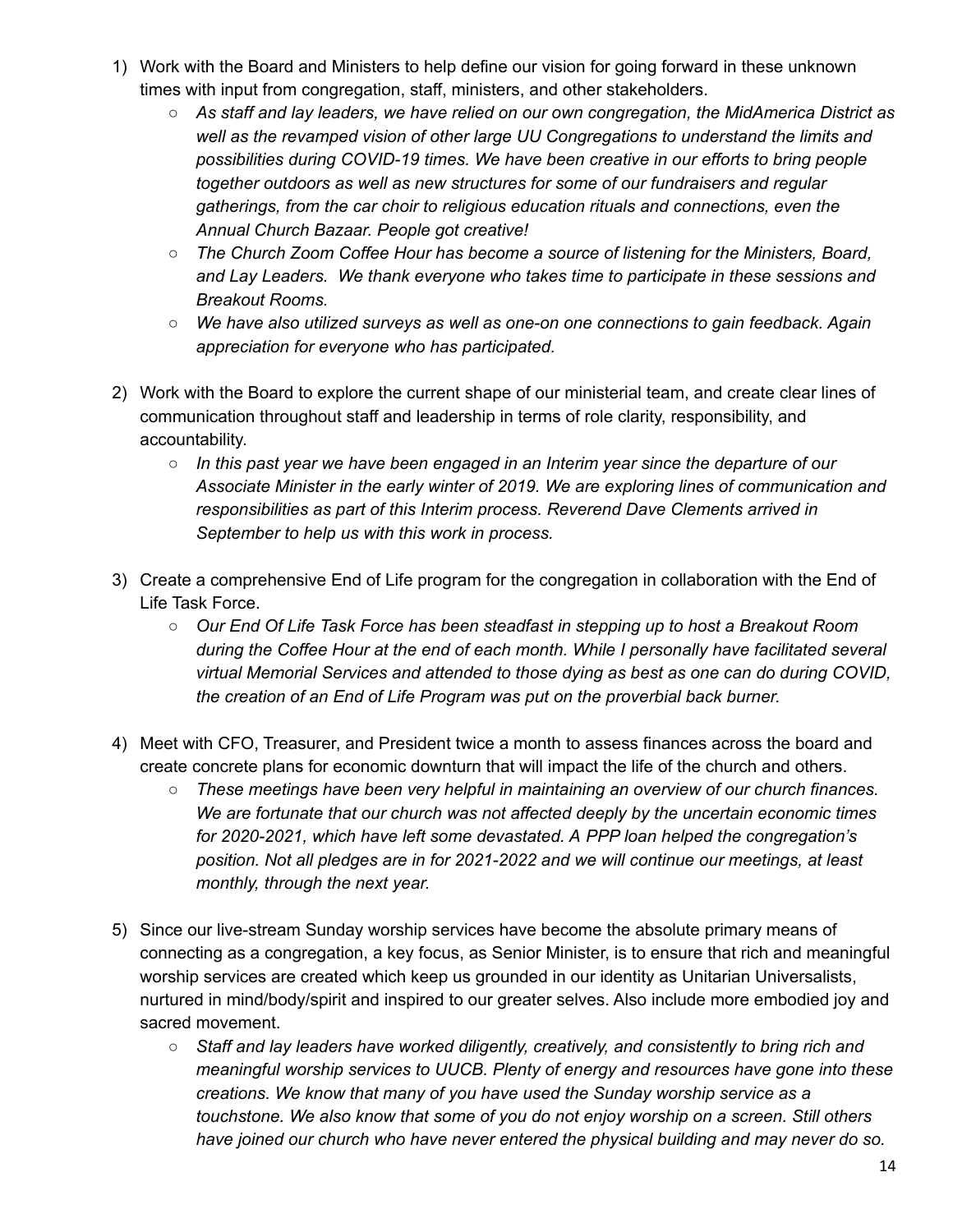*As in many things during pandemic times, we are entering new ways of being together which means that we will be integrating both virtual and in-person worship over the next few years and in years to come. Thanks to all the amazing volunteers and musicians.*

- 6) Create space and resources for after pastor issues.
	- *We asked that our Interim Consultant, Reverend Dave Clements, have this within his purview. I, along with others, have used UU MidAmerica Resources and UUA resources to integrate the aftermath of our Associate Minister's departure. We hope our congregation will continue to integrate the loss some experienced with a departure of a minister.*
- 7) To discern ways to upgrade our technological communication and outreach to the greater whole.
	- *○ We are currently exploring a multi-platform format for both our library and fellowship hall. With that model, we could do a combination of Zoom and in person gathering for small groups. Also, we are working with our tech team to upgrade our live-stream service and recently switched to a new platform for streaming and archiving. We plan to improve social media outreach next year and experiment with podcasts as part of our UUCB communication. We are waiting to hear about a UUA grant that would increase this possibility.*
- 8) Assess and bring together the various lines of anti-racism efforts in the congregation.
	- *○ This congregation took an important leap forward when you all voted to adopt The 8 th Principle in the December congregational meeting. What a process that was. Our Racial Justice Task Force has helped lead the way with this effort, along with our DRE Adrienne Summerlot and MRE Reverend Emily Manvel Leite, and Interim Consultant Dave Clements with hosted meetings and opportunities. The congregation-wide reading of* Caste *by Isabel Wilkerson proved life changing for many, particularly those involved in small groups. Currently, many of us are engaged in the 21 Day Racial Justice Challenge, and we will have our summer read,* An Indigenous People's History of the United States *by Roxanne Dunbar Ortiz, during the summer months. Other action-oriented activities have taken place and are covered in other reports.*
- 9) Have means of keeping staff informed of key communication from Regions and UUA
	- *○ We are engaged in regular correspondence and meetings as staff and lay leaders. We hope to have some on-site visits with UUA staff in the coming year.*
- 10) Assess possible impact of new hospital being built nearby upon our property, the Belcher property. Work with the President of the Board to meet with stakeholders in this situation.
	- *○ OK, this one went on the back burner. Will do this before my departure in 2022.*
- 11) Work with Ministers, Board, staff, and lay leaders to explore changes needed to create larger church organizational structure in which an anti-white supremacist lens is utilized and staff and lay leaders feel valued.
	- *○ We seek guidance from diverse voices as we go forward within the Mid-America region and the Unitarian Universalist Association as well as Bloomington.*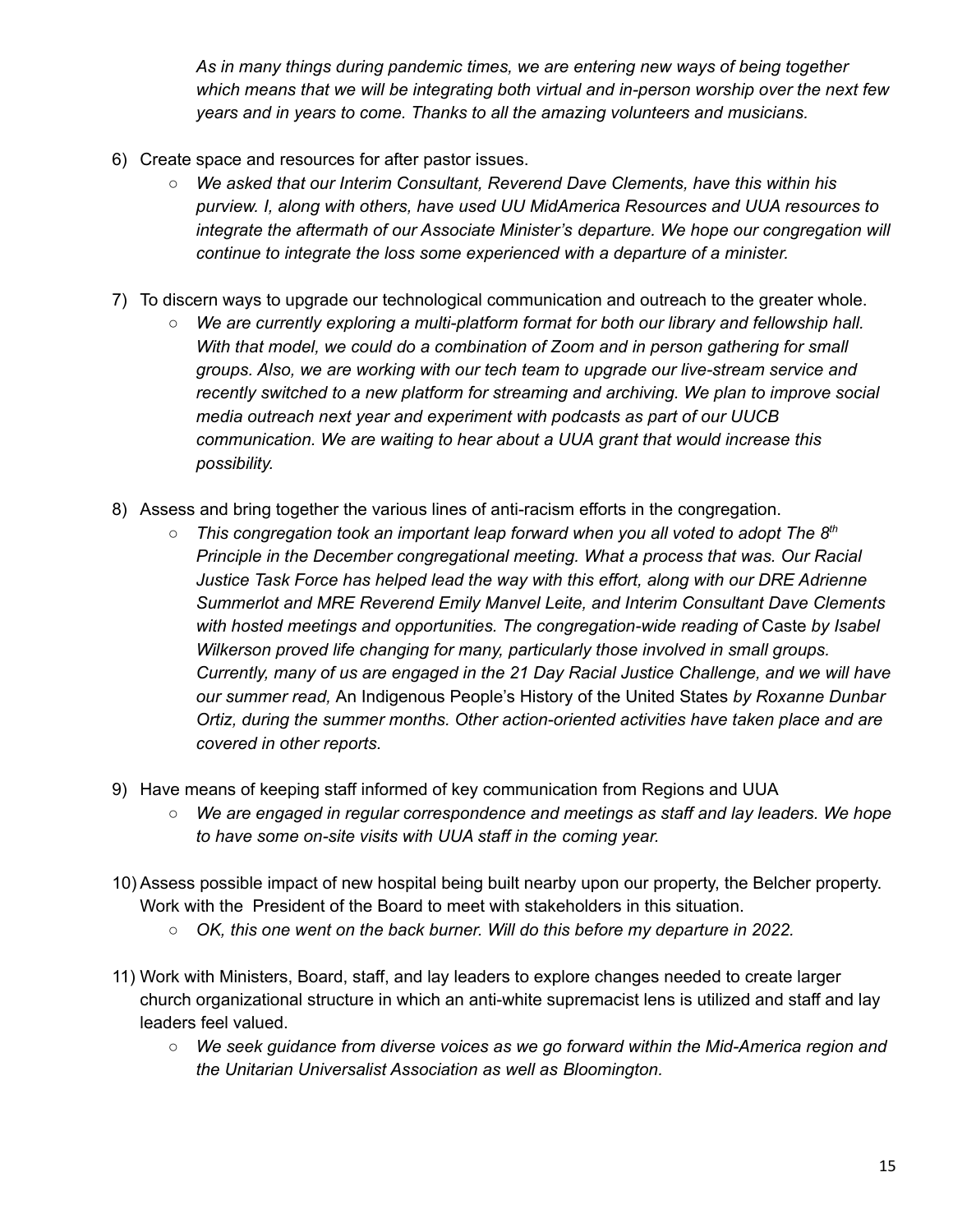#### **Personal Professional Goals**

- 1) Find ways to rekindle collegial relationships.
	- *I joined a small group of Regional colleagues that meets monthly. I have found this refreshing.*
	- *○ Also have begun meeting with other colleagues one-on-one.*
- 2) Reconnect with the inner life and source of my ministry
	- *○ I have engaged in some invigorating spiritual practices, particularly during the winter months, which I have found grounding. Also, I find time off allows me to rekindle this connection.*
- 3) Explore and embody new approaches and priorities to my ministry and relationships.
	- *○ COVID-19 made this happen whether I wanted it to or not. Priorities have included the creation of Team Tend and other ways to keep track of those in our congregation who are vulnerable or isolated, or experiencing illness or other challenges, from economic to emotional. Support groups for those grieving and for those who are caregivers have been invaluable. Thanks to staff and volunteers for caring for one another.*
- 4) Reignite pursuit of ongoing education to nurture my mind, body, and spirit as a spiritual leader.
	- *○ I have taken some classes (and taught one) in death education and trauma ministry. My Zumba classes are definitely part of my ongoing nurturance of mind, body, and spirit as is basketball with my friends from the Mormon Church. I was able to Zoom Zumba and Tabata all through COVID-19; thanks to my minister aka Dance Fitness Instructor, Darrelyn Valdez. And after a year-long hiatus, basketball resumed in May,*
- 5) Increase my education and use of technology.
	- *○ Yes, indeed. To sum it up---Zoom is no longer my enemy. I turned the other cheek, so to speak. And I have spent more hours getting to know my computer and cell phone. Ugh but good.*
- 6) Create space for after pastor issues.
	- *○ With help from Mid-America Region Resources, Interim Consultant, Board of Directors.*
- 7) Reconnect and VALUE my creative ministry and the joy that comes with that ministry for myself and others.
	- *I have done that while also recognizing that I am entering a different season of my ministerial life. And now my letter to that end, so to speak.*

*May 24, 2021*

*Dear Members and Friends of the Unitarian Universalist Church of Bloomington,*

I am writing to let you know that, with both heartache and hope, I will depart this congregation as Senior Minister in June of 2022, after serving one final year of full ministry. Something is calling me beyond the *ministry of congregational life.*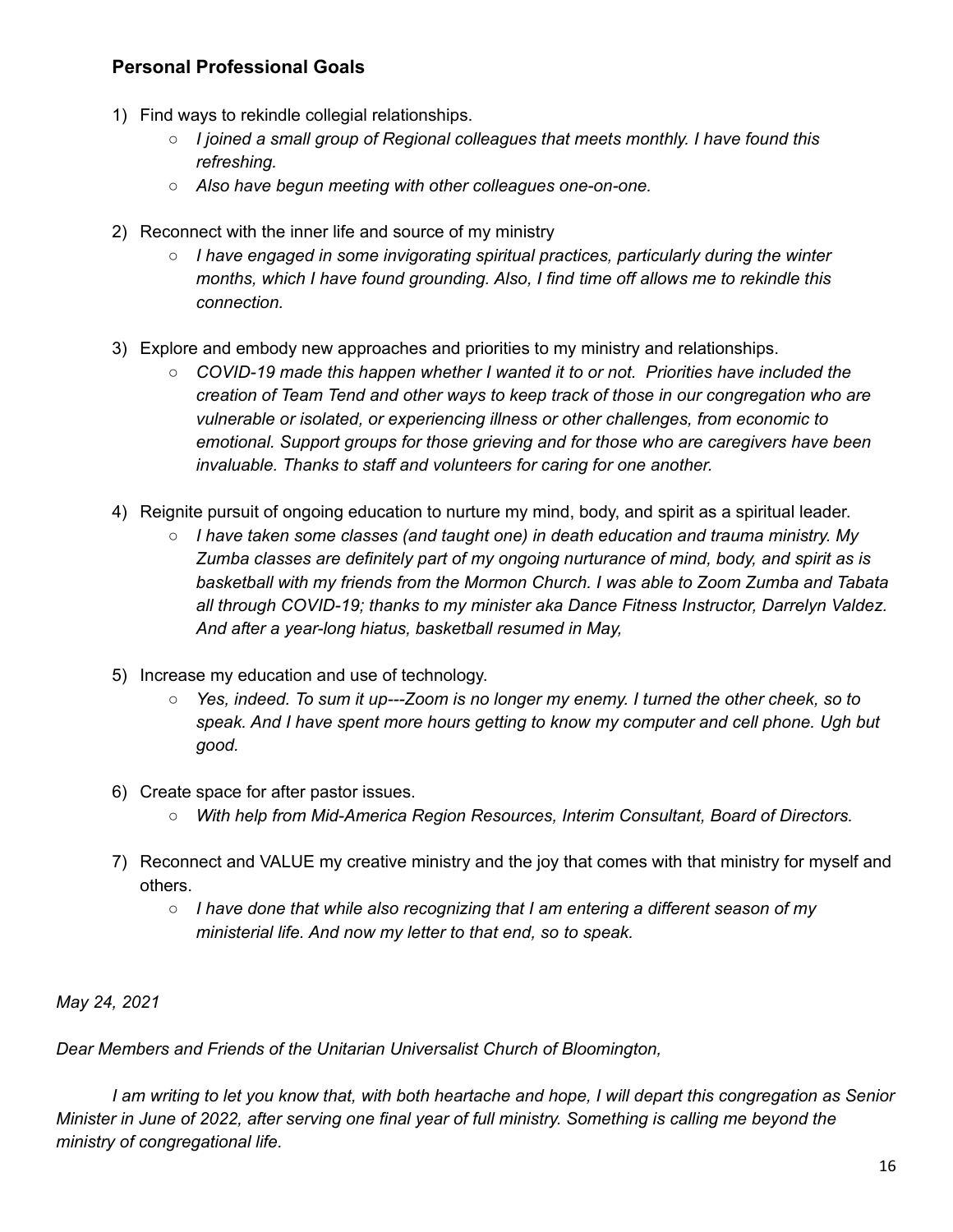This decision is not an easy one, and I have not made it hastily. I have a deep love and gratitude for this congregation, and I had hoped to accompany you all upon life's journey until my eventual retirement. Still, I must listen to that sacred voice within that has never betrayed me when I have had the courage to listen. That *inner voice led me into ministry over thirty years ago; I trust it to lead me forward now.*

What, exactly, is calling me forward? It's a little mysterious, but it may not surprise you that it involves *end-of-life ministry. I will be exploring various paths, such as chaplaincy, death doula education, and other* ways of leaning into the sacred mystery of life and death. I find myself excited and scared, delighted and sad, *strong and vulnerable as I prepare to move into this unknown ministry.*

As of June 2022, I will have served this congregation in ministry for twenty years. I believe that the success and satisfaction of that ministry will be found not only in the events of those years, but in the growth and achievements of UUCB in the years ahead. I am excited when I ponder the vibrant energy and fresh *perspectives that new ministerial leadership will bring to this congregation.*

*Also, after June 2022, I will be following the usual practice of ministerial absence from the* congregation, allowing you all to let go of me as Senior Minister and allowing me to let go of my identity as your Senior Minister. My spouse Deborah and I have selected a support team to help us with this transition. We have more questions than answers about our future, but we have no current plans to leave this area.

And so, my friends, I ask for your support. I ask that you engage my ministerial service to this congregation one more year, sharing together all that life may bring and entering closure next spring. I ask that you honor the changes that Covid has brought, and the changes that my departure will bring, and take tender care of yourselves and each other. We have much ministry ahead of us this year, including finding our way *forward in these awkward times of pandemic. Together may we continue Seeking the Spirit. Building Community. Changing the World.*

*I close in deepest gratitude for my spouse Deborah, the Board, lay leadership, staff, colleagues and the members and friends of this Unitarian Universalist congregation. To paraphrase Rabindranath Tagore, "may this not be an ending but rather a completeness." My heart is full.*

#### *Peace and Love, Reverend Mary Ann Macklin*

Lastly, on a congregational polity geeky note, here's my moment of education. In policy governance, the Board sets forth Ends Statements which establish our general principles as well as what our congregation aspires to do. These statements expand upon our congregation's vision statement of "Seeking the Spirit, Building Community, and Changing the World" and our congregation's mission statement to provide spiritual and governance guidance to the ministers, staff, and lay leaders. I utilize this framework to set forth goals for the year and thus expected outcomes. I include it with this report to emphasize that this is a living document which the Board changes in response to the congregation.

The term "Ends" refers to the fact these statements are not policy that dictate "means" or how things are done but are, rather, our expected outcomes. The Ends statements were adopted by the board in September of 2010 during the transition to policy governance and are a living document maintained by the board with input from the congregation. *These Ends statements were revised in 2021 following the congregation's*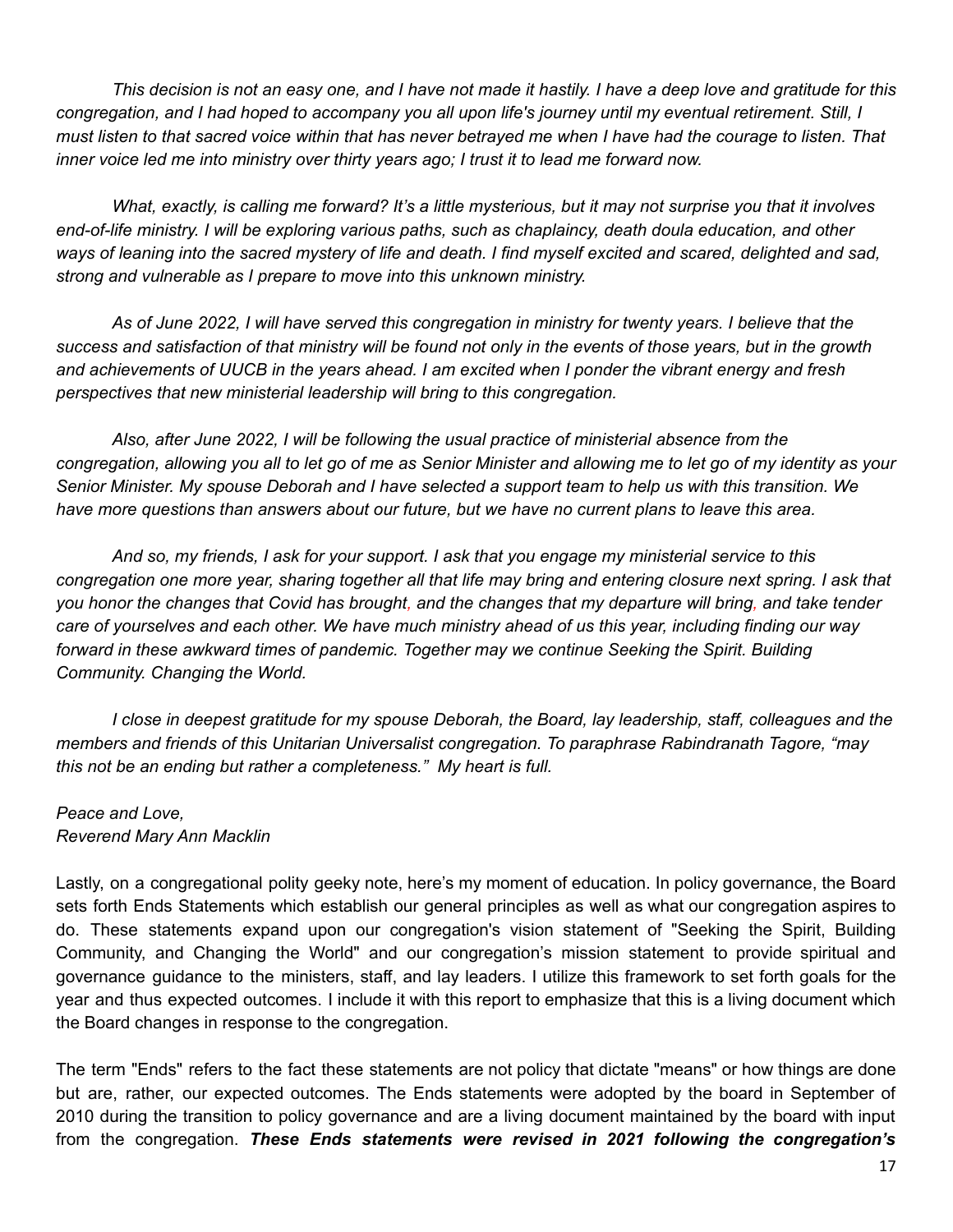*decision to adopt the 8th principle. By adopting the 8th principle, we have committed ourselves to working to build a multicultural Beloved Community in which people of diverse racial, ethnic, educational, class, gender, sexual orientation backgrounds and identities come together in mutually-respectful, loving, and caring relationships to seek justice within our congregation, the local community, and in the broader world. (Emphasis mine)*

#### **Policy I. Ends Statements**

#### **Seeking the Spirit**

UUCB exists to:

- 1. Provide members from a variety of faith traditions with a liberal, universally accepting spiritual home.
- 2. Provide compassionate spiritual care to congregants without the burden of restrictive creeds, tenets, covenants or preordained beliefs.
- 3. Provide a space where people from diverse backgrounds with different perspectives can freely gather to explore their beliefs.
- 4. Provide people of all ages with opportunities to grow together spiritually through liberal religious education and practice, leadership, and community action.
- 5. Encourage adherence to the Seven Principles adopted by the UUA and to the 8th Principle adopted by the UUCB.

#### **Building Community**

UUCB exists to:

- 1. Build a liberal community dedicated to accountably dismantling racism and other oppressions both within itself and in the larger community.
- 2. Build an accepting community inclusive of diverse gender orientations.
- 3. Build a welcoming community where those from diverse cultural and religious backgrounds feel that their experiences and perspectives are valued.
- 4. Build an active community where members share their time, talents and resources for the common good.
- 5. Build a thoughtful community where people can explore ideas and perspectives without trepidation or fear of rejection.
- 6. Provide members, ministers, and staff with an environment where they know that they will be welcomed and valued.

#### **Changing the World**

UUCB exists to:

- 1. Encourage leadership and participation in efforts to eliminate prejudice, injustice, and oppression within the community and in the world at large.
- 2. Provide members with the means to undertake projects fostering social justice and community welfare according to their interests.
- 3. Provide members with ways to contribute financially and otherwise to good causes within the community and in the world at large.
- 4. Partner with other congregations and organizations in efforts to foster positive social change.
- 5. Engage with and encourage the UUA to build a diverse and multicultural beloved faith community.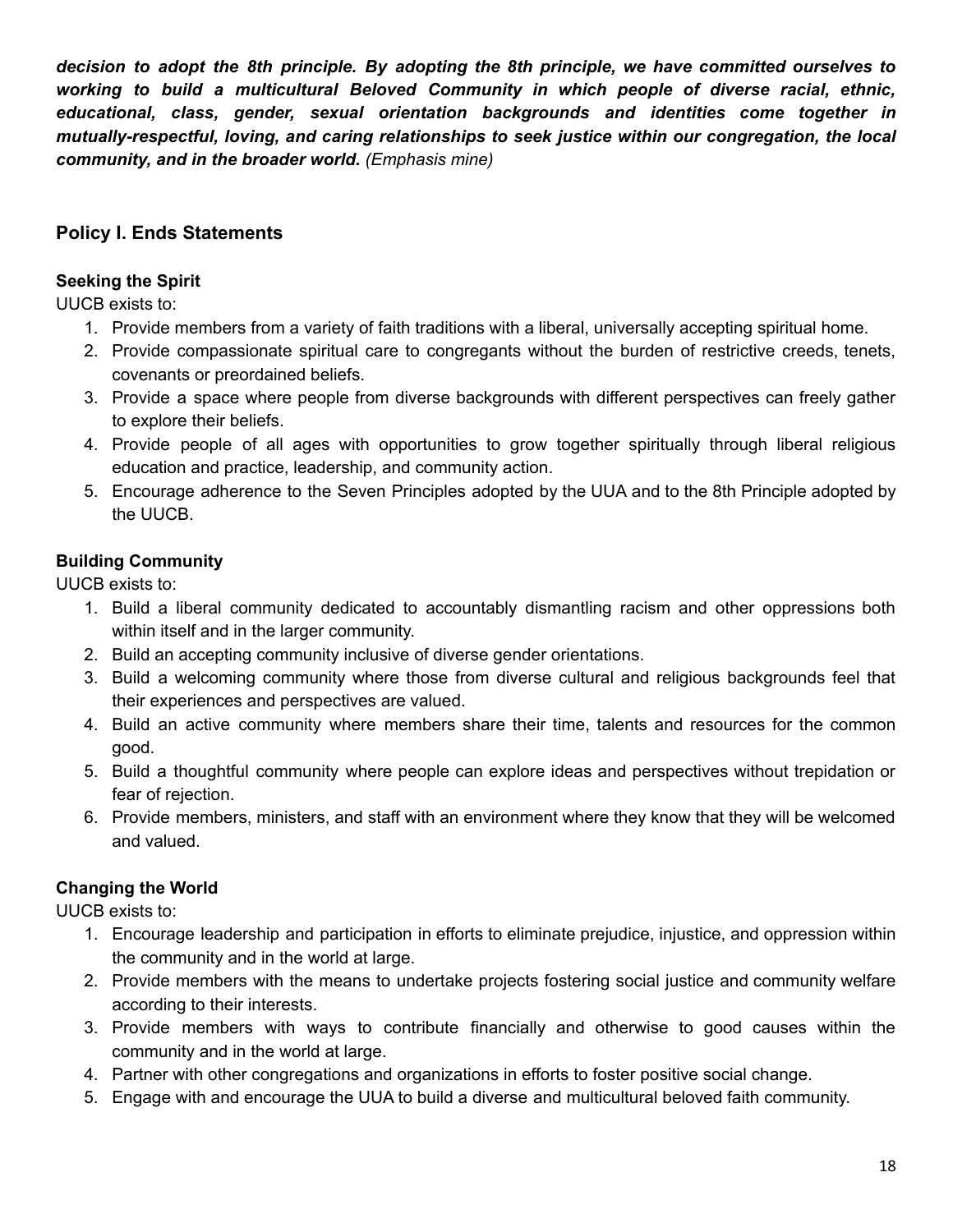6. Encourage leadership and participation in projects that foster ecologically sound, sustainable, and livable communities, both locally and throughout the world.

Thank you to the Board for this living document to guide our way.

Reverend Mary Ann Macklin

### <span id="page-18-0"></span>**Music Minister's Annual Report**

In this unprecedented year, I am so very grateful for the talent, generosity, and ingenuity of our congregation!

As the pandemic dragged into the Fall, many musicians stepped in to provide music for our livestream services. Of course, our very own Gift of Music, Ray Fellman, carried the bulk of responsibilities, with Kim Carballo subbing when necessary. Jill Courtney spent many hours crafting wonderful virtual choir videos with our talented children. Carrie Newcomer provided music time and again - and such glorious music! Sylvia McNair, Scott Hogsed, Dan and Beth Lodge-Rigal, Malcolm Dalglish, Sarah Flint, Keaton Springfield, Dan Reed and family, Richard Roland and Raymond Sage, Alain Barker, Janiece Jaffe, Kit Boulding, Jay Sissom, Colleen Haas, Steve Pollitt, Catherine Barker, Denise Breeden-Ost…. We are very lucky in the amazing talent within our congregation.

And our choir survived with a lot of help from our tech friends! First we created individual videos for a virtual premiere (coming!) of our choral tango, *Weave In*, by Aaron Travers with text by Walt Whitman, which we commissioned in honor of Dan Quilter and his leadership of Interweave.

In December, our media gurus Andy Beargie and Ned Joyner, with the blessing of Reverend Mary Ann and help from Reverend Dave and the Barbara Carlson fund endowed by Clarke Dewey Wells, created the set-up for our car choir (or "the world-famous car choir," as Rev. Dave calls it.) This allows the choir to sing and hear each other from our cars, so we can rehearse and record audio recordings of music for Sunday services. Then whiz videographer Miles Eddy takes video footage and creates wonderful, artistic videos. Andy's drone camera has been put to use, too.

I anticipate we will continue to use the car choir for several more months, since singing is a particularly dangerous activity. I have also ordered singers masks, so we can also find ways to sing together in an unmediated way.

A highlight of this year was working with Dr. Raymond Wise of the African American Arts Institute.

And we have commissioned two more pieces we look forward to performing for you: *Amendment* by Melissa Dunphy with texts by Stacy Abrams and others, commissioned in honor of Ray Murray and Bill Lynch. And a new work for Water Communion, a mash-up of three familiar tunes, created in honor of Dan Willard by Shawn Kirchner, arranger of our fun Christmas piece *Brightest and Best*.

I continue to be inspired by this amazing congregation. Thank you all!

Susan Swaney, Music Director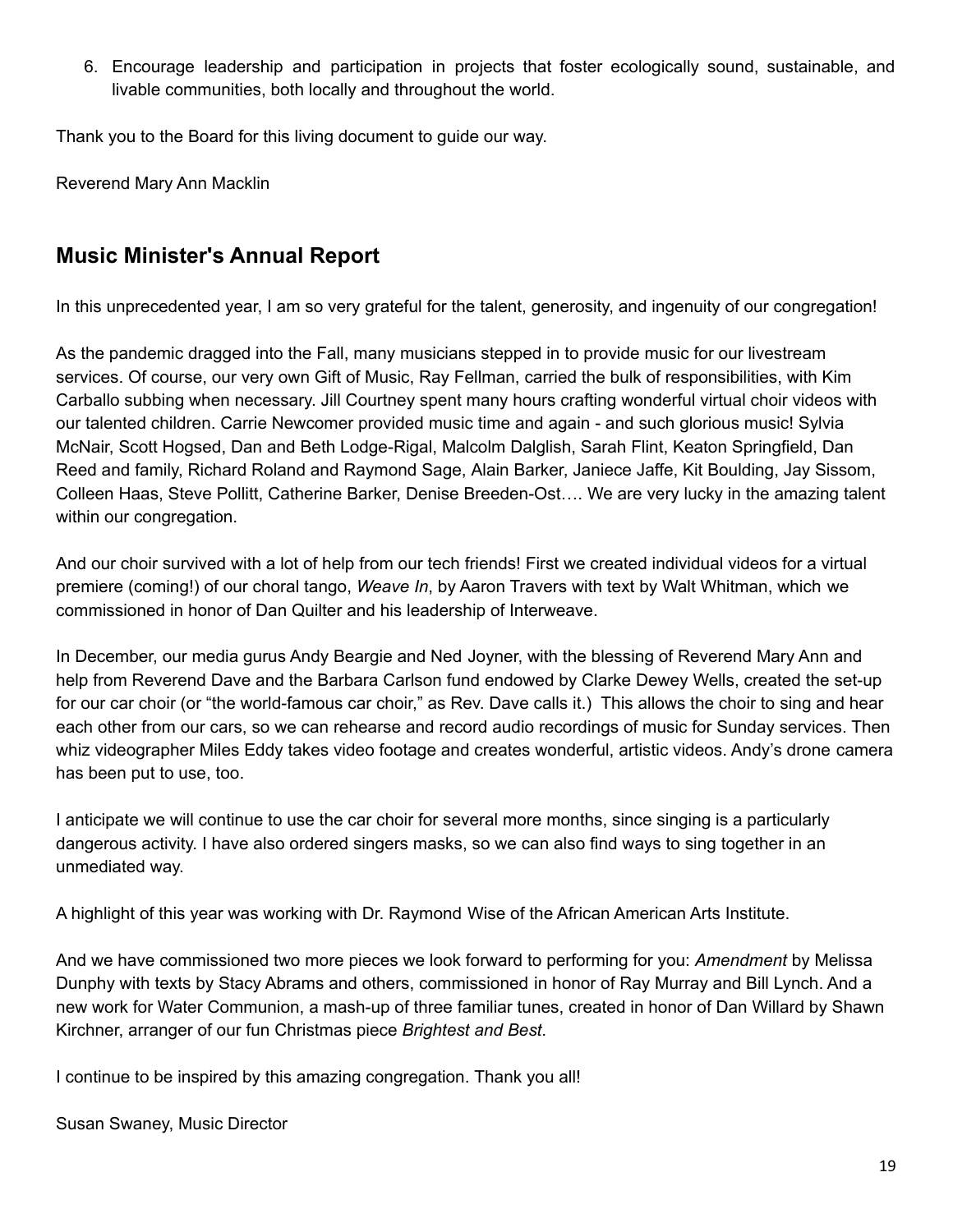p.s. Be sure to get your *Ray of Sunshine* CD! Sylvia McNair, Executive Producer, Ned Joyner, Audio Engineer, and Our Pianist Ray Fellman created a beautiful compilation of the beautiful solo piano pieces Ray has played as preludes and offertories over the years. Thanks to Sylvia's largesse, all proceeds go to the church!

### <span id="page-19-0"></span>**Church Administrator's Annual Report**

I hardly know where to begin. I wrote my last annual report in mid-May 2020, and none of us had any idea whatsoever what the coming year would bring. That's always true, I guess, but we really could not have imagined what the rest of 2020 was going to be like. Uncharted territory is a place that eventually has become familiar, even if it never is really quite comfortable. But you know what they say about comfort; it's overrated. If you stay too comfortable, you never grow.

#### **The Really Short Answer.**

I did all the tasks I usually do as your full-time church administrator for the past year, except I did them remotely, from my home 20 miles away. Oh, one exception is that I did not schedule any meetings inside the church building, but I did help schedule about a gazillion Zoom meetings!

#### **The Short Answer.**

The short answer is that for the past year, during a worldwide pandemic of epic proportions, with the assistance of our amazing and gifted Office Assistants Monica Overman and Mandy Skinner, volunteer Wonderwoman Arzetta Hults-Losensky, Treasurer Rich Slabach, our accountant Cathy Martin, Custodian Jeff Stone, Eryn Cusack's Earthborn Cleaning Service, many helpful volunteers, and of course the Almighty Internet, we have been able to maintain our building, keep our staff and bills paid, produce our newsletter and updates, do all of our banking and recordkeeping for pledge contributions, and administratively support all the programming and worship services planned and facilitated by other staff members, ministers, and volunteers, all of the time working remotely from our homes. This is nothing short of miraculous. Believe me, I have honed coping and creative skills during the past year that I did not even know I had!

#### **The Answer in Haiku Form.**

This year was weird, but We found new ways to connect Even with masks on.

#### **Church Administration Beyond Bloomington.**

I have been a member of the Association of UU Administrators, my national professional organization, since 1993. This year, I have been nominated to serve as President of that august body of over 200 members. I hope my service will encourage excellence in church administration and provide the kind of learning opportunities that other administrators find helpful. I am honored to be asked to serve. Our annual Professional Days two-day training will take place in mid-June on Zoom, as it did in 2020. I am so glad this technology exists so that we can continue our work in new ways, even under the most unusual circumstances.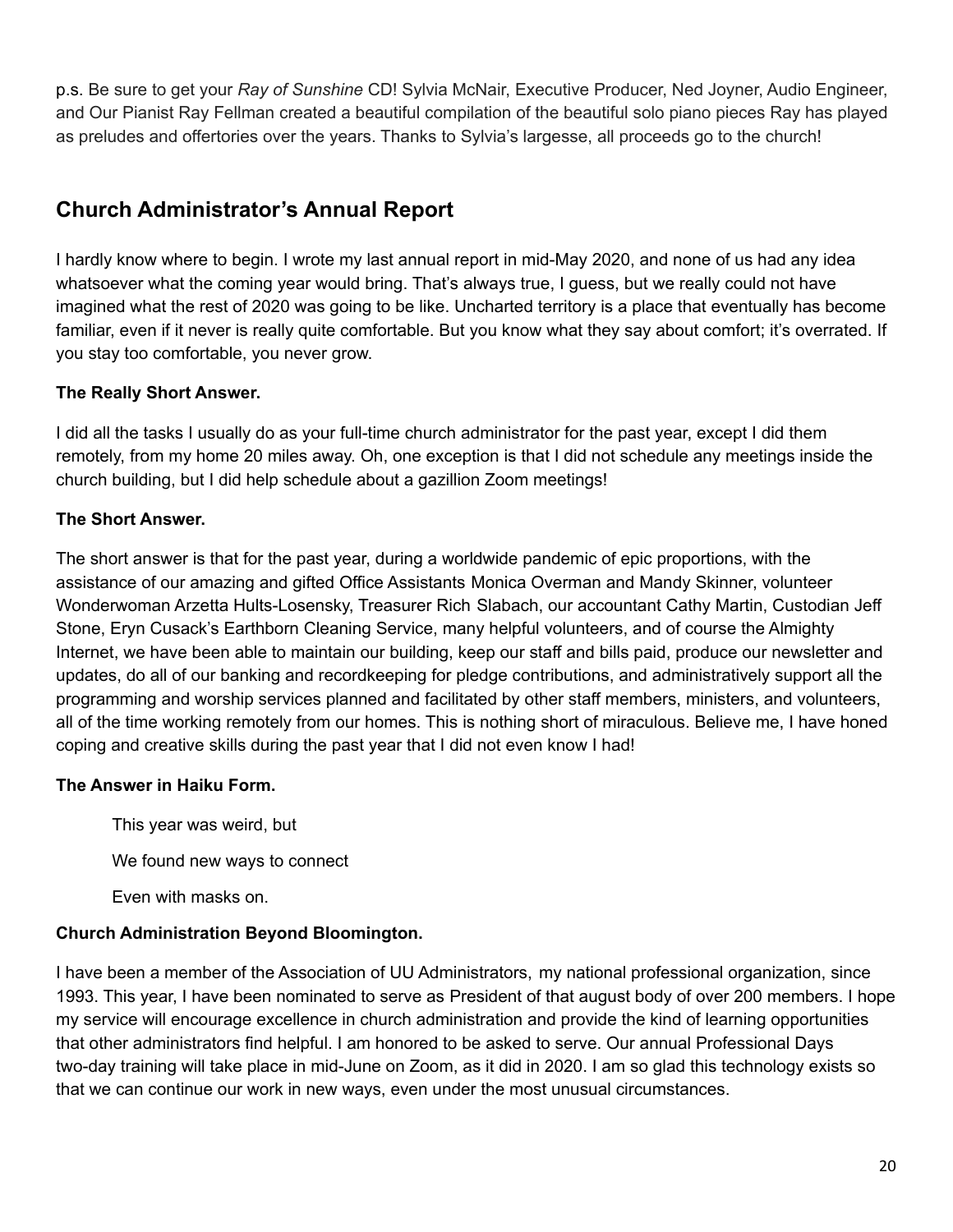I continue to appreciate the love, support, and determination of our truly exceptional congregation.

In faith,

Carol Marks, Church Administrator

## <span id="page-20-0"></span>**Connections Coordinator Annual Report**

Although this year brought many challenges to how we do church, this congregation continued to grow and meet the challenge. Throughout the year we continued to welcome newcomers and new members into our congregation. We have welcomed a total of 32 new members since this time last year, bringing us to a total of 573 members.

The year also brought a large shift in the work of this position. Instead of the opportunities to connect and warmly welcome visitors and members in-person, my work required finding ways to creatively use technology to make this happen. Through Zoom, thousands of emails, a multitude of phone calls, and the help of great volunteers we persevered.

This year the generosity and heart of this congregation was truly visible through the hard work and dedication of all our volunteers, who make this church wonderful. My heartfelt thanks to every volunteer!

#### **Overview of 2020-21 Connections Activities**

- Facilitating of the New to UU (formerly First Steps) classes once a month via zoom
- Organizing of the Exploring Unitarian Universalism classes throughout the year via zoom
- Connecting newcomers with the leaders of groups and activities
- Hosting membership ceremonies
- Creating and Supporting "Baby Welcomers"
- Communicating via email, phone, and zoom with newcomers to help them understand Unitarian Universalism and get to know our church.
- Assisting and leading volunteer recruitment, including Green Grounds volunteers
- Maintaining membership and attendance data and providing reports
- Conducting the annual review of the membership roll
- Contacting members during the month of their membership anniversary
- Working with ministers and Lay Leaders to create on-line questionnaires as needed
- Creating Facebook posts and events
- Providing technical support for Zoom and PayPal
- Organizing and hosting weekly Virtual Coffee Hour
- Assisting with the UU History class

#### **Serving Committees and Groups**

I play an active role on several committees including: The Annual Goods and Services Auction Committee, the Leadership Cultivation Committee, the Caring Committee, Team Tend, and the NEST committee (Next Steps in Transition). Additionally, I support the following groups: UU Hikers, Gardeners, Baby Welcomers, and the new UU online book club.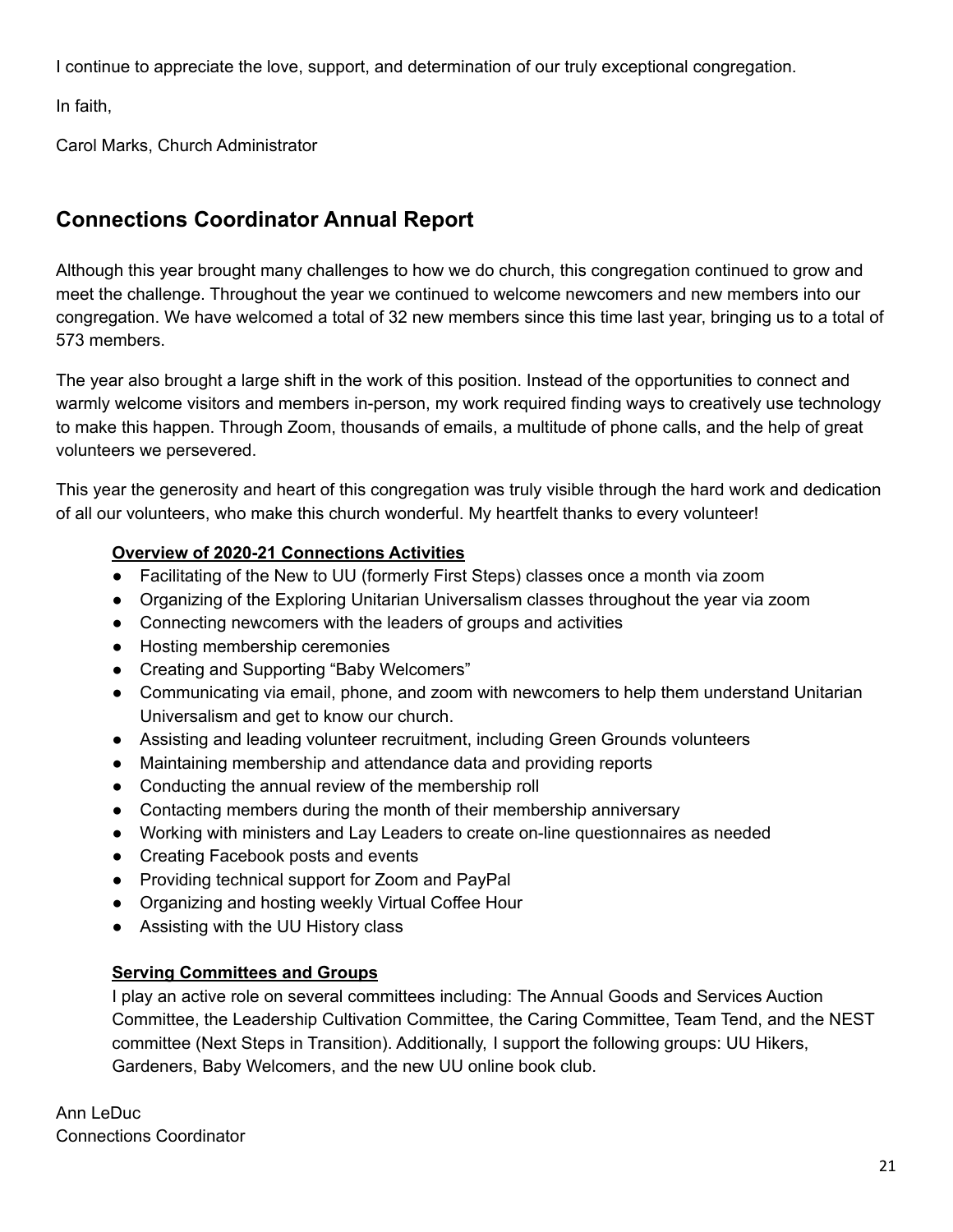### <span id="page-21-0"></span>**Religious Education Annual Report**

Minister of Religious Education and Congregational Life: Reverend Emily Manvel Leite Director of Religious Education: Adrienne Summerlot Religious Education Assistant: Stephanie Kimball

Our focus for this year in Religious Education has been **Connection**.

This has been a year like no other in living memory. A year of making things up from scratch as we met each challenge that arose, and then of making things up anew as we discovered ways we were falling short or could be serving you better.

This was especially true in Religious Education, but also in Sunday worship and community life, where we needed to figure out how to recreate beloved community rituals and services through Covid times. That work included continually seeking possibilities for adults, youth and children to actively participate in online Sunday services, keeping us visible to one another as a gathered community, and creating meaningful and connected ways to mark rites of passage as a virtual congregation. It wasn't easy to figure out how to run an Equinox service, flower communion, or baby dedication online! And it felt especially good to come together in person for our Gathering of Spirits Ancestor Celebration and Covid Memorial, our Celebration of Light Procession of Giving, and our more recent Sunshine Extravaganza.

In Religious Education, we have struggled alongside our families to cope with the demands placed upon parents to be not only parents, but also teachers, coaches, religious educators, and playmates for their children, even while being challenged to learn new ways to do their own work and self-care. We have offered ongoing programs and drop-in opportunities in various formats, and have had two thirds of our pre-Covid families participate in some way in these programs--a remarkably high percentage, according to religious education leaders at the Unitarian Universalist Association. I hope you will read the Religious Education Report which outlines the programs and activities that were created and offered in this extraordinary year. I am especially excited that we have gained 4 new active families and 1 new active youth in religious education during this time. We cannot wait to meet them in person in the coming months.

As we end this year, and draw near the end of Adrienne's and my leadership in Religious Education, I want to say out loud how grateful I am to have worked with the remarkable children, youth, families, staff members, RE Vision Team leaders, volunteer teachers, mentors and advisors who have made our program all that it is. I have loved working with each of you and sharing my passion for Religious Education here.

On my own, I would not have chosen to end that work for myself, but as I have reflected upon the Board's decision, it has become clearer and clearer to me that the staff changes that are planned are a good thing for the congregation at this time. I deeply believe in the Board's vision of taking time as a congregation to re-imagine the welcoming community we want to create for all ages. I wholeheartedly support their planning for:

- hiring a full-time Director of Lifespan Faith Development through a nationwide search using the best possible hiring practices
- lifting up faith formation as a lifelong process, recognizing that we need to support people of all ages on that journey, not just our children and youth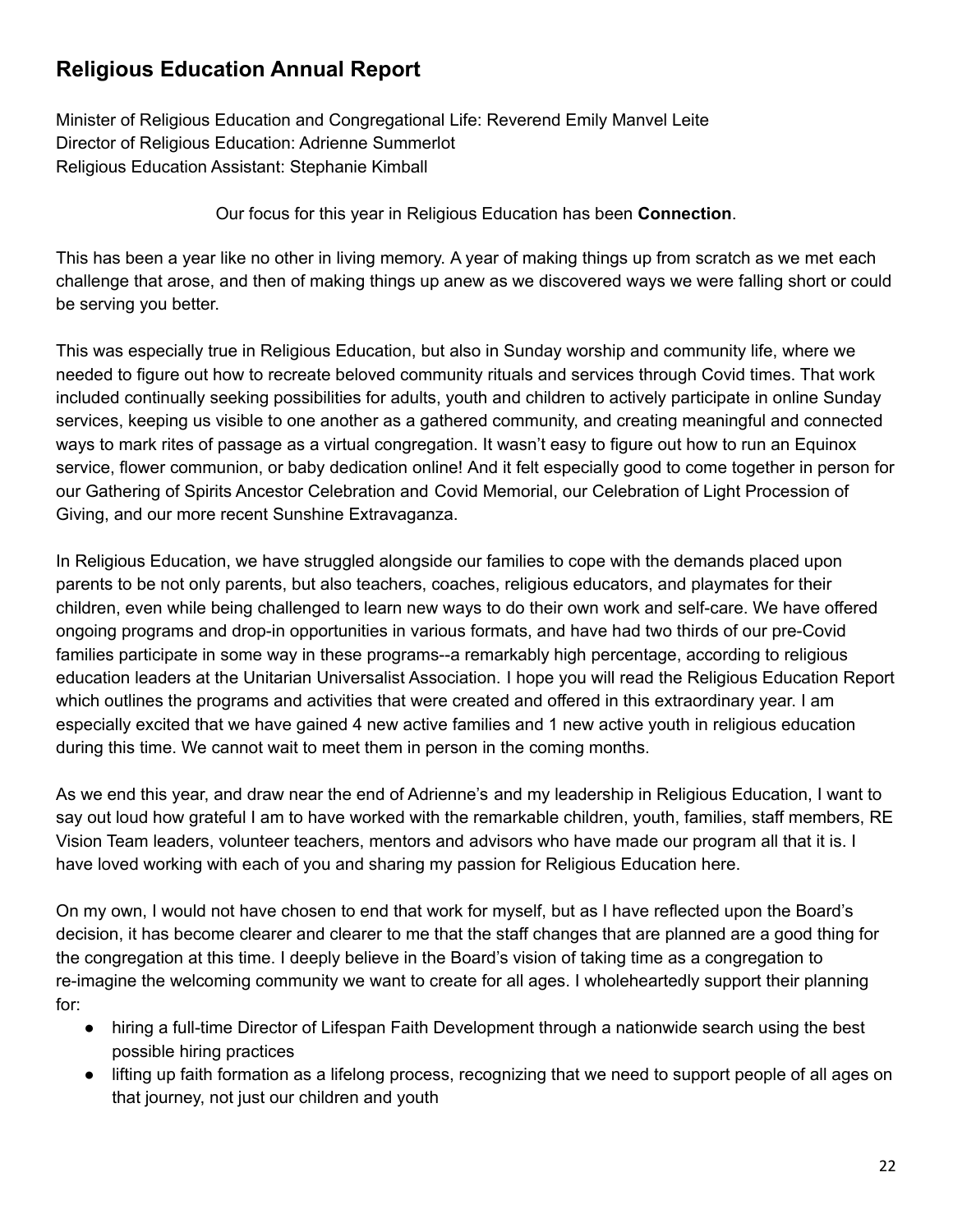• creating a strengthened multigenerational beloved community that supports building relationships among people of all ages.

I am excited for our future and the possibility it holds for our families, children and youth, and all of our members through these plans.

Personally, I am preparing to enter into a new role in the coming weeks--moving from full-time Minister of Congregational Life and Religious Education to being your half-time Minister of Story and Ritual. In this role, I will still be working with kids, youth, and families and with all of you as we discover new ways to worship together and to support one another through moments of celebration, challenge, and change. I will be creating services and congregational rituals, offering programs for spiritual deepening, and exploring ways to continue to involve people of all ages in leading and enhancing our shared worship experiences. I will still lead our Coming of Age program, continue my pastoral work, create multigenerational services, and tell you stories.

I want to express my trust in the wisdom of this community and my belief that we will emerge from this time with greater strength and vision. This isn't an unfounded belief, but the result of witnessing true care for children, youth and families among those without children in our congregation, and of witnessing the tenacity of those with kids through many changes, and particularly through all the adversity of this past year. In my fifteen years on the staff, I have witnessed this congregation learning and changing in many ways, but always with the intention of creating an evolving community of love, growth, and justice for all ages.

I will be here with you on that journey--not in all the same ways as before, but present and ready for the time of discovery that we are embarking upon together in the coming days.

Reverend Emily Manvel Leite Minister of Congregational Life and Religious Education

#### **Religious Education Program Offerings (September-2020 - June 2021)**

#### **Anti-Racist Families**

facilitated by: Adrienne Summerlot, Stephanie Serierre and Jason [Michálek](https://www.facebook.com/JasonRelentlessly?__cft__[0]=AZUOirJSONrbWMMW24IwE-Q-Kc8pf5j25Mn30lT6xWzTsD-lO6p56GvbFWFi5NbJgFrYqFvOCy9qAkE6ztOIivQJqZqrJIcAQlad6N4vSWn2j_KM5K2L9AlSXioiU2pePSo&__tn__=-UC%2CP-R) Enrollment: 13 families (20 parents and 21 children)

This program utilized picture books and lessons that centered characters of color and told the stories of important figures in history. Our goals were to provide adults and children with language for ongoing conversations, deepen understanding of race, racism, and oppression, and increase awareness of what it means to actively work toward being anti-racist. We collectively explored 1 story and 1 larger concept per month and provided additional resources for pick up and individual exploration through a lending library.vThere were two gatherings online per month via Zoom: one with a conversation for parents and caregivers and another which was family friendly activities, sharing and discussion for all ages. This program did not regain momentum after winter break and instead we shifted to sustaining the lending library. We are using the spring and summer to make the lending library more robust and considering how to help families keep the 8th Principle front and center and stay engaged with anti-racism work.

#### **Practicing Our Promises**

facilitated by Reverend Emily Manvel Leite and Stephanie Kimball Enrollment: 15 families (21 parents 26 children)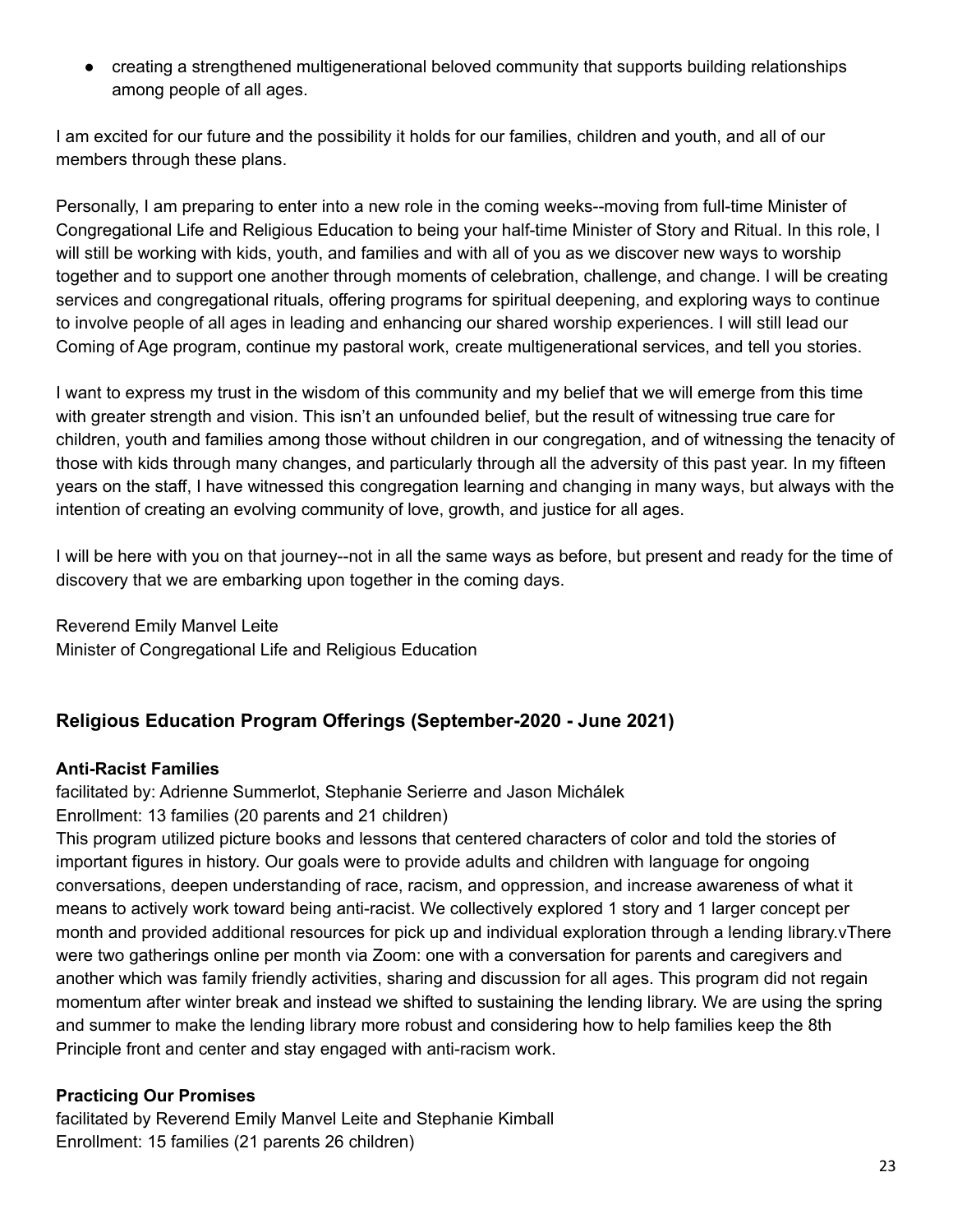This program provides an opportunity for families to explore our UU Principles (or Promises, as we refer to them with children), including the 8th Principle, which, in children's language, is "Make a loving community for everyone, regardless of skin color or group." This program was designed to help families and children develop a strong sense of themselves as Unitarian Universalists and to connect to one another through collective craft projects and journals. Reverend Emily and Stephanie designed and created 22 traveling story boxes. Each box contains a Spirit Play story basket, wondering questions, crafts/activities, and a social justice project. Videos of familiar teachers telling the stories are available online in a Vimeo channel that Emily and our Media Specialists created to make videos accessible.

This program has offered the beginning of a relationship with UUCB for two new families this year. This program will continue through July 2021 at the request of participants. We hope to offer a display of this group's communal art whenever we are able to re-gather on Fee Lane.

#### **UU Home**

facilitated by Reverend Emily Manvel Leite and Stephanie Kimball

Enrollment: 15 families (21 parents 22 children)

This program delivered monthly kits of materials to help families explore our monthly congregational theme through small moments of story, conversation, activity, and spiritual practice. It was designed to provide parent/caregiver connection and support and opportunities to integrate UU values and practices into home life. We were one of two on that: we found that online meetings were hard to sustain, and the parent meetings were discontinued in March. But the kit materials were rich and appreciated.

In February we added a kids' page, which made the items in the kits accessible for reading-age children to use on their own, whether or not their family had time to dig in together. At that time, some of the children started taking leadership in getting their families engaged with UU Home.

#### **Youth Group**

facilitated by Adrienne Summerlot, Kelly Rockhill, Jessie Monroe and special guests.

#### Enrollment: 25 youth

This year we combined middle and high school and met almost exclusively over Zoom on the 3rd Sunday of the month. The group of 7th-12th graders is small but steady with 5-10 youth attending monthly and 2 new members to the group. Youth have appreciated kits delivered to their home which allows them to participate in an activity together in real-time while socializing. Highlights included: s'mores, painting, pizza making, and playing games. 2 youth and one adult volunteer joined with youth and leaders from 10 UU churches in our area for our first virtual youth conference in March. Our largest gathering was in April with 14 youth in attendance! In May, we had our first in person gathering at Griffy for a hike which was a tremendous joy for the 9 youth in attendance. The facilitators noted how you could feel the buzz and energy of their connection just being able to talk while walking and some meeting each other in person for the first time. We are thankful for the protocols given by NEST and from the hiking group which made this event a success.

#### **Additional Programs and Activities**

#### **June & July 2020:**

#### **Interfaith Social Justice Summer, Anti-Racism Work and Back to School**

We partnered with Interfaith Friends: a group of religious educators from First Presbyterian, Beth Shalom, Trinity Episcopal, Islamic Center, and First United to create a social justice summer outreach program. Our campaigns were centered on caring for those in our community most impacted by Covid. Focus was on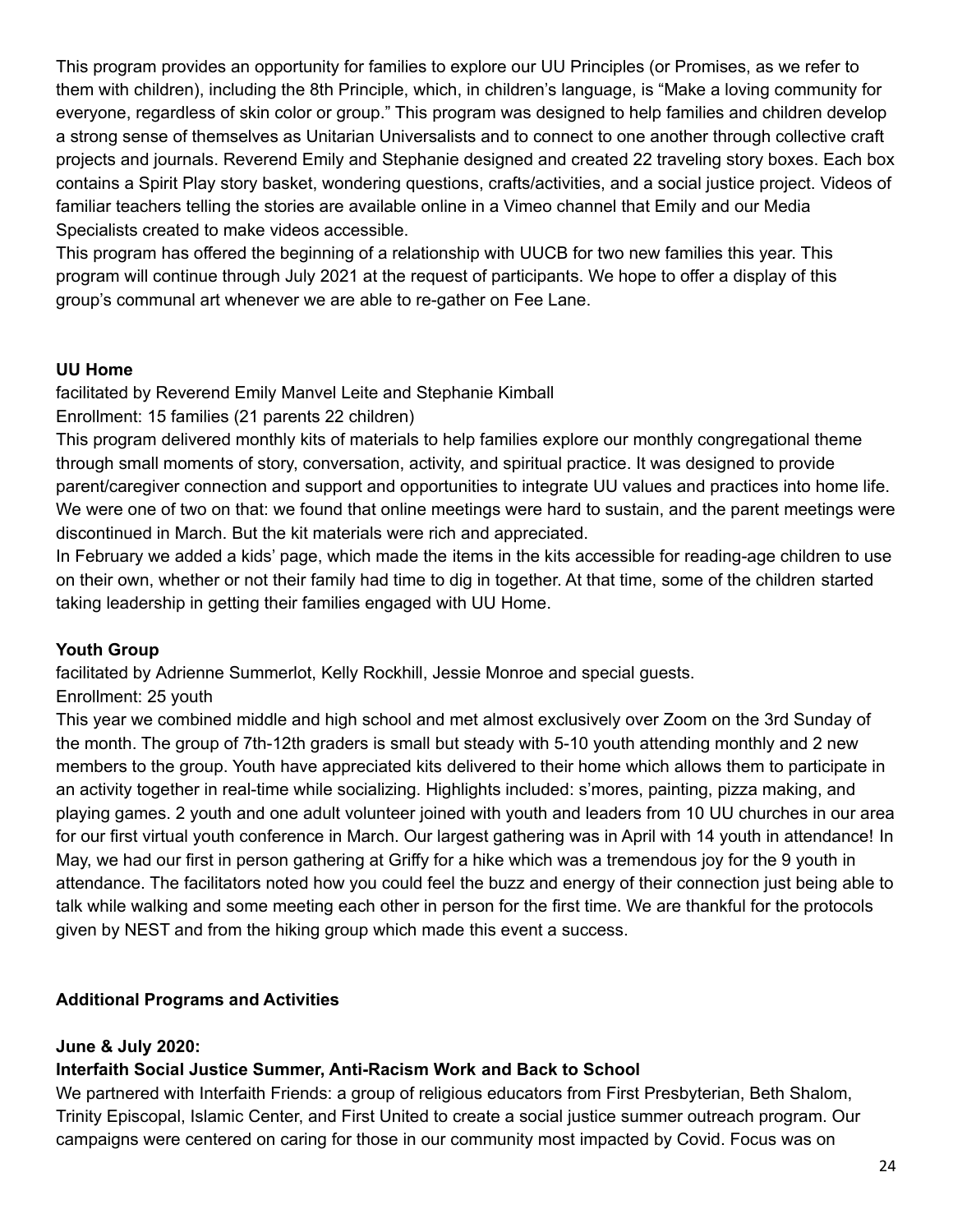Essential Workers, Hunger, Immigrants and Refugees, Homelessness, Racial Justice, Elders and Prisoners. We launched a second round of our Postal Pal program and made eight more connections. We continued calling, emailing and sending cards to families. Adrienne and Emily facilitated a parent and child virtual discussion of the book Not My Idea (we gave over 50 copies away in November 2019). In response to the events surrounding the death of George Floyd and police brutality, Adrienne Summerlot and Kelly Rockhill worked to support a youth-led conversation about The Hate You Give with youth and parents. We hosted two conversations for parents who were discerning what back to school means for their families in Covid times and offered backpack blessing charms to mark the beginning of the school year.

#### **August 2020: WonderfUUl Families**

This program offered kits filled with materials to use and home and weekly breakout rooms hosted via coffee hour on Sundays. With the help of our childcare staff, we were able to deliver around 70 packages to our previously registered RE Families. This was well-received, inspired us for future programming, and helped us to discern that our focus during this time of long-distance church should be connection.

We hosted three virtual orientation sessions for families to learn about our program offerings (see above) and set up September as a month for people to try them out and figure out what might work best for their family.

#### **December 2020: Winter Play**

Winter Play--we invited families to participate in an exploration of winter holiday traditions through the month of December. 25 families requested kits and participated and enjoyed learning together about: Advent, Hanukkah, Solstice/Yule, St. Lucia's Day, St. Nicholas Day, Christmas, Kwanzaa, and 3 Kings Day. A website with interactive virtual rooms and activity pages were available to the entire congregation from late November through early January. Adrienne, along with special guests, hosted a weekly breakout room for families to show and share about their holiday traditions.

#### **January 2021: Worlds of Imagination**

Religious Education was instrumental in creating the Worlds of Imagination program that our whole congregation connected to through the January Times for All Ages that invited us into a new imaginary world each week. Follow up conversations were enjoyed after each service (often including a show-and-tell of items associated with that world) and activities were offered over Facebook for community members to continue connecting with that world. We visited Wonderland, Oz, *The Snowy Day* of Ezra Jack Keats, the Hundred Acre Wood and Middle Earth. It was fun to gather with different groups of people each week, including those who don't have many connections with religious education families. A **Coming of Age Reunion** was facilitated by Reverend Emily at the end of January. 6 youth and 6 mentors from last year's Coming of Age group gathered to check in, reconnect, and play. They were glad to see each other, to hear about one another's lives, and to share playful on-line activities.

**8th Principle Conversation** facilitated by Reverend Dave Clements and Adrienne Summerlot on the 1st Sunday of each month. We had a considerable turnout (28 participants) at the first meeting in February. March and April's meetings were smaller with a handful of engaged folks connecting the monthly congregational theme to the work of living into the 8th principle. Due to the conversation on May 2 about our congregational read of *Caste*, we didn't have an 8th principle conversation that month.

**Conversations with families of 4th-6th graders** helped us realize that this group needed an invitation to reunite and connect with one another. Adrienne crafted and mailed homemade cards for the 22 kids in February which included a bingo card and invitation to join us for a virtual reunion. Martha Nord and Laura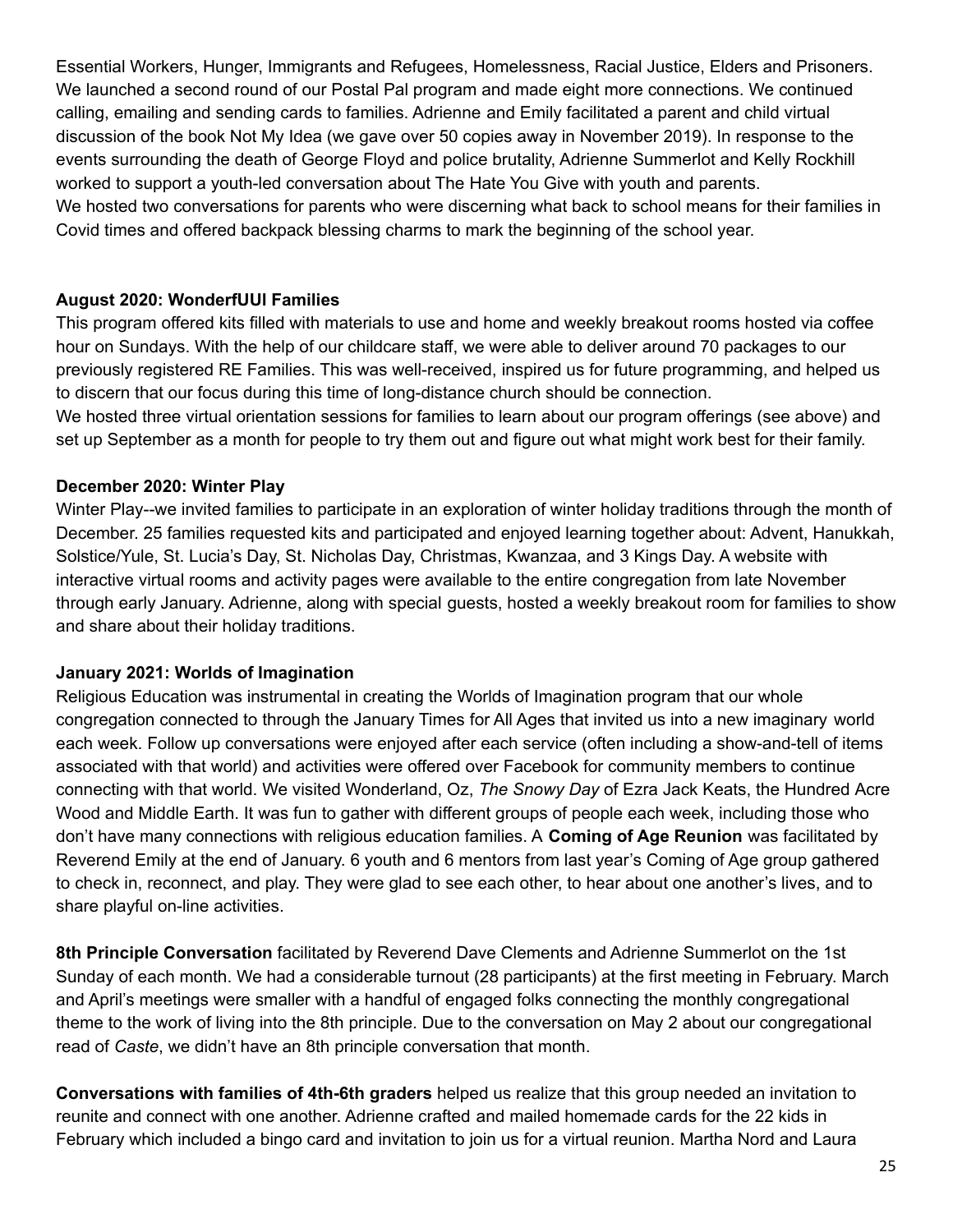Jesseph hosted that reunion with game time during coffee hour in February. 12 kids attended. In April, they gathered again on zoom to make slime with Adrienne and Martha. Even one of our kiddos who moved to Germany was able to join us! There was loads of fun and mess and was one of the closest to an in-person experience we had over zoom. Martha and Laura expressed appreciation for the opportunity to reconnect with the kids (who have changed so much during this time). They would be glad to help again in the future.

We also experimented with offering two regular "drop in" opportunities per month:

**Starting the Month Together** facilitated by Reverend Emily Manvel Leite and special guests. We offered this on the 1st of the month as a brief time (30 minutes) for anyone in the congregation to begin dipping into the monthly theme together. We discontinued this in February 2021 due to lack of interest.

**Time for Young Families** created by Adrienne Summerlot and facilitated by childcare staff Natalia and Olivia was offered on the first Sunday of each month. It was piloted as an engaging time designed for children age 7 and under and their caregivers to connect to friends and our monthly theme through fun activities. While initially well attended, we discontinued in December 2020 due to lack of interest.

#### **Worship & Congregational Events:**

Summer Solstice Intergenerational Service Back to School Blessing/Backpack Blessing Charms Water Communion Intergenerational Service Fall Equinox Intergenerational Service Blessing of the Animals Celebration of Ancestors An Online Age of Reason Celebration Thanksgiving Intergenerational Service Celebration of Giving Service and Drive-through Procession of Giving Winter Solstice Intergenerational Service Away in a Manger- Family Friendly Christmas Eve Service Spring Equinox Intergenerational Service Easter Child Dedication through Zoom and Videos Earth Day Intergenerational Service Sunshine Extravaganza--including Solar Fun Kits for families Graduation Recognition for post-high school programs/degrees Flower Communion Intergenerational Service Bridging Ritual for youth leaving high school Celebration of High School Completion in the service

#### **Childcare**

As part of our PPP loan, our childcare staff were compensated for their average hours from pre-Covid through December 2020. In January, we switched to paying childcare staff to help with creation or delivery of the religious education program kits, materials, and story boxes which made our offerings this year possible.

**Religious Educators' Work and Professional Development:**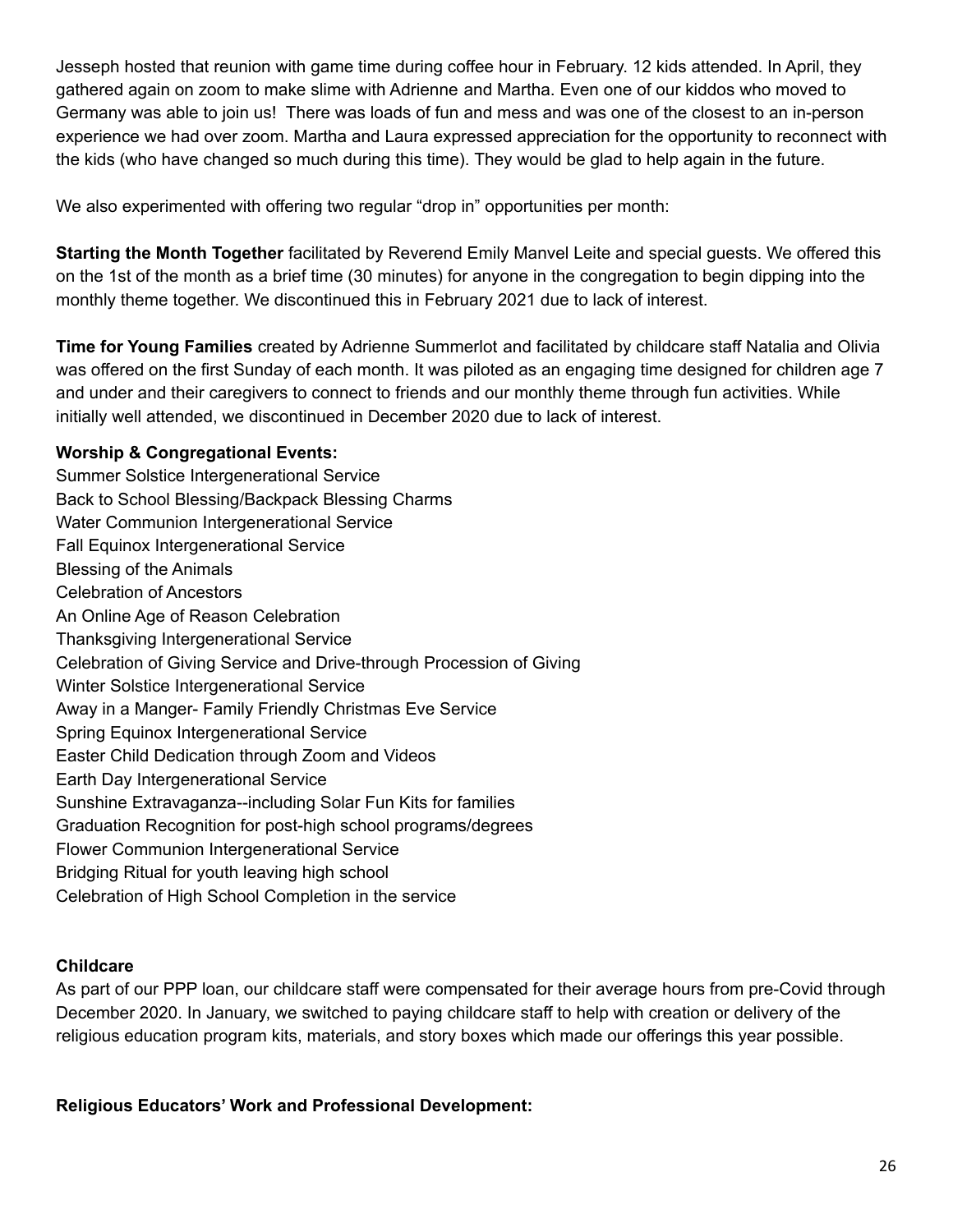The RE Staff began using a new database, Planning Center, in the summer of 2020, as well as an email program, Mailchimp, which allows staff to gain insights into click rate and engagement and makes our emails much more attractive and user friendly. We devoted significant staff time to learn and navigate these two new systems.

In June, Emily and Adrienne both attended Liberal Religious Educators Association (LREDA) professional days and the UU General Assembly. In October, they both attended the LREDA Fall Conference. They are both attending professional days again this month.

In April, Adrienne and Emily attended Mid America's Future Change Framework Workshop and the RE Staff Team attended the UUA program Conversations with Leaders: Dual Platform Future for All Ages. Gratitude to the Board for recognizing the exhausting challenges this year has brought and encouraging staff to take a month off if they could. Reverend Emily was away in February and Adrienne in March.

#### **Director of Religious Education, Adrienne Summerlot**

In June, Adrienne attended Pivoting to Innovation- Designing Faith Formation in 2020-21 and helped the RE Staff and Vision Team explore possibilities for asynchronous and synchronous programming for religious education. Adrienne has continued digital ministry and spends a good portion of her time creating resources for families that help them to engage more deeply with worship, bring spirituality into their home lives, or connect with the community and regularly updating these resources on the RE website. Adrienne was made responsible for committing additional time to stay abreast of denominational affairs and bring that information back to the whole staff. In June, Adrienne attended virtual General Assembly and has been continuing to delve deeply into anti-racism resources, such as the Commission on Institutional Change's report, *Widening the Circle.* She continued to develop her youth ministry and Anti Racism Anti Oppression Multicultural (ARAOMC) portfolios throughout this year through professional development. Adrienne is continuing to serve as the religious educator liaison for the Heartland Youth Area Council (high school youth and adults who plan our middle school and high school youth events). She is also serving as co-chair of the Heartland Chapter of Liberal Religious Educators, working to create opportunities for educators to connect and find professional support. She is also a member of the 8th Principle Learning Community which meets virtually monthly to explore the adoption of the 8th principle in their congregation. In April, Adrienne attended the New Day Rising Conference (along with several lay leaders) focused on how congregations could advance the work of dismantling white supremacy. She also began Youth Peer Pastoral Care Training through the UUA. In May, Adrienne joined the Soul Matters ARAOMC Team working to develop resources for use in our and other congregations.

#### **Minister of Congregational Life and Religious Education, Emily Manvel Leite**

Reverend Emily intentionally deepened her thinking and understanding of four main areas this year: supervision, how to do online church, anti-racism work, and ritual and worship design for spiritual well being. To further this learning, she attended trainings with The Management Center, Susan Beaumont, the Center for Congregations, EmbraceRace, Worship Design Studios, Haggadot.com, the UUA, and the UU MidAmerica region. Emily used what she has learned to create clearer job descriptions and supervision practices for Adrienne Summerlot and Stephanie Kimball, to create programming for families, to enhance her worship design during this year of online worship and plan for future in-person experiences, and to further her personal engagement with anti-racism work. Finally, as she begins preparing for her new work as Minister of Story and Ritual, Reverend Emily has begun attending Storytelling workshops to increase her professional skills in this area and is using the model offered in the MidAmerica "Future Change" workshop to begin to design rituals for re-entry for the congregation.

#### **Religious Education Vision Team**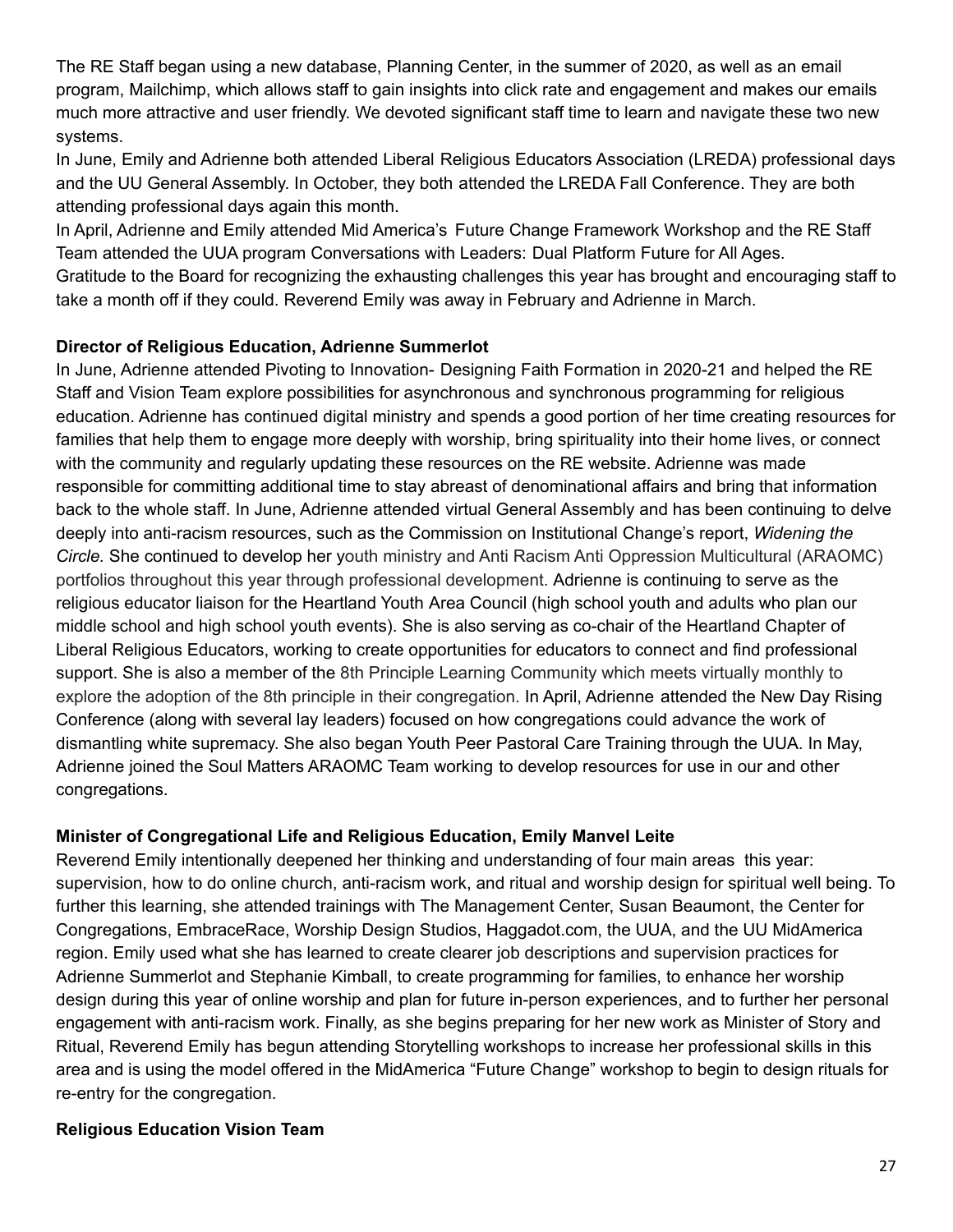**Members:** RE Staff (Stephanie Kimball, Adrienne Summerlot, Reverend Emily Manvel Leite), Ruellen Fessenbecker, Amy Makice, Lisa Meuser, \*\*Amy Beck, \*\*Sarah Kopper (\*\*new members as of June 2020), Jamie Kirkley (left the team November 2020)

The Vision Team has been critical in helping the RE Staff maintain communication with families, bringing their voices into our conversations as we imagined and re-imagined how to move forward with religious education during the pandemic. To keep this communication a priority, the Vision Team created caring circles in which each member checks in regularly with families in their circle, helps share information regarding what is going on in religious education, and informs staff if there is a pastoral or caring committee need.

Kelly Sage facilitated an online visioning session for the RE Vision Team at the beginning of July 2020. We then utilized our own Spirit Play resources and Anti-Racism training along with Soul Matters programs during this Religious Education year. Soul Matters provided resources for parent support, family to family connection, kid to kid/youth to youth connection and helped us focus on building relationships.

The Vision Team is continually exploring new ways to bring our congregation's commitment to the 8th principle into all of our programs for children, youth, families, and adults and to support people in doing things at home to engage in dismantling white supremacy. The team is especially interested in evaluating how to be more welcoming of people who do not arrive from a position of privilege. It was powerful to witness the congregation's responsiveness to the call of its young people during the congregational meeting considering the adoption of the 8th principle. Witnessing their leadership and the congregation's response reminded the Vision Team how important it is to have children and youth have a part of the agency and ownership of the vision of the congregation. How can we lift up their voices and help them take even more leadership? How are they going to come to a place where they are a strongly visible part of what makes the congregation what it is? And how can people of all ages learn together how to disrupt racism and other oppressions? The Vision Team is wrestling with these challenging questions.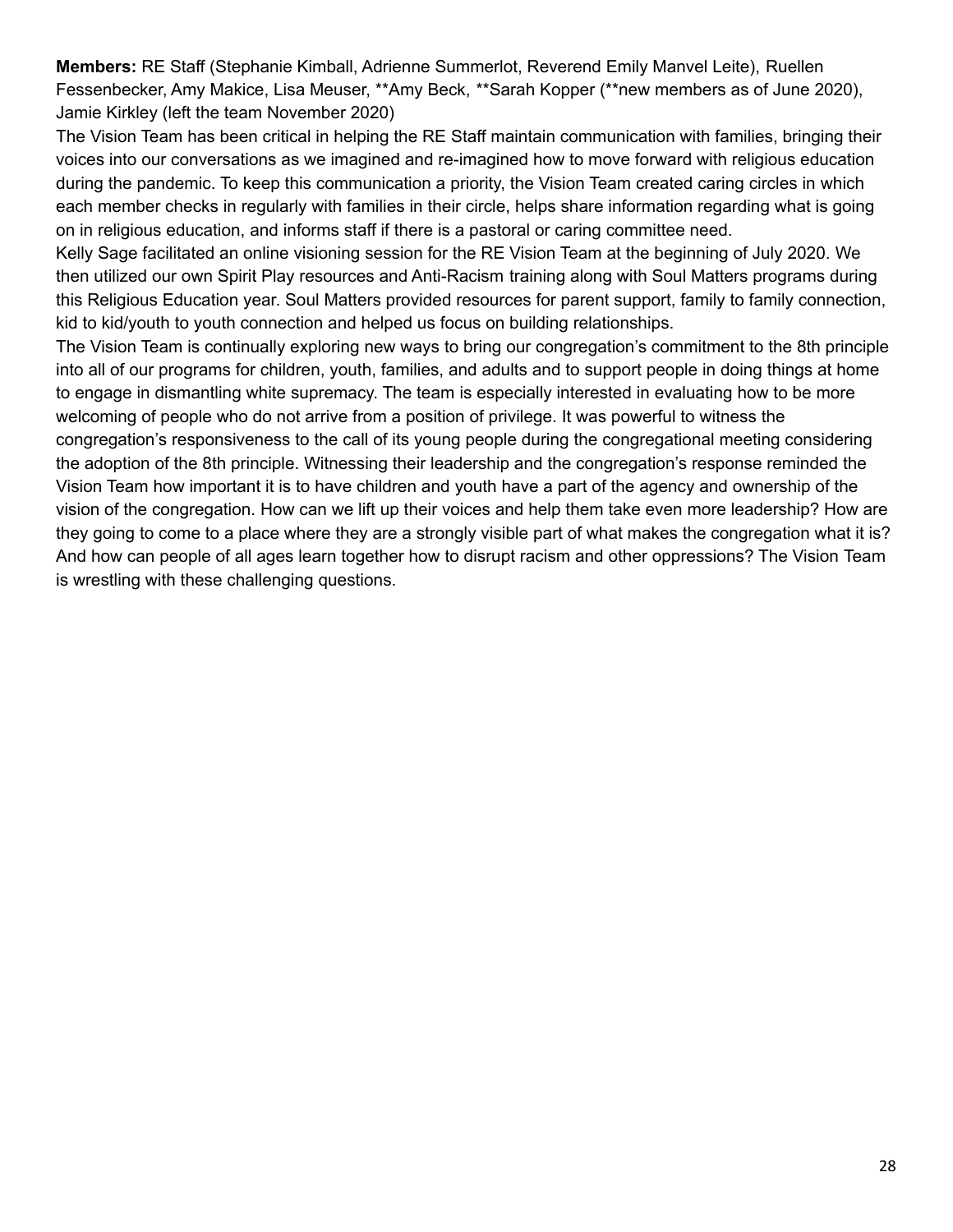# COMMITTEES and TASK FORCES

### <span id="page-28-0"></span>**Caring Committee**

Our UU Caring Committee continued our caring services to our UU Church Community. We thank the members of the UU Caring Committee for coordinating our services. UU volunteers are appreciated for all they do to provide; transportation, meal delivery, cards and limited visiting in this COVID-19 time.

The ministers, caring committee, and our health team have continued to collaborate to provide consistent contact by phone or email for those who have been especially isolated during this difficult time. We are looking forward to starting to visit again!!

Based on a church survey in early winter to update on concerns during COVID-19, we realized there are many people who are caregiving in this isolation. We are now offering a Caregiver Network Group for a limited time to provide support and exchange resources. Cathy Hiatt and Sharon Yarber are co-facilitating this group.

We offer special thanks to Ann LeDuc for her role in connecting us to our UU Community. We are grateful for Melinda Swenson for her professional medical knowledge to better serve the medical needs in our church.

Submitted by Sharon Yarber, Chair

### <span id="page-28-1"></span>**Chalice Circles**

The Chalice Circles ministry this year operated entirely online, using Zoom rooms for each circle, for the monthly Facilitator Circles, and for all Executive Team meetings. The facilitator training was also held over Zoom, and instead of the 7-hour in-person training format we used to offer in one day, we offered several two-hour meetings. Participant sign-up was done online as well, with the assistance of the church office staff, and this was done very efficiently, also accommodating people who wished to be added to a circle after the year started. During the year we continued to advertise openings in our circles. We had facilitator training in September and circles began meeting in October, ending in May. We had fewer circles this year - six, with seven facilitators. This was a drop from our historical average of ten to eleven circles. A major change was that we could not do service projects, since meeting in person was not allowed due to the pandemic. Participants missed being able to do service. Using Zoom was very beneficial, once people learned how to use it, and allowed us to continue to provide deep connections among our participants, some of whom were feeling isolated otherwise.

We are grateful to Rev. Barbara Child, who volunteered to be our ministerial consultant for Chalice Circles, and who participated in the facilitator training, the work of creating new session plans and revising existing ones, in the monthly facilitator circles, and in at least monthly meetings of the Executive Team all year. She has been an invaluable source of knowledge and inspiration for our team in this year of changes and especially considering the challenges of tailoring the program to be completely online.

Chalice Circles Executive Team: Jan Armstrong, Anne Haynes, Linda Pickle Rev. Barbara Child, Consultant Minister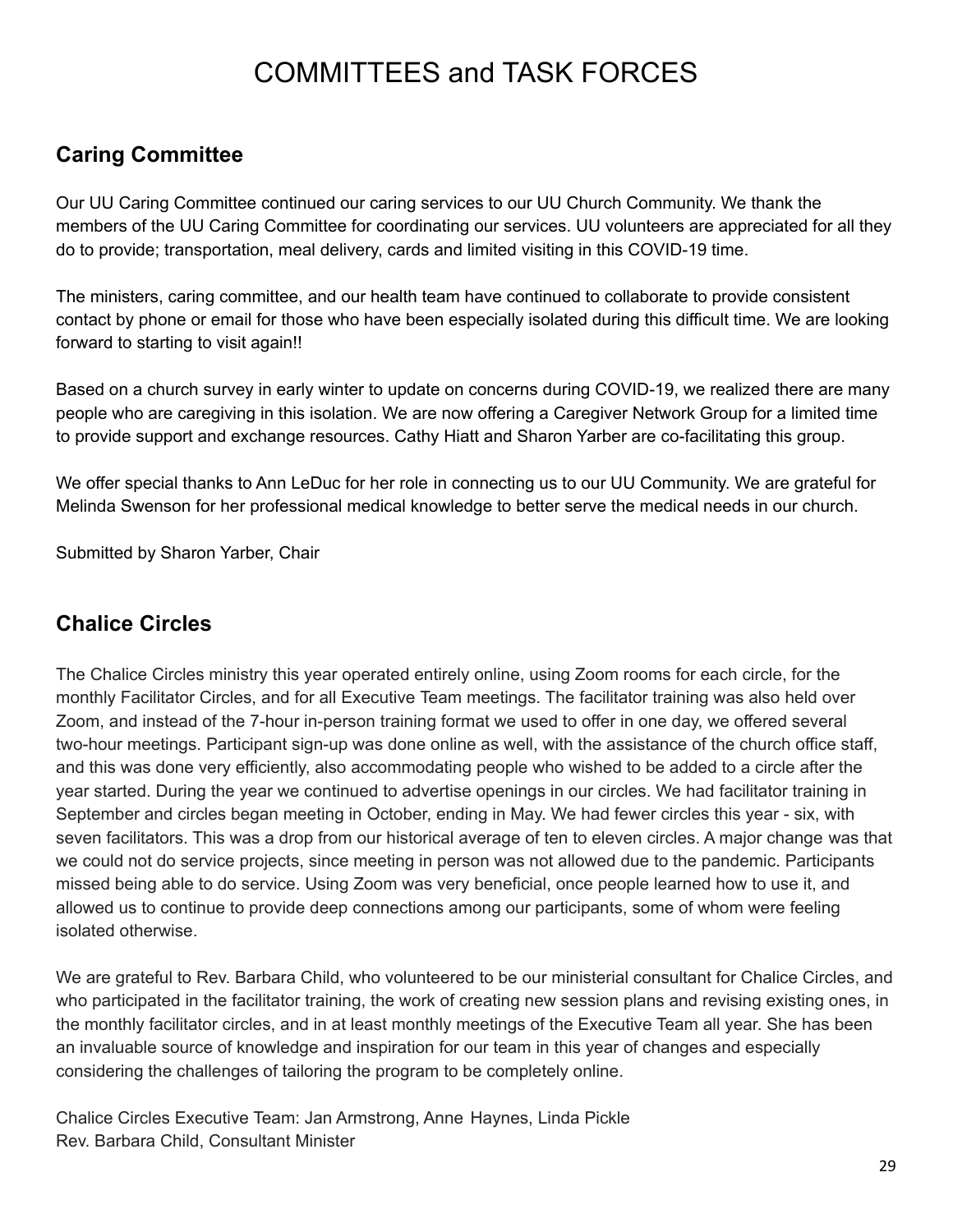### <span id="page-29-0"></span>**Holiday Art Fair and Bazaar**

The 2020 Bazaar was a virtual event this year. We are proud to continue our uninterrupted presence in the church and the Bloomington community for 61 years. Donations were accepted and sold on the Auctria site. Over 1000 different items were sold this way. A limited number of volunteers sorted items in the church, and a larger number of hearty volunteers donated items and did outdoor duties such as accepting donations, delivering items, and putting purchased items into cars. The organization of this new kind of event was a larger task than usual, but the Bazaar committee persevered in creative and energetic ways.

The Bazaar was, in our opinion, a financial success. We earned over \$12,000. That amount is less than our historic proceeds from in-person Bazaars, but we are cutting ourselves plenty of slack. Also, our expenses were less this year. About half of the amount raised was earned by the task forces who offered their items for sale within the Bazaar sale, imitating our usual process.

We expect another virtual Bazaar this year, or at best a hybrid in-person/virtual Bazaar. We will be consulting with the NEST committee for advice on church use.

Submitted by Ruellen Fessenbecker.

### <span id="page-29-1"></span>**Library Ralph & Annetta Fuchs Library**

The Library Committee was largely inactive during this year due to the COVID pandemic. Since our library is a physical one, and the building was closed, we could not get into the building to maintain the collection and allow people to borrow materials. We met several times during the year to discuss ideas and plans for when the library reopens. We received eight boxes of books as a donation, gratefully received, from the family of a deceased church member. We will go through the books as we are able, to make decisions about what we can keep for the library. We received an audio CD copy of the book *Caste*, the congregational read, which we will make available to those who wish to borrow it. We all look forward to being able to work together in person!

Judy Bennett, Anne Haynes, Michele McCaffrey, Glee Noble, Ginny Richey

### <span id="page-29-2"></span>**Planned Giving**

Due to the isolation of the pandemic, our committee has found it more difficult to identify church members interested in planned giving to the church. Cold calls and emails just cannot replace the in-person conversations before and after a service. In spite of this, our Legacy Circle has grown by four members this past year! Obviously we have been unable to hold our annual luncheon to thank the Legacy Circle, but we were able to find a non-contact way to let them know just how important they are to our congregation. We are looking forward to the Sunday when we are all back at church and can once again safely hold our Legacy Circle Luncheon.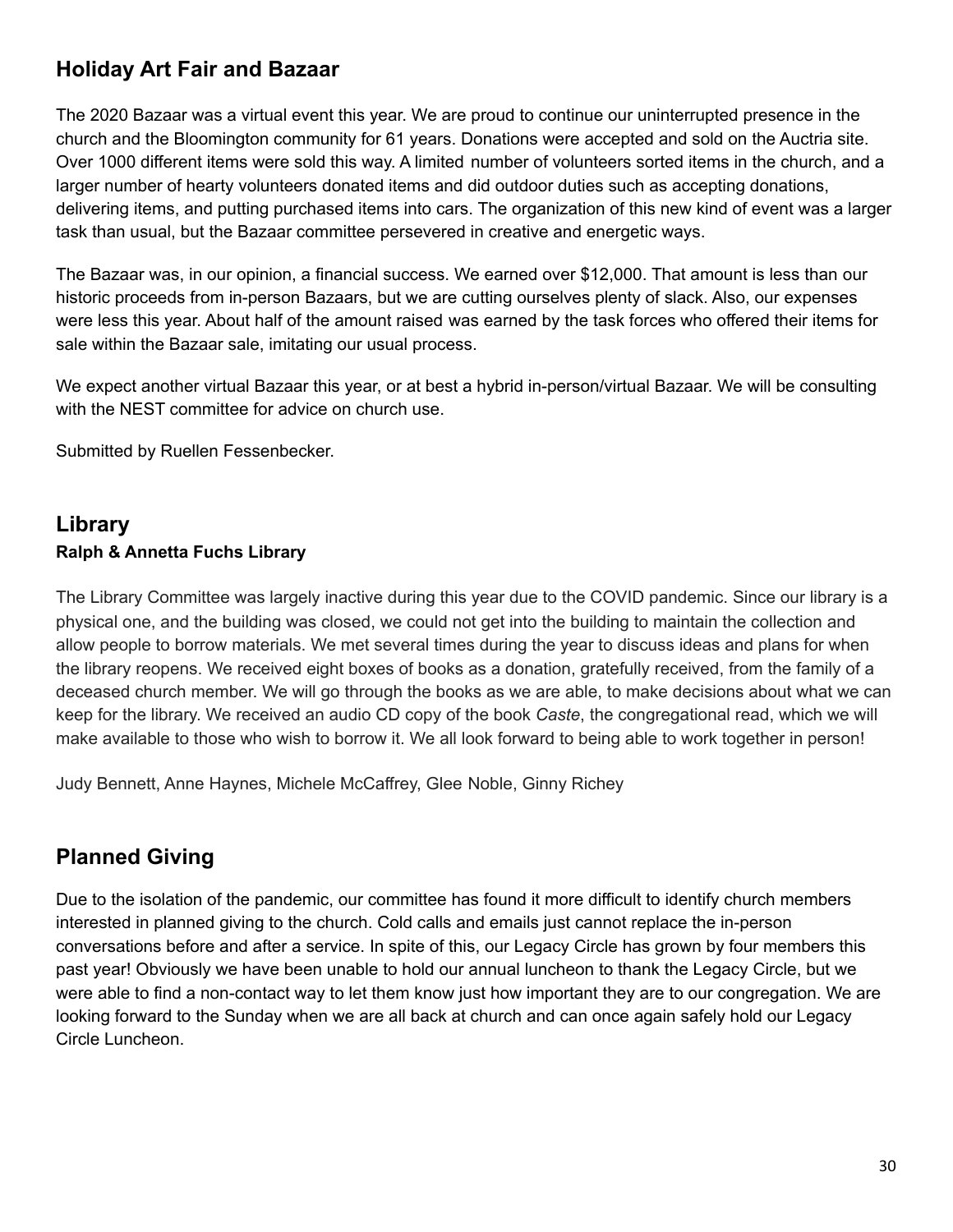### <span id="page-30-0"></span>**Special Purposes Fund**

The Special Purposes Fund (SPF) committee for the 2020-21 fiscal year consisted of: Andrew Appel (Chair), Julie Lawson (Board at large), Harlan Lewis, Rich Slabach (Treasurer), and Ruth Aydt, who joined the committee when Kathy Sideli's term ended.

During this fiscal year SPF received a bequest from the estate of Ed Robbins. The major expenditure was from the Clarke Dewey Wells music designated fund for car choir equipment.

SPF started this fiscal year with \$438,748 in assets (endowment plus general) and stood at \$489,900 at the end of the third fiscal quarter. Operating assets started at \$138,986 and ended March, 2021 at \$173,085. The full fiscal year numbers will be available in July.

### <span id="page-30-1"></span>**Women's Alliance**

The Women's Alliance was founded in 1959 to manage the annual fundraising bazaar, help build fellowship, and give service and financial support to the church and community projects, as voted upon by the membership. This year's officers were Ann Connors, President; Kathy Gilbert, Secretary; Doris Wittenburg, Treasurer; and Sharon Wiseman and Michele McCaffrey, Program Co-Chairs. In October, job responsibilities necessitated Ann Connors' resignation. Doris Wittenburg became Acting President.

Everyone is welcome to attend our meetings and to join the Alliance. We meet on the first Thursday of the month. In normal times we would meet for a fun brown bag lunch (with beverages and desserts provided by member volunteer hosts) with an interesting 30-minute presentation by a representative of a local nonprofit, or the church, or other speaker. However, the COVID-19 pandemic necessitated our meeting by Zoom. We still had a variety of very interesting speakers each month, although with fewer attendees.

Our previous funding from 20% of the net income from the UU Bazaar was removed this year leaving our income from \$20 in annual dues from our over 50 members. With these funds we gave back to the community and to the church. This year we gave over \$500 to local nonprofits. This included Planned Parenthood, MCUM Holiday Basket, Soup Bowl Benefit (Hoosier Hills Food Bank), and RESULTS. We also provided \$1,300 in annual cash gifts to all church staff.

We hope to see you at an upcoming meeting and that you will join our group!

Respectfully submitted, Doris Wittenburg, Acting President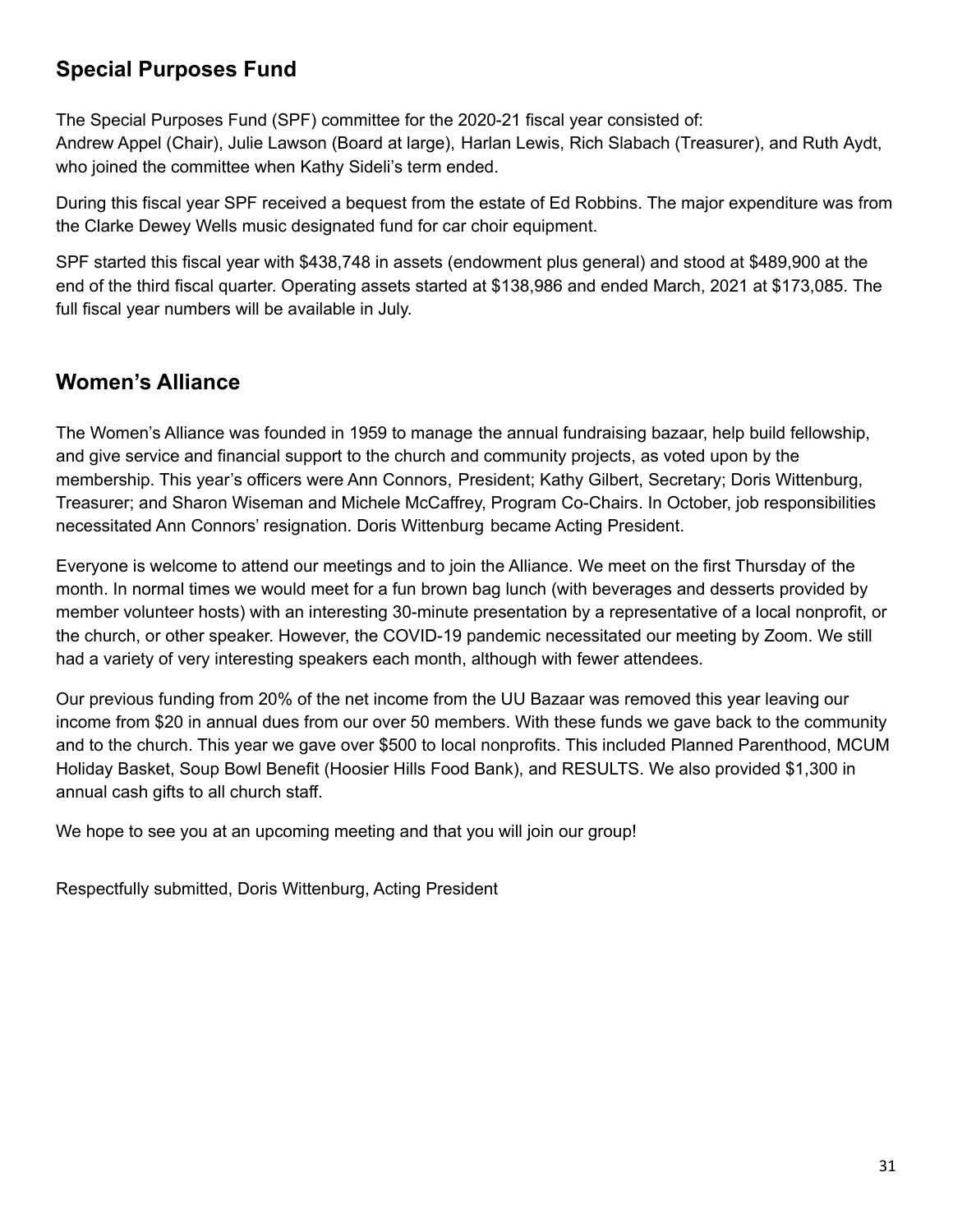# SOCIAL JUSTICE Annual Report

<span id="page-31-0"></span>

*Social Justice permeates all programming at the UU Church of Bloomington: [worship,](http://www.uubloomington.org/worship-services/) [religious](http://www.uubloomington.org/religious-education/re-for-children-youth/) [education,](http://www.uubloomington.org/religious-education/re-for-children-youth/) fellowship, and special groups like [Chalice](http://www.uubloomington.org/chalice-circle-meetings/) Circles and the [choir](http://www.uubloomington.org/worship-services/music-choir/). Social Justice Task Forces are formed when a number of people wish to work together around a specific social justice area.*

Our congregation is very active in many areas of social justice. With the pandemic, activities have changed and in some cases been delayed. In other areas particularly with hunger and homelessness, activities have increased substantially. Thanks to all for your continued and ongoing commitment to Change the World!

### <span id="page-31-1"></span>**3rd Sunday Social Justice Film Series**

The Social Justice Film Series was suspended due to the pandemic.

### <span id="page-31-2"></span>**End of Life Task Force**

The End of Life Task Force (EOLTF) believes that our cultural consciousness needs to change with respect to death, terminal illnesses, aging, grief, and other parts of the end of life, and will work to do so. *Contacts: Tracy [Turner](mailto:tzt@writearm.com) or Kathy [Gilbert](mailto:gilbertk@indiana.edu)*

In the past year, the End-of-Life Task Force co-sponsored the Gathering of Spirits event that took place on the grounds of the church in concert with the annual Day of the Dead service. We also held several coffee hour Zoom breakout sessions.

We have several ideas brewing for the coming year. We continue to plan to hold monthly coffee hour Zoom sessions, as long as the services continue to be held online. Once we are able to meet indoors, we plan to hold coffee hour mini-workshops on various aspects of end-of-life planning, such as memorial and funeral planning, ways to ease the challenges of talking about your wishes for end-of-life care with loved ones, and how to talk to a person who has experienced a loss. We will continue to work with Rev. Macklin as we move forward.

### <span id="page-31-3"></span>**Green Sanctuary Task Force**



*The Green [Sanctuary](http://www.uubloomington.org/social-justice/green-sanctuary/) Task Force (GSTF) promotes mindful, Earth centered living, working to educate and motivate individuals and institutions to take positive steps toward reducing greenhouse gas emissions with the understanding that it is our moral imperative to care for the Earth. Contact: Marcia [Veldman](mailto:marciaveldman@gmail.com)*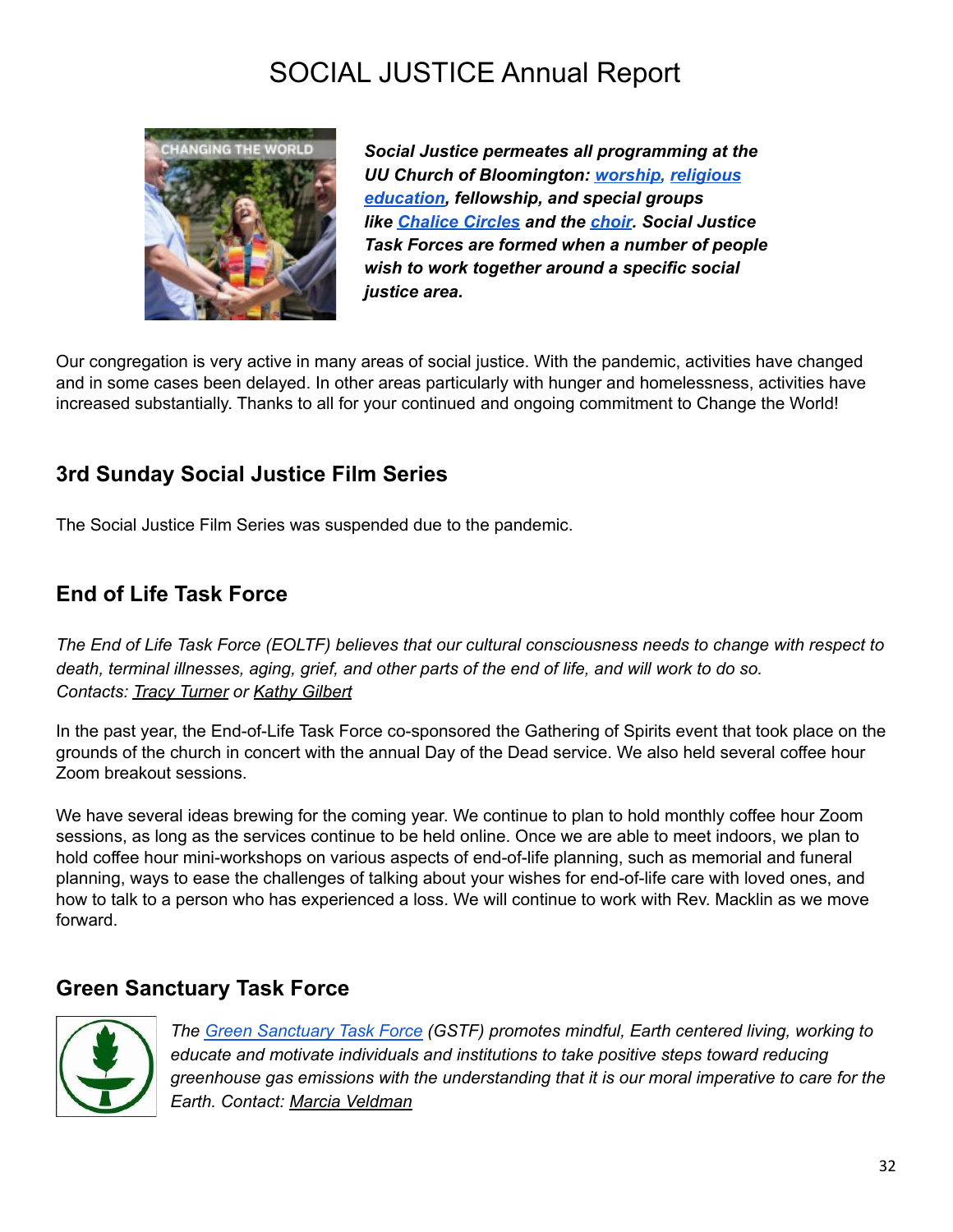The GSTF activities have been limited during the pandemic, but we were able to keep in touch and move some projects forward.

#### **Energy Report/Energy Star Rating**

For the 6<sup>th</sup>straight year UUCB has been certified in the upper 90<sup>th</sup>percentile for US buildings of worship. This year, based on data Molly supplied through mid-December 2020, we are at 96%.

#### **Fiscal Year 20 Energy Summary (mid-May 2020 to mid-April 2021, while building was largely closed)**

From mid-May 2020 to mid-April 2021 our solar panels produced 1.43% more electricity than was used. Of that, 38% was used directly from the panels and the rest (62%) was sent to the grid to offset our usage. (In 2019, before the pandemic, 89% of the electricity produced was directly used or offset, 41% of which was used on site.). Energy produced by the solar panels resulted in a savings of \$4,673.

#### **Carbon Footprint Assessment by Carbon Neutral Indiana**

UUCB's carbon footprint was assessed by Carbon Neutral Indiana. In order to meet our Paris Pledge of being carbon neutral by 2050, we need to reduce or offset about 42.2 mtCO2e annually. We have already exceeded the commitment to reduce our carbon emissions by 50% by 2030 and certainly will work to reach carbon neutrality well before 2050.

#### **Sunshine Spectacular Drive-thru Festival**

The GSTF gave away hundreds of trees, shrubs, perennials and annuals at the Sunshine Spectacular Drive-thru Festival.

#### **Earth Day Bird Walk**

Eve Cusack led a group of UU'ers on a bird walk at Winslow Woods Park.

#### **Friday Update Weekly Tips**

Thanks to Sura Gail, each Friday Update concludes with a tip on small steps we can take to better care for our Earth.

#### **Environmental Voter Project Get out the Vote**

GSTF members participated in the Environmental Voter Project's get out the vote efforts, teaming up to call people who hold concerns for the environment, but don't typically vote.

#### **Endorsement of the Energy Innovation and Carbon Dividend Act**

The GSTF endorsed the Energy Innovation and Carbon Dividend Act, a carbon fee and dividend style approach to addressing climate change that, if enacted, will dramatically reduce greenhouse gas emissions while ensuring low- and moderate-income households remain financially whole.

## <span id="page-32-0"></span>**Habitat for Humanity Task Force**



*The Habitat for [Humanity](http://www.uubloomington.org/social-justice/habitat-for-humanity-task-force/) Task Force strives to educate the congregation about housing needs of Monroe County, including the purpose and accomplishments of Habitat for Humanity and other related housing groups. The congregation can contribute in many ways to help provide decent affordable housing in Monroe County. Contact: Barb [Berggoetz](mailto:barbberg@bluemarble.net)*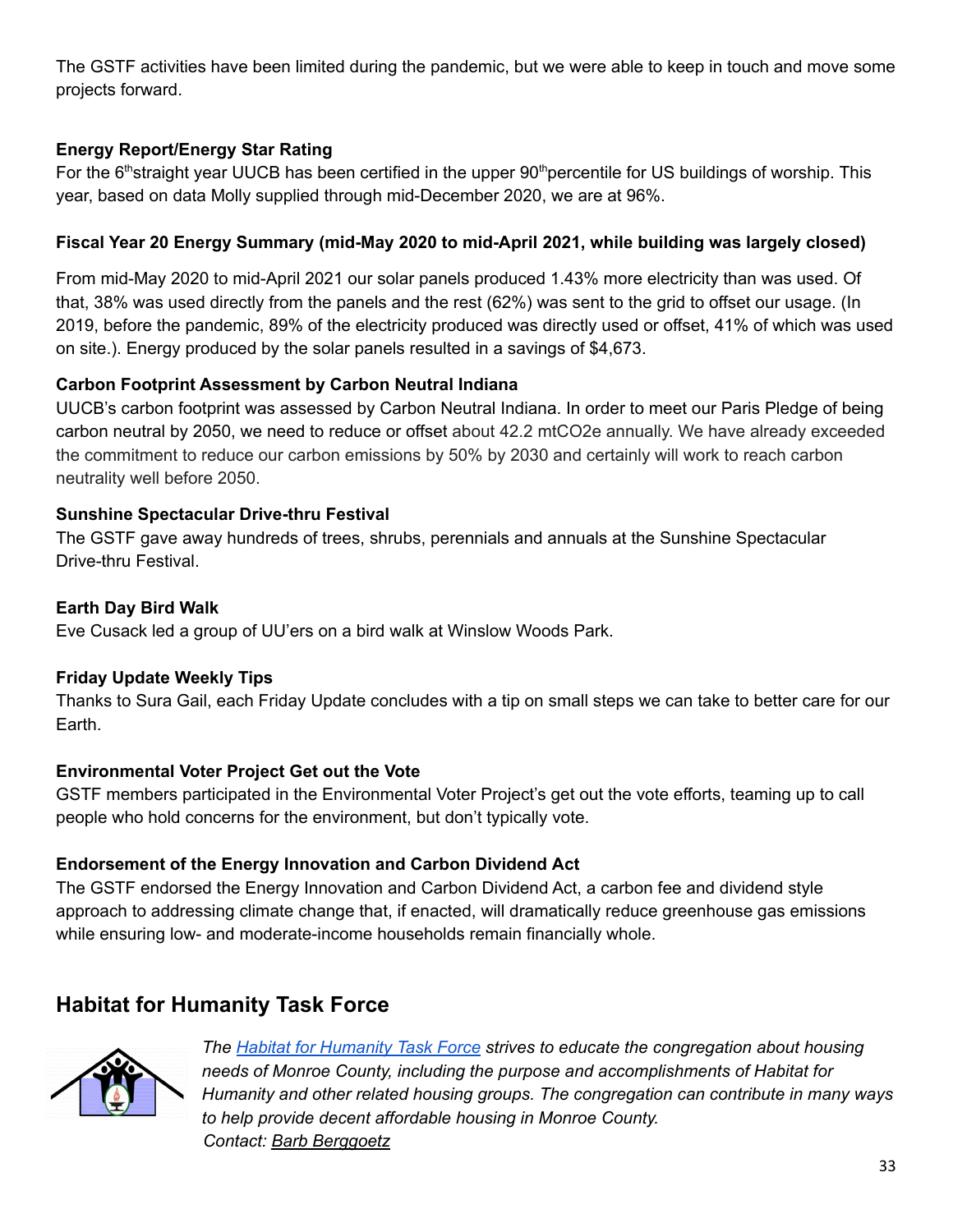The Habitat Task Force during 2020-21 had a primary focus of raising funds to co-sponsor a Habitat home as soon as possible, and trying to do a limited number of fundraising activities to support that goal while keeping task force members as engaged as possible. With the advent of COVID-19, Habitat suspended the volunteer building activities through May 2021, for the most part, with the exception of a curtailed Women Build in the fall of 2020.

**Habitat Task Force members are:** Barb Berggoetz, chair, members Kathleen Chmelewski, Nedra Carlson, Jackie Hall, Angela Lexmond, Mary Blizzard, Kathy Sideli, Brian and Pearl Springfield, Dian Robbins, Dirk and Susan Herr-Hoyman, Laura Hannam, Deb Martin, Sandy Davoren, Richard Stumpner and Licia Weber. Several new UUers have voiced an interest in joining and/or volunteering and other UUers typically participate in builds, fundraisers and contributing money. The task force typically meets on the first Sunday of most months, 10:15 to 11:15 a.m., but we have not met during the pandemic in-person since March 2020. Within the past year, we have had two Zoom meetings and have corresponded by email and phone to do some projects.

**Objectives/funds:** Educate the congregation about local housing needs, including the purpose and accomplishments of Habitat and other housing-related groups; support Habitat by providing volunteers, food and raising money for builds and its needs, including equipment. As of May 2021, we had about \$13,900 in our account.

#### **During the 2020-21 year, the task force:**

- We have raised \$13,900 over the last 2-3 years of our \$20,000 (minimum) goal to co-sponsor a Habitat home as soon as possible. The search continues for church/community co-sponsors. The Evangelical Community Church previously committed in 2020, although it is uncertain whether that still holds now. Tentative interest also has been voiced by Sherwood Oaks Christian Church, pending leadership approval. Inquiries are still being made to potential partners.
- We organized and sponsored the "In Harmony with Habitat" livestreamed online concert on May 22 (one week after submitting this report). We got five groups/singers to submit videos, including Jenn Cristy, Sylvia McNair, King Bee and the Stingers, Keaton Springfield, and a BHHS duo, plus Radical Moderates performed live from the UU sanctuary. Emcees were Rev. Bill Breeden and UUer Angela Lexmond. We used much of the \$500 Special Purposes Fund grant to award honorariums to some performers and pay the UU medial specialist. We used the Mandolin livestreaming platform. Anticipated income was at least \$2,000.
- We applied for and received a UU Special Purposes Fund Matching grant in May (approximately) for \$2,770. The program awarded the task force the entire amount of the request, which went to Habitat for Humanity of Monroe County for purchasing PPE, primarily masks, and hand sanitizer for staff and builders. Masks and sanitizer stations are still being used now on sites and at the ReStore.
- Our Social Justice moment in March 2021 featured a video talk from Barb Berggoetz about Habitat's special needs during the pandemic and plans for the Osage Place neighborhood and a video of a homeowner.
- The Habitat Women Build in 2020 occurred in the fall over an extended period of time, with the two houses completed in November. Co-leaders Barb Berggoetz and Lauren Bryant organized a team of 39 UU and other women, who raised more than \$15,000, the most of all the 14 teams. Due to the pandemic, only a limited number of volunteers could build, but about 8 did so from our team.
- We applied for the UU 25% Sunday Plate Fund again to help fund our goal of sponsoring a home. We were not nominated as a recipient this year. The committee said the funds would not help enough people. But it should be realized that this type of assistance makes a profound impact on one family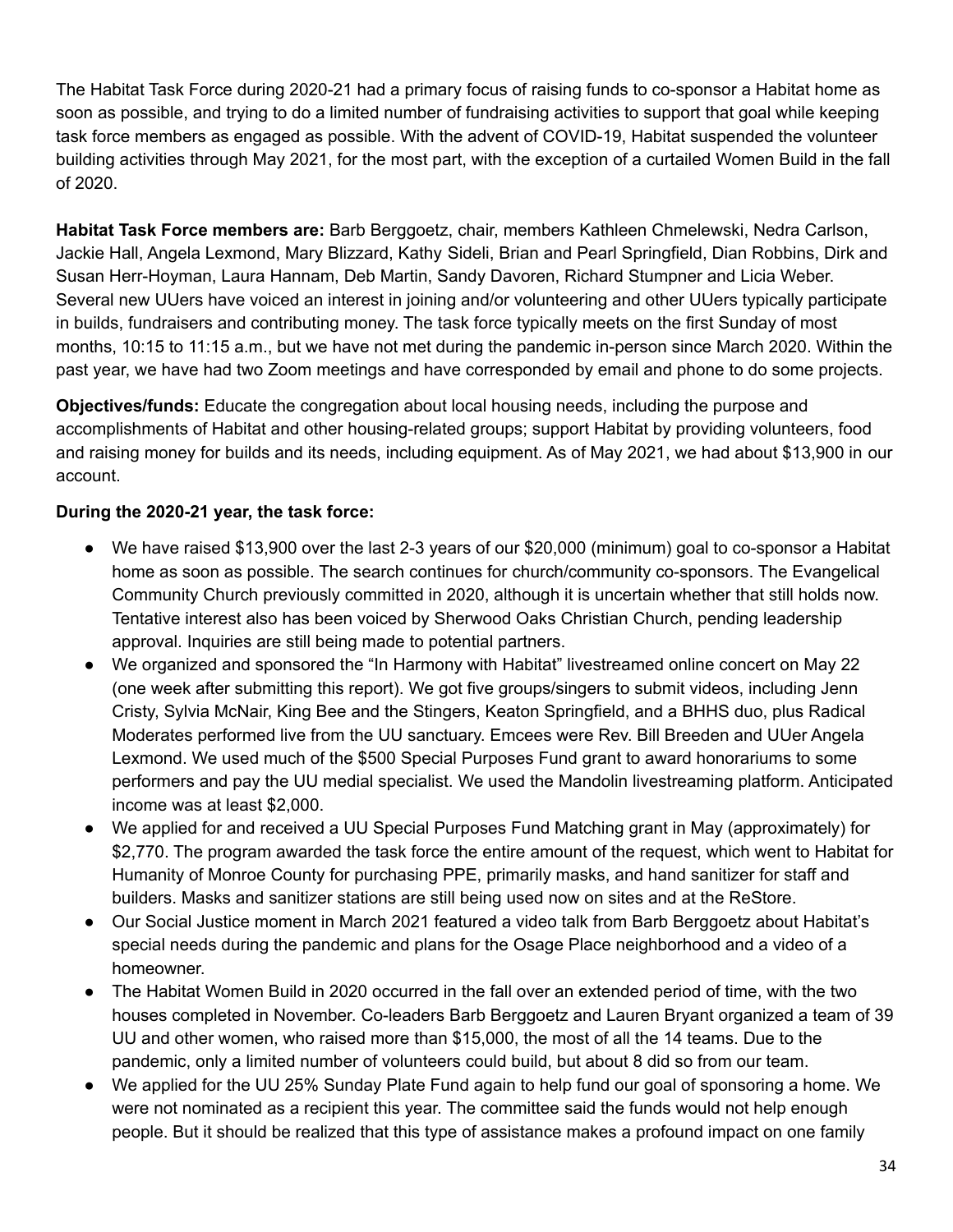AND contributes to improving the amount of decent, affordable housing in Bloomington because the family's mortgage goes back to Habitat to pay for other homes.

- We sold handmade crafts donated by about 8 task force members and other UUers for the online UU Holiday Bazaar in December, 2020, earning \$1,817, a new record for our bazaar sales, including some puppet sales Nedra Carlson made on her own. Task force members made cookie/soup jars, pottery, puppets, and Christmas decorations.
- We participated in Habitat's online More Than Houses event in November 2020 by sending information about Habitat to 15 UUers and requesting contributions.
- We increased our task force membership with several new members, but they haven't participated yet.
- During 2020, several Habitat TF members helped with Hunger Task Force's food pantry at College Square. This furthers a UU initiative to create cross-currents among task forces.

### <span id="page-34-0"></span>**Help Feed Our Hungry Neighbors Task Force**



*The Help Feed Our Hungry [Neighbors](http://www.uubloomington.org/social-justice/help-feed-our-hungry-neighbors-task-force/) Task Force (HFOHN) engages in projects to reduce hunger in our community, including monthly College Square (Walnut Grove) Pantry, Christmas baskets for MCUM, Bountyful Sunday Food Drives, and staffing Shalom breakfast once a month. Contact: Mary [Blizzard](mailto:maryblizzard6@gmail.com)*

**14 members** on the task force - 9 active. **35 - 40 congregational volunteers.**

**Current Balance:** \$9921.24 (constantly being drained by ongoing projects **\*** )

- **MCUM Holiday Basket Food Drive** (November 2020) 25 baskets were collected
- **Bi-Monthly Food Drives**
	- Recipients: New Hope Family Shelters, Backpack Buddies (Community Kitchen), Shalom Community Center, Black Lives Matter-Bloomington, Area 10 Agency on Aging, Monroe County United Ministries, College Square Pantry
- **IU Football Parking** No parking needed this year due to COVID
- **Fiber Arts Booth at Holiday Bazaar** (December 2020) \$980 netted
- **College Square Food Pantry -** Uninterrupted monthly service **\***
- **Hot Breakfasts at Shalom** Financial support for monthly breakfasts **\*** (no in-person volunteering yet)
- **Community Kitchen Help** Two shifts per month, two volunteers per shift, in-person
- **Support for UU Families** With help from Ann LeDuc, we were able to distribute 9 grocery cards to needy UU families. Total to date: \$1125 **\***
- **Little Free Pantry** Located next to Needmore Coffee on Pete Ellis Drive. This is our latest successful project. A task force committee oversees the maintenance. **\***
- **Time for Change** (September 2020) A fundraiser which netted over \$400
- **Cookbooks** Continuing to sell our cookbooks in the Spring Auction

#### **FUTURE PROJECTS**

- **Each One Feed One** MCUM's biggest annual food drive. Help with providing drop off points and publicity.
- **Future Fundraising Projects:**

a) An online UU store, open to all task forces

b) A yard sale at Moss Creek Court later in the summer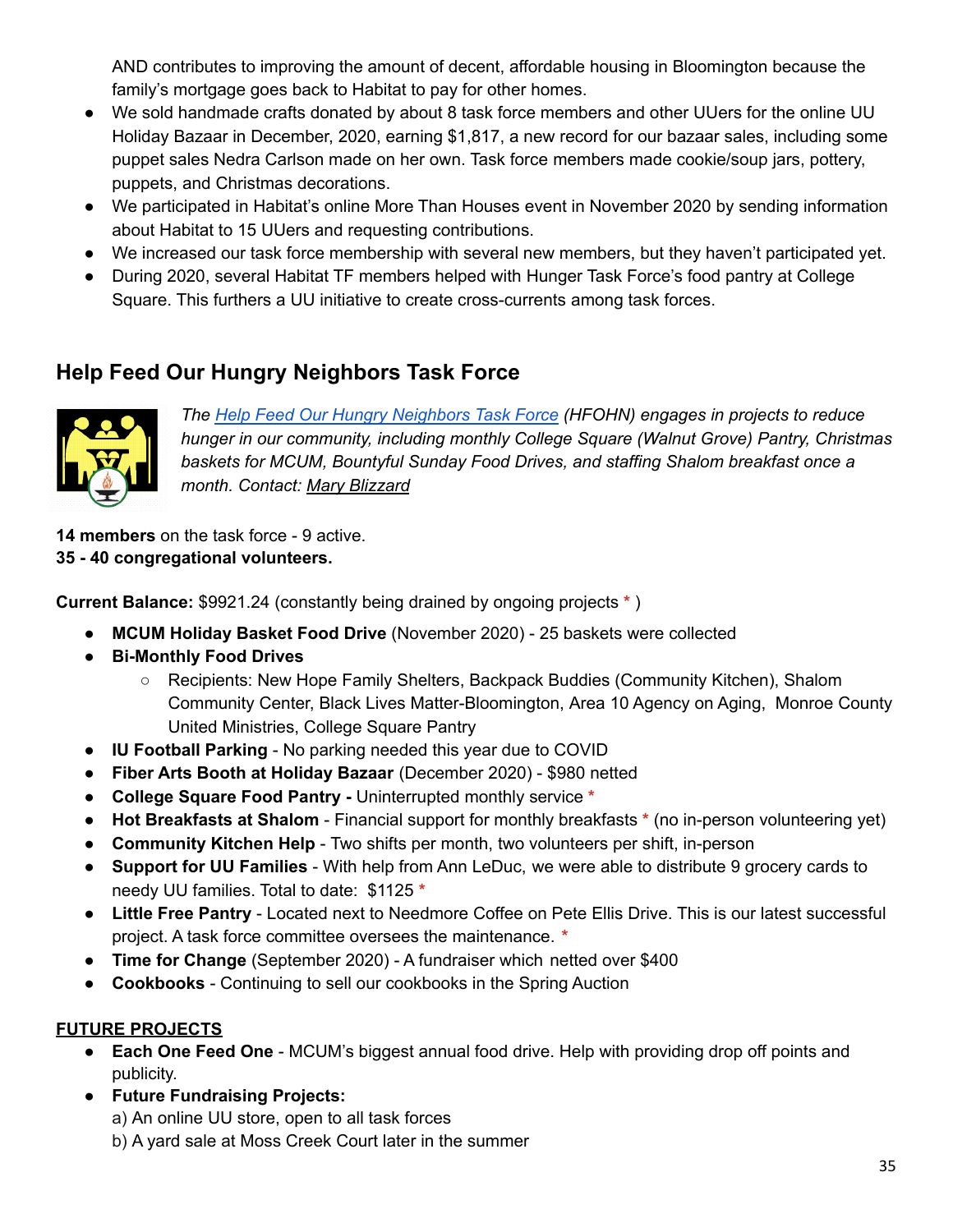### <span id="page-35-0"></span>**Homelessness Task Force**



*The [Homelessness](http://www.uubloomington.org/social-justice/homelessness-task-force/) Task Force works with agencies in Monroe County to provide services and support to people experiencing homelessness, to develop strategies dealing with issues related to homelessness including hunger and unemployment, and to end homelessness. Contact: Alan [Backler](mailto:abackler@aol.com)*

The major activity of the Homelessness Taskforce, until last year, was to operate the winter shelter at Wheeler Mission on the second Saturday of each month from November 1 to March 31. (Before that, the taskforce was involved with the operation of the Interfaith Winter Shelter for several years.) Because Wheeler Mission took over the total operation of its shelter, many fewer volunteers from the churches, including UUCB, are needed to staff the shelter. This led the taskforce to get involved in other activities.

The following is a review of our current activities:

For years, the Homelessness Task Force has worked with the Hunger Task Force. This year, like last year, the two task forces are working much more closely together. We supply clothing, coffee, macaroni, and spaghetti to Shalom Community Center and other agencies identified by the Hunger Task force every week, year-round. We even collected tents and other outdoor gear for use by homeless people who were camping out in city parks.

We continue to do this activity but have expanded the service. In January 2021, the Beacon Winter Shelter opened. And we began to also supply this winter shelter with food, clothing, and other supplies, every Friday. The servicing of Beacon Winter Shelter ended on May 6, then the shelter closed.

Since the church is closed, we placed bins near the portico entrance where congregants can leave donations. We collect the items donated every day and take them to the designated agencies for their use

When the Beacon Winter Shelter opened, the Homelessness Task Force contributed needed items to the shelter, using taskforce funds. We purchased cold weather clothing for guests of the center, purchased space heaters for use in the shelter, and purchased gas cards for homeless individuals who lived in their cars. We worked with Sue Murphy, the Volunteer Coordinator and Susan Dabkowski, the Director of Operations at Beacon, Inc. (formerly Shalom Community Center) on these efforts.

This year, the task force planned to focus primarily on volunteer activities for Beacon, Inc., which includes Shalom Community Center, Friend's Place and Crawford Homes. Our intent was to recruit volunteers to engage in activities such as food services (preparing meals), supervising the Shalom library, sorting clothing and other donations as well as building repair work, painting, and cleaning. (UU volunteers provide one hot breakfast a month for Shalom and its clients.) Unfortunately, because of the coronavirus epidemic, those opportunities were limited, though some people still volunteered. We are hoping that next year, as the health of the nation improves, the taskforce will be able to get much more involved in helping our homeless neighbors.

Dirk Herr-Hoyman, Marlin Howard, and Alan Backler serve on the Homelessness Task Force. Alan serves on the Program Committee for the Shalom Community Center. Marlin volunteers at Shalom every week. Again, we are all limited by the coronavirus.

Alan is looking for someone to take his place as co-chair of the task force.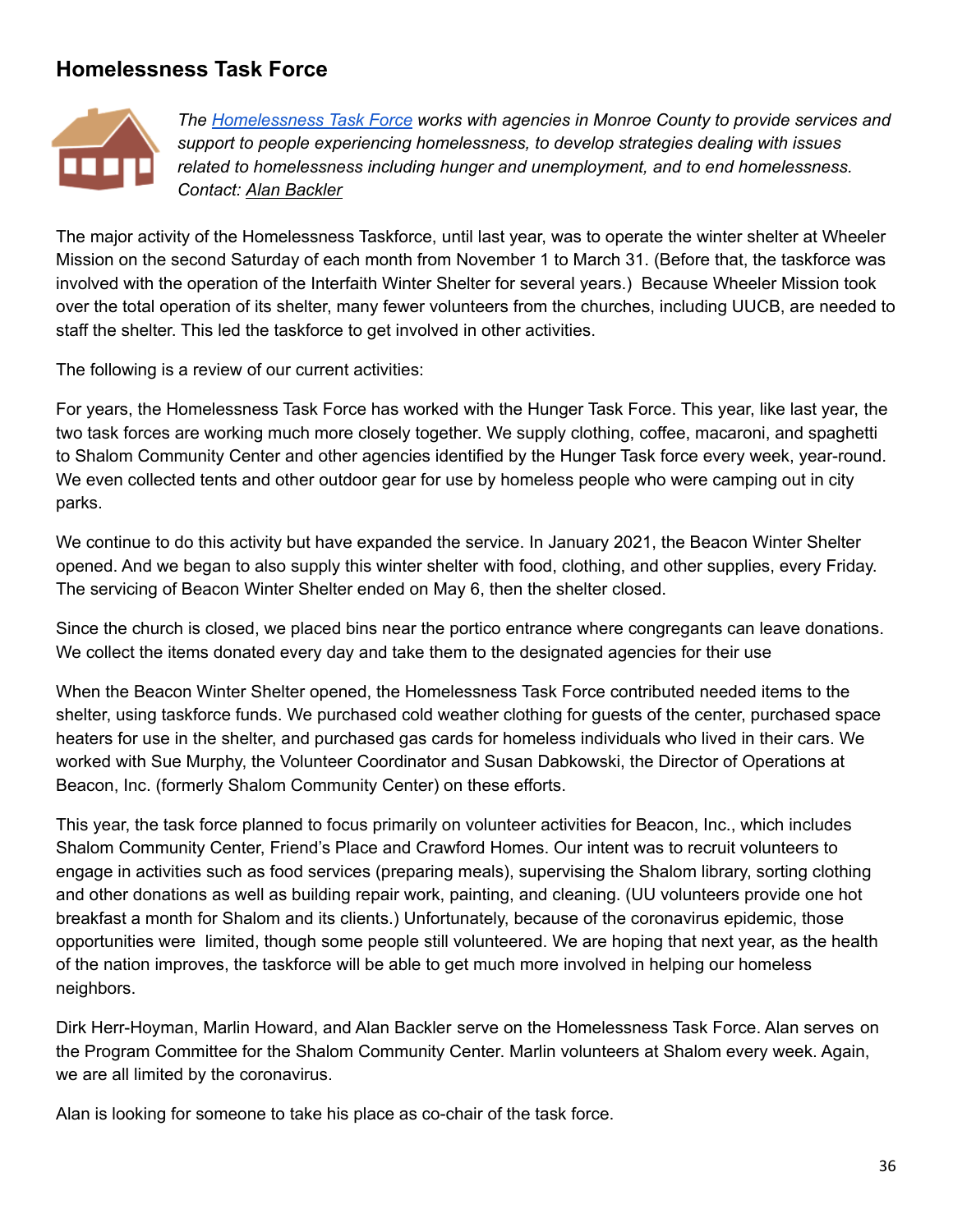### <span id="page-36-0"></span>**Hope for Prisoners Task Force**



*The Hope for [Prisoners](http://www.uubloomington.org/social-justice/hope-for-prisoners-task-force/) Task Force (HFPTF) works on projects based on recognizing the humanity of those in prison and their families. The goal of this task force is to serve and advocate for individuals during incarceration and their return to this community, and also their families and support systems, with a major effort to support KAP, Kids with Absent Parents. Contact: Deb Fish*

#### **This past year we became very involved in opposition to the death penalty.**

Over \$6,000 was raised to assist people with visiting family members on death row. Some of those incarcerated have not seen any family in over 20 years.

#### **In addition, this task force did the following:**

- Helped Chad Fulks and Phillip Stroud, two men who are incarcerated in Indiana prisons, become members of UUCB
- Represented UUCB during each execution at Terre Haute Federal Prison, both on that site and on the corner of the UUCB grounds, ringing the bell and holding up signs
- Created a Facebook page: UUCB Hope for Prisoners
- Connected with New Leaf New Life Executive Director and presented her with a check for over \$7,000 following the showing of *Sentences: From the Pen to the Page*
- Did a request for public records from the Monroe County Jail of filed grievances from January 2021-March 2021; planning to make this a quarterly request to stay updated on issues and to drive future activity for prisoners' rights
- Requested that members of our task force make calls to prisons to protest specific issues

#### **KAP (Kids with Absent Parents)**

A committee of the Hope for Prisoners Task Force, chaired by Mary Goetze

Even though the KAP program stopped meeting in person in March 2020, volunteers kept in touch with the families throughout the pandemic. Most children were "adopted" by a volunteer who sent them cards and activities in the mail, had FaceTime visits or dropped off activities or gifts occasionally. Mary Goetze delivered pizzas about once a month and stayed in touch with the caregivers. As of April 2021, in-person meetings resumed, starting with an outdoor gathering in a park.

Thanks to a generous donor, the children started a climbing program on May 8, 2021 under the leadership of Tommy Gardiner, a recreational therapist. They will be meeting twice a month at Hoosier Heights through July, and after an assessment, have the option of continuing. KAP volunteers serve as monitors for the climbing and provide activities for 5 children who are too young to climb.

Fifteen children will be attending camp this summer paid for by KAP funds. With Deb Fish's assistance, two children will attend the Wild Forest Camp in June, and in July, thirteen children will go together to Camp Rancho Framasa in Brown county for 3 days.

Future plans include participating in art programs at the Eskenazi Museum of Art on the IU campus.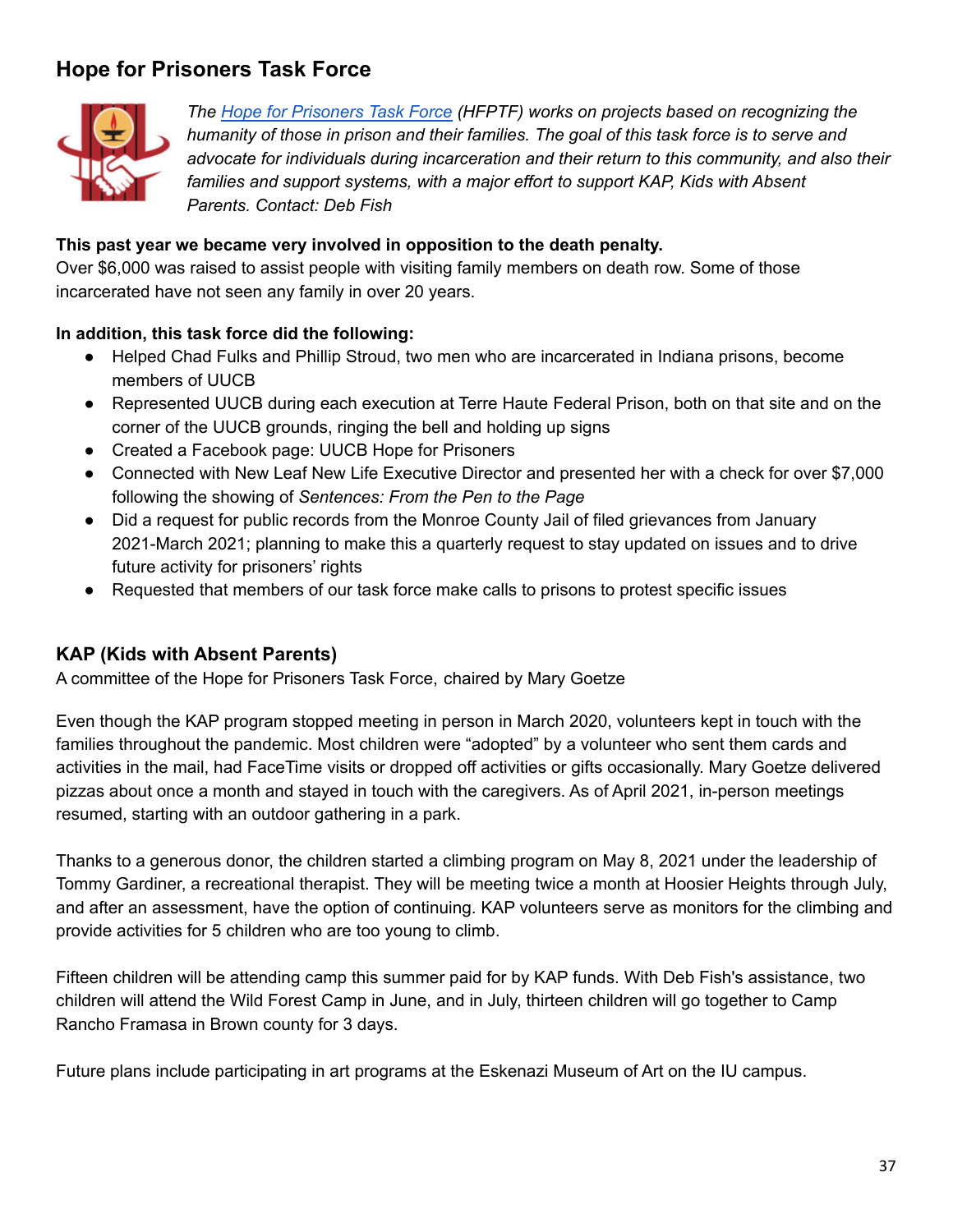## <span id="page-37-0"></span>**International Outreach Task Force (IOTF)**



*The [International](http://www.uubloomington.org/social-justice/international-outreach-task-force/) Outreach Task Force (IOTF) aims to expand and improve cross-cultural and international understanding through hands-on involvement with projects fulfilling local needs in developing countries. Currently three projects are in Kenya. Contact: Claire [Robertson](mailto:robertson.8@osu.ed)*

Our Task Force exists to raise funds for projects in Kenya. Every 2 years we visit the projects to see how things are going.

Our fundraising has suffered tremendously from closing the church, other venues being prohibitively expensive. Volunteers did manage to put on a yard sale of African items last September, which raised some \$1600, a decent sale. The Bazaar submission raised \$600, way below our usual. Given that we have been raising about \$18,000 over 2 years of work, we are woefully and perhaps fatally behind. We are hoping to do a June sale in a room at the church, but that probably won't be permitted (despite appropriate COVID precautions, of course).

Various conditions prohibit servicing a permanent website sale or using ebay-type sites, mainly having to do with the necessity for 24/7 attention or for having replicable identical objects to sell. There is enough merchandise on hand to do a few more sales but cancelling the Kenya 2021 trip means we will run out in not too long.

Suggestions welcome, keeping in mind that we need a large room in order to sell, with minimal or no rent. We also accept tax-free contributions, of course.

### <span id="page-37-1"></span>**Just Peace Task Force**



*The Just Peace Task Force works to promote peace and justice in the world, recognizing the essential role of grassroots organizing in creating a consensus for a new foreign and military policy. Contact: David [Keppel](mailto:keppel@sbcglobal.net)*

In the year of the pandemic, it was not possible for the Just Peace Task Force (and its ally Bloomington Peace Action Coalition) to bring the issue of nuclear weapons to the attention of the Bloomington City Council. Not only was it difficult to gather in person, but City government was consumed with other issues, including policing, homelessness, and zoning. Nevertheless, the year prompted a rethink in many people's priorities, making it clear that a \$1.5 trillion program for new and more deadly nuclear weapons is not a good investment in national or global security.

2021 shows a growing national movement to address the nuclear threat. We hope to bring a resolution to the Bloomington City Council. As part of the Back from the [Brink](https://preventnuclearwar.org/) campaign, cities and towns around the nation are calling upon the President and Congress to declare that the United States will never be the first to use a nuclear weapon; to end sole Presidential authority to launch a nuclear war; to cancel destabilizing new nuclear weapons programs such as ground based nuclear missiles; and to enter global negotiations with other nuclear weapons states toward the global abolition of nuclear weapons. We hope that new members will join us in this effort.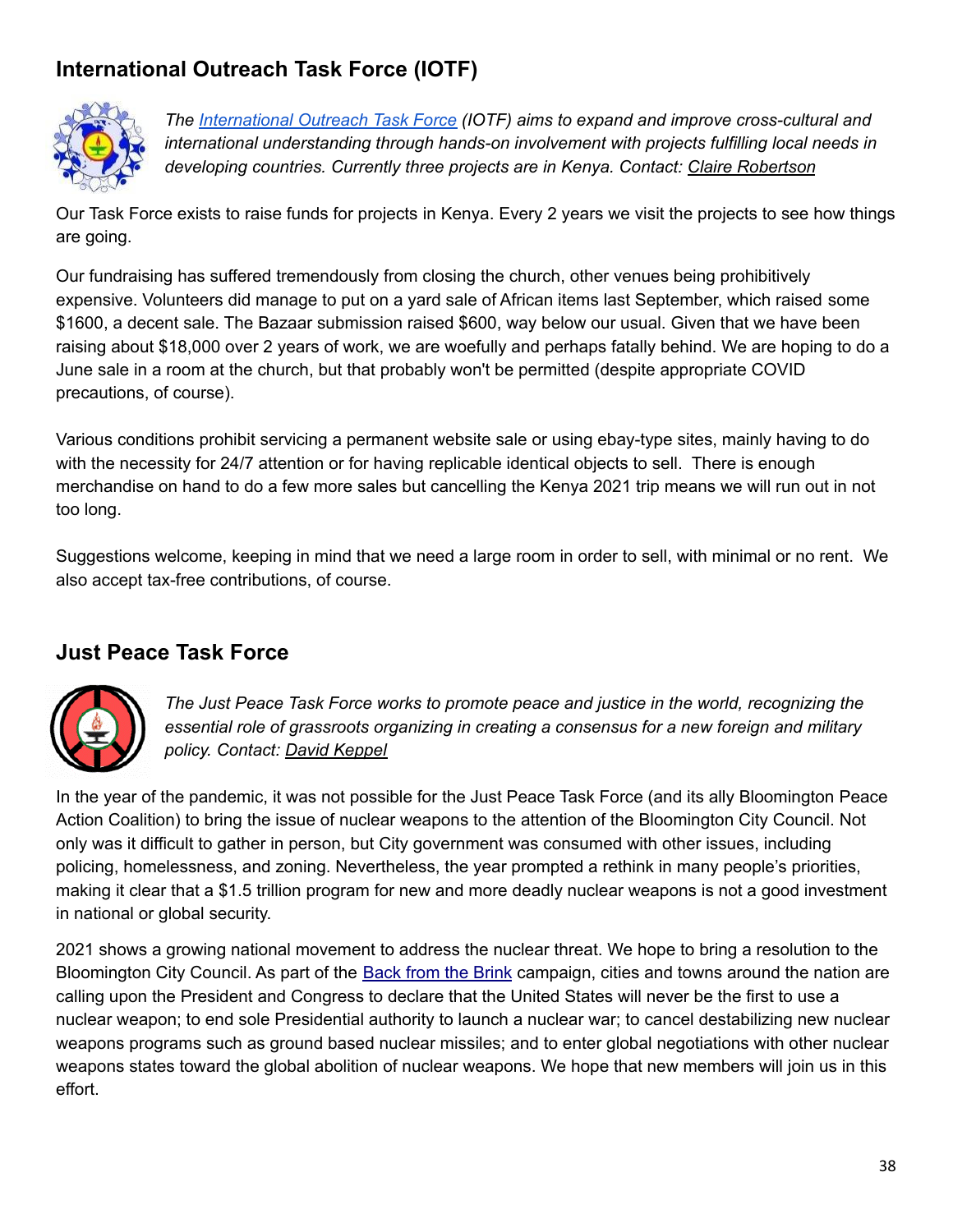## <span id="page-38-0"></span>**Racial Justice Task Force**



*The Racial [Justice](http://www.uubloomington.org/racial-justice-task-force/) Task Force joins UU communities across the US, and with faith, arts, and civic organizations around the city and state, to educate, organize, and take action on racial justice issues. Contacts: Ruth Aydt and Martha Oakley*

The Racial Justice Task Force underwent a leadership transition in November 2020 when Martha Foster and Earon Davis stepped aside after five years as co-chairs. We thank Martha and Earon for the initiatives and relationships they developed over their tenure and are delighted that Martha will remain active as liaison to Resilience Productions.

Martha Oakley and Ruth Aydt assumed co-chair responsibilities and have focused on ways the task force, as one part of the congregation, can truly "walk the walk" of the 8<sup>th</sup> principle. The task force met via Zoom in January and identified four major themes to guide our activities:

- We will deepen our understanding of racial injustice and its historical context.
- We will raise our awareness of current racial justice issues in our communities issues that may be invisible to many of us in our day-to-day lives.
- We will build and strengthen relationships with Black, Indigenous, and People of Color (BIPOC) in our communities.
- We will engage in service activities led by BIPOC groups.

In line with the first two themes, a major focus in 2021 was the Congregational Read of Isabel Wilkerson's book *Caste: The Origins of Our Discontents.* Martha and Ruth joined Rev. Dave Clements, Rev. Emily Manvel Leite, and Board President Stuart Yoak in planning and behind-the-scenes logistics support for the read. Many task force members were involved as facilitators and participants.

COVID-19 restrictions effectively shut down task force in-person activities over the past year. No fundraising was done and no funds were spent.

The task force mailing list and webpages have served as the primary means of communicating information and resources. Task force members remain active with the local NAACP and Black Lives Matter organizations. Two members presented their work on Race and Criminal Justice, conducted jointly with the local NAACP, to the Indiana Supreme Court's Commission on Race/Gender Fairness in October of 2020.

Looking forward, we plan to begin holding monthly meetings – in person, on Zoom, or in a hybrid format – sometime this summer.

As COVID health precautions permit, we will:

- Organize and/or support events with Resilience Productions.
- Take a (pandemic-delayed) trip to Lyles Station, a historic Indiana African American agricultural village, with Elizabeth Mitchell as consultant and guide. As originally planned, participants from Second Baptist Church of Bloomington, along with UU members and friends, would be invited to make this trip together. If the trip does occur, it will be limited to people who have been fully vaccinated. The task force previously received a \$500 Social Justice grant to support this trip.
- Engage in other in-person relationship-building and service activities.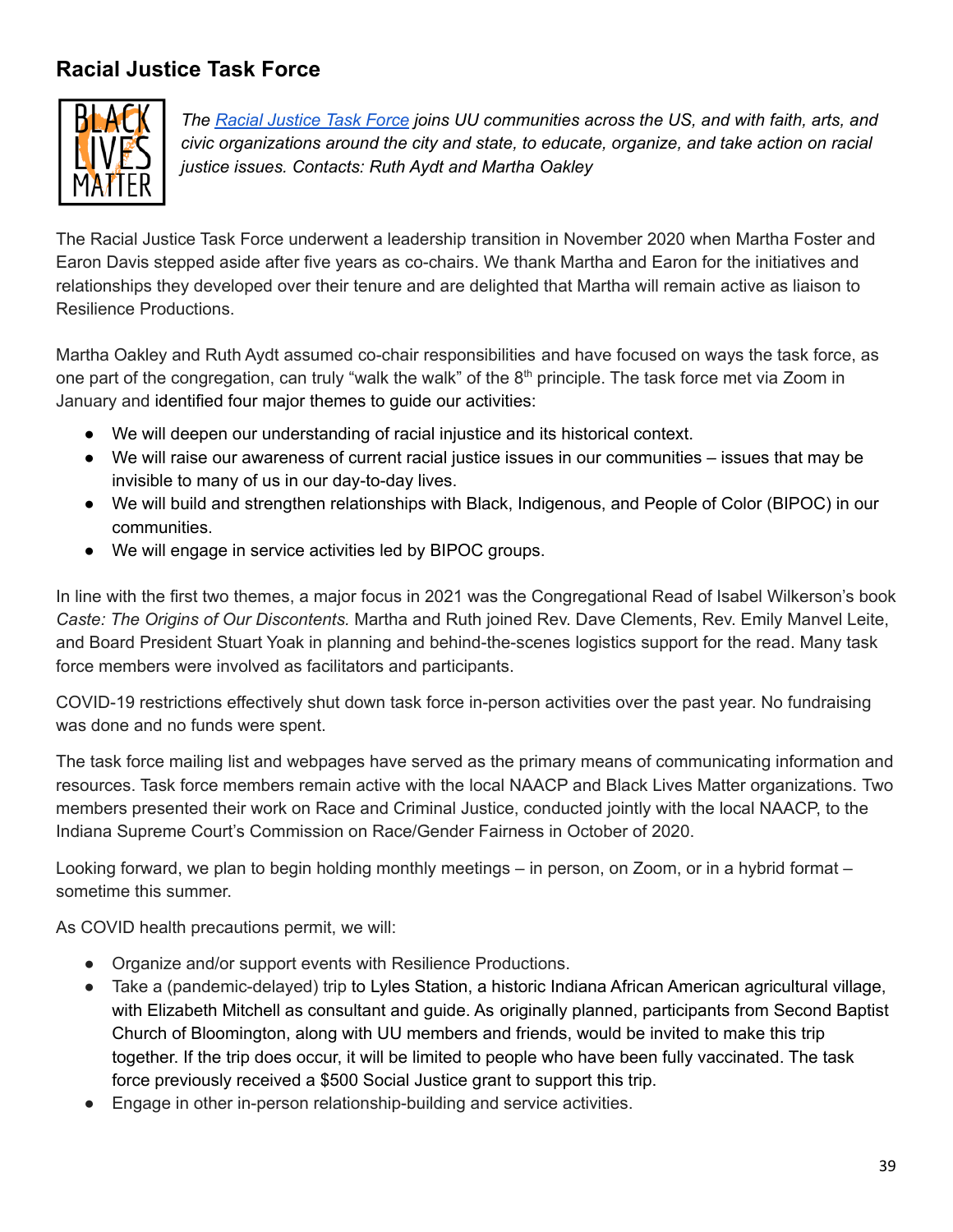### <span id="page-39-0"></span>**Rainbow Rights Task Force**



*The [Rainbow](http://www.uubloomington.org/social-justice/rainbow-rights-task-force/) Rights Task Force seeks to work with and for the congregation in the area of LGBTQ rights and concerns. Contact: [Jason](http://www.uubloomington.org/social-justice/amakice@gmail.com) [Michálek](https://www.facebook.com/JasonRelentlessly?__cft__[0]=AZUOirJSONrbWMMW24IwE-Q-Kc8pf5j25Mn30lT6xWzTsD-lO6p56GvbFWFi5NbJgFrYqFvOCy9qAkE6ztOIivQJqZqrJIcAQlad6N4vSWn2j_KM5K2L9AlSXioiU2pePSo&__tn__=-UC%2CP-R)*

In 2021, Rainbow Rights was revived in order to document and establish the history of the task force in its various iterations for congregational awareness, and to determine the opportunities for the group moving forward. To get congregational conversations back in the broader conversation, we sponsored a discussion about the importance of pronouns and discussed the continuation of building resources for trans- rights. Though the future of gatherings is uncertain, Rainbow Rights is already planning to bolster access to LGBTQ+ resources in and around our community. A guiding principle for our current efforts is to create a space for the prism of individual perspectives and identities to form a progressive understanding of current needs in LGBTQ+ matters and the lives of people in the community.

### <span id="page-39-1"></span>**Refugee and Immigration Support and Education (RISE) Task Force**



*The Refugee and Immigrant Support and Education (RISE) Task Force welcomes people from other countries and reaches out to support folks new to our community and form friendships. Contacts: Barb Backler and Cindy Mosca*

RISE sponsored a book study of the book *Refugee* by Alan Gratz. We purchased several copies of the book and distributed them to Susan Yeley, Lisa Meuser, Jane Silva, Diane Legomsky and me. We met on Zoom to discuss the book. Lisa Meuser led the discussion. It clearly gave all of us a taste of what it would be like to be forced to leave your home due to conflict or threat of genocide, then take a dangerous journey to escape and then end up some place where you had to start your life over with very few resources and feeling alone and alienated. We invited the Religious Education program at UUCB to invite middle school youth to read this book together. It is written for young adults. The members who read the book were encouraged to pass this book on to others in our community. Susan Yeley wants to read it with her daughter, and then she will give it to someone else.

During the holidays Daniel Soto, who is from Costa Rica and is very connected to the Hispanic community in Bloomington, asked us to provide gifts for three refugee families who are struggling. Our members were very generous. Several members took the name of a child and purchased an outfit and a toy for each of the 10 children. The families were grateful, and I was able to meet them when they picked up the gifts at my house. Besides the gifts from members we contributed a Kroger \$50 gift card to each family.

In March we had a Zoom meeting for all of our RISE members. We introduced them to two families who are undocumented refugees in Bloomington - two from Mexico, and a couple from China who are Uyghurs, who are experiencing atrocious acts of genocide. The husband spoke from Turkey and the wife from here in Bloomington, where she receives wonderful support from two of our RISE members.

I have been active in the Immigration Justice Task Force that is chaired by Christie Popp, a Bloomington immigration lawyer and Jane Walter. We have a sub committee that is trying to figure out how to reach people who are not really for or against immigrants, but non-committal, which makes up about 40% of our population. We'd like to demonstrate what an asset these folks are to our community and our country. This committee is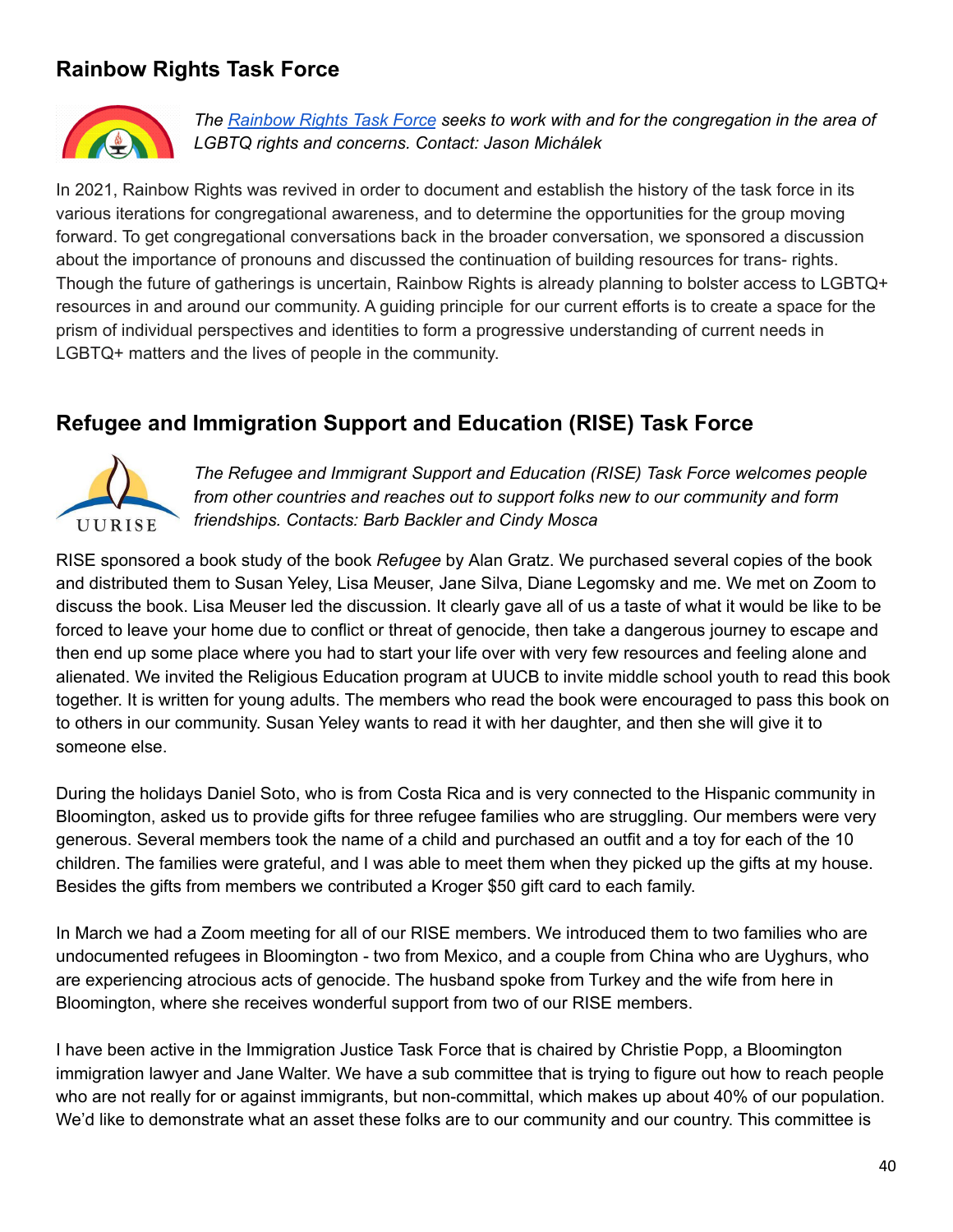also looking at ways to help the refugees feel welcome in our community. And, finally, this organization is working with other churches to see if there is a possibility of sponsoring an asylum seeker. People who entered our country at the Mexican border and were put in detention centers only need a sponsor to allow them to be released and to be sent to a community where they could start the process of becoming citizens.

We are following Biden's initiatives closely. He is reuniting families who were separated and trying to repair and rebuild our immigration laws and processes. Once this is accomplished, we will be seeing an increase of immigrants. At this point hopefully we will have a large influx of immigrants to Indiana and through the work of Exodus in Indianapolis we're anticipating some people being brought to Bloomington.

We are also very supportive of the work that the Refugee Support Network (formerly Bloomington Refugee Support Network) is doing. Last year we proposed that 25% of our Sunday morning plate be awarded to this organization, and they actually were designated as the recipient for this year. Unfortunately, their board was reorganizing and the remaining officers didn't think they were in a position to accept the money. Now they have a very stable board. The new president is Elizabeth Dunn, who teaches in the Geography Department at IU. Her speciality is the study of displaced persons. Because of the pandemic and the squelching by Trump of bringing more immigrants to the U.S. during his presidency, we decided to wait until next year to reapply for these funds to support refugees. We anticipate that the funds will be greatly needed in 2022 when there is sure to be an influx of refugees.

Several people have recommended books and videos that are helpful in understanding the plight of refugees. I will distribute this list to our task force in order to help educate ourselves and gain even more compassion and understanding of refugees' needs and how we can support them. We also try to share information about current legislation and encourage people to contact their members of Congress. Recently I invited people to speak out for congress people to support the US Citizenship Act of 2021.

Elizabeth Dunn was featured in the October/November 2020 issue of Bloom Magazine. She shares her passion of working with refugees. She said that it would be a good move for Bloomington to accept refugees for many reasons. Economically, they are a good source of labor, and many are entrepreneurs. They are also consumers. It's also a big gain culturally, bringing people with different languages, music and art. "Helping refugees is, of course, a humanitarian act. By helping people fleeing war and violence, we give them and their children a chance at a normal, safe, and productive life. It's the morally right thing to do," says Elizabeth.

### <span id="page-40-0"></span>**Reproductive Justice Task Force**



*The [Reproductive](http://www.uubloomington.org/social-justice/reproductive-justice-task-force/) Justice Task Force (RJTF) promotes an active liberal voice to educate ourselves and the community, advocates for reproductive justice, and connects with community partners to ensure reproductive justice for all. Contacts: Nan [McKinley](mailto:fiddlernan@gmail.com) and Cindy Lonnberg*

The RJTF mobilizes around the concept of reproductive justice as *"the right to bodily autonomy, to have* children or not have children, and to parent the children we have in safe and sustainable communities." We educate, advocate, and connect within the church and with outside community partners to support and advance reproductive justice for all.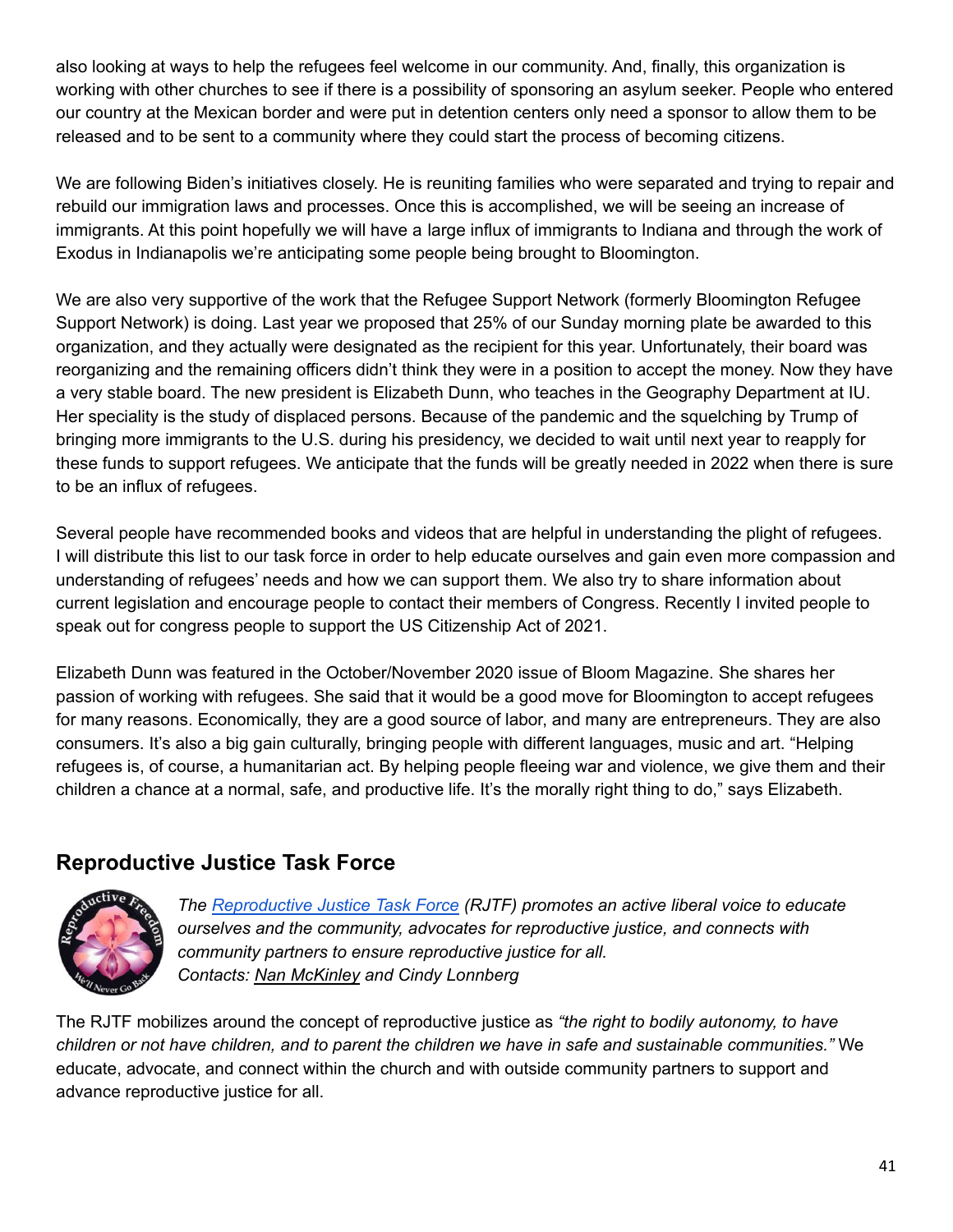#### **Ongoing Work**

- **Legislative liaison:** A task force member monitors anti-choice *and* pro-family bills during legislative sessions and reports out to the task force with "action items" (i.e. phone calls, letters, testimony, committee watch/observation, rallies, etc).
- **Statehouse/City/County Council meetings:** Face-to-face or Zoom meetings with representatives and supportive presence and public comment for PPINK and All-Options PRC.
- **● PPINK:**
	- o Volunteer and support clinic escorts. Escort services on hold due to pandemic.
	- o "Snack Stewards" provide snacks/drinks to patients awaiting abortions; staff provided access to snacks during pandemic.
	- O provide scrub uniform bottoms to the clinic for women in need
- **● All-Options Pregnancy Resource Center:**
	- o Promote and volunteer as peer counselors and talkline support
	- o Virtual diaper drive
	- o Annual Hoosier Abortion Fund drive
	- o Promote Practical Support Network, a project that trains volunteers to provide rides and other support to women seeking abortion access
- **Maternal Advocates Resource Alliance (MARA):** Recruited volunteers for training in UU community postpartum support; support trainees' creation of a UU action plan
- Monitor the implementation and work of the state's **Maternal Mortality Review Committee**, mandated by 2018's Public Law 48.

#### **Education & Outreach**

● Activities curtailed due to the pandemic.

#### **Fundraising/Donations**

- **Football parking** suspended due to pandemic
- **February Siding With Love bake sale** suspended due to pandemic
- **Hoosier Abortion Fund** donation of \$400 from the task force brought our UU team total to \$2061, from the congregation and friends of UU donations. As of this writing, the event is still ongoing.
- **Annual UUCB grant to the task force for Snack Stewards** \$400 for food and beverages.
- **All Options (AO) Diaper Program** donation of \$400 from the task force and open donations by the congregation and friends to the AO diaper website.
- **Donation** \$400 to **Planned Parenthood** of Bloomington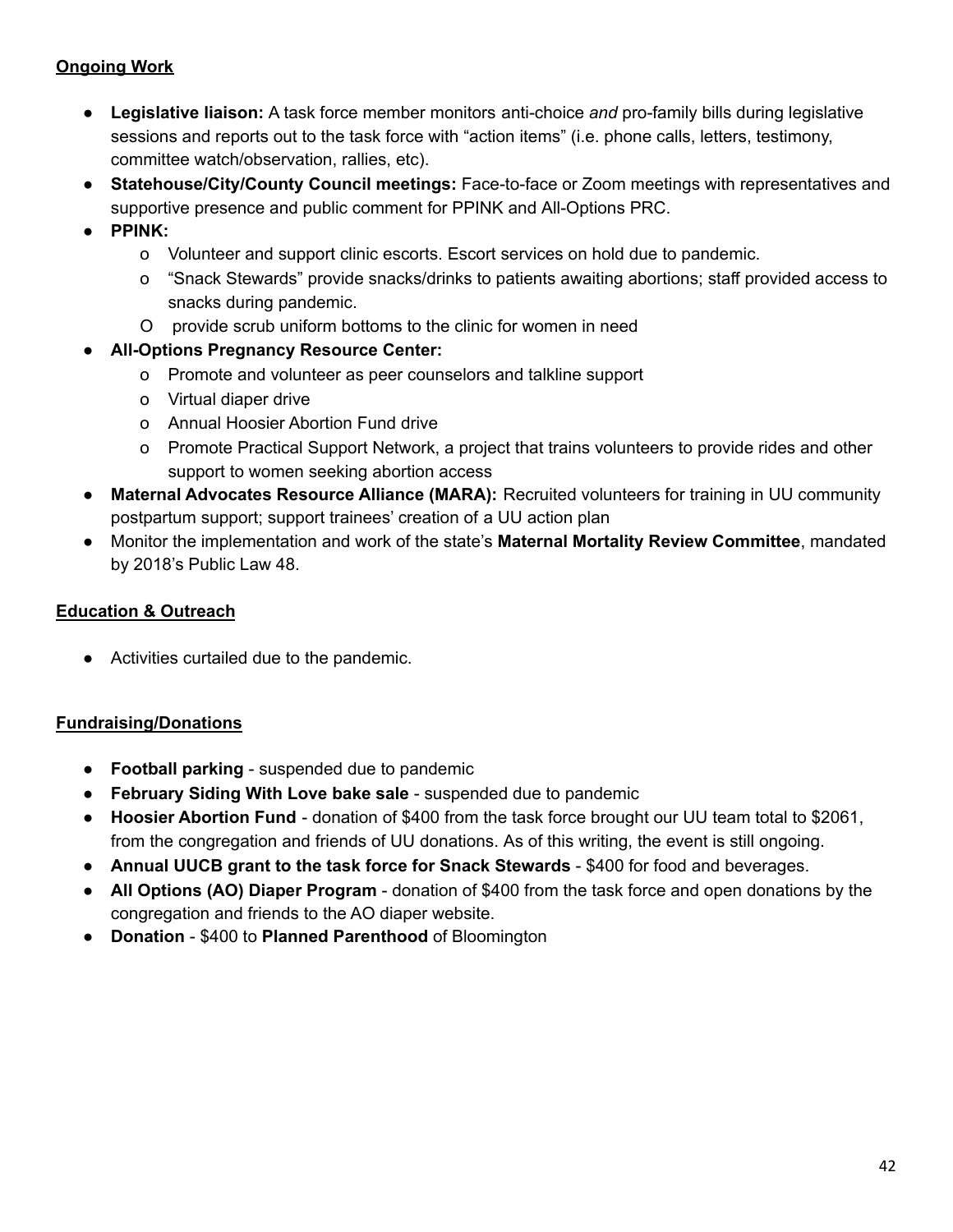### <span id="page-42-0"></span>**Social Justice Funds Committee (SJFC)**

#### **Fall Social Justice Grants**

In October 2020, SJFC sought grant applications for funding consideration by the church's SJ grants fund. The following grants were recommended to and approved by Special Purposes Fund Committee:

- Extension of **Habitat** grant from 2019 until Nov. 30, 2021
- Extension of **Racial Justice Task Force** grant to support tour of Lyles Station to Nov. 30, 2021
- Grant to **Reproductive Justice Task Force** to support snack stewards program at Planned Parenthood
- Grant to **Team First Books Monroe County** to give grants to schools for books for low income children

#### **Spring 25% Sunday Plate Fund**

In March 2021 SJFC sought nominations for non-profit agencies to be the recipient of 25% of undesignated Sunday Plate funds for July 2021-June 2022.

- **● New Hope for Families** to support The Nest (childcare program)
- **● Nurse-Family Partnership**
- **● Friends of Monroe County Public Library** to supplement the Coretta Scott King Exhibit

SJFC selected the three agencies on the above list to present to the congregation for a vote at the June 13, 2021 congregational meeting. SJFC is using multiple virtual avenues to educate the congregation about these agencies throughout May.

SJFC Members: Steve Mascari, Denise Ogren, Jay Sissom, Sarah Kopper, Anna Beaucamp, Advisors: Jackie Hall and Rev. Bill Breeden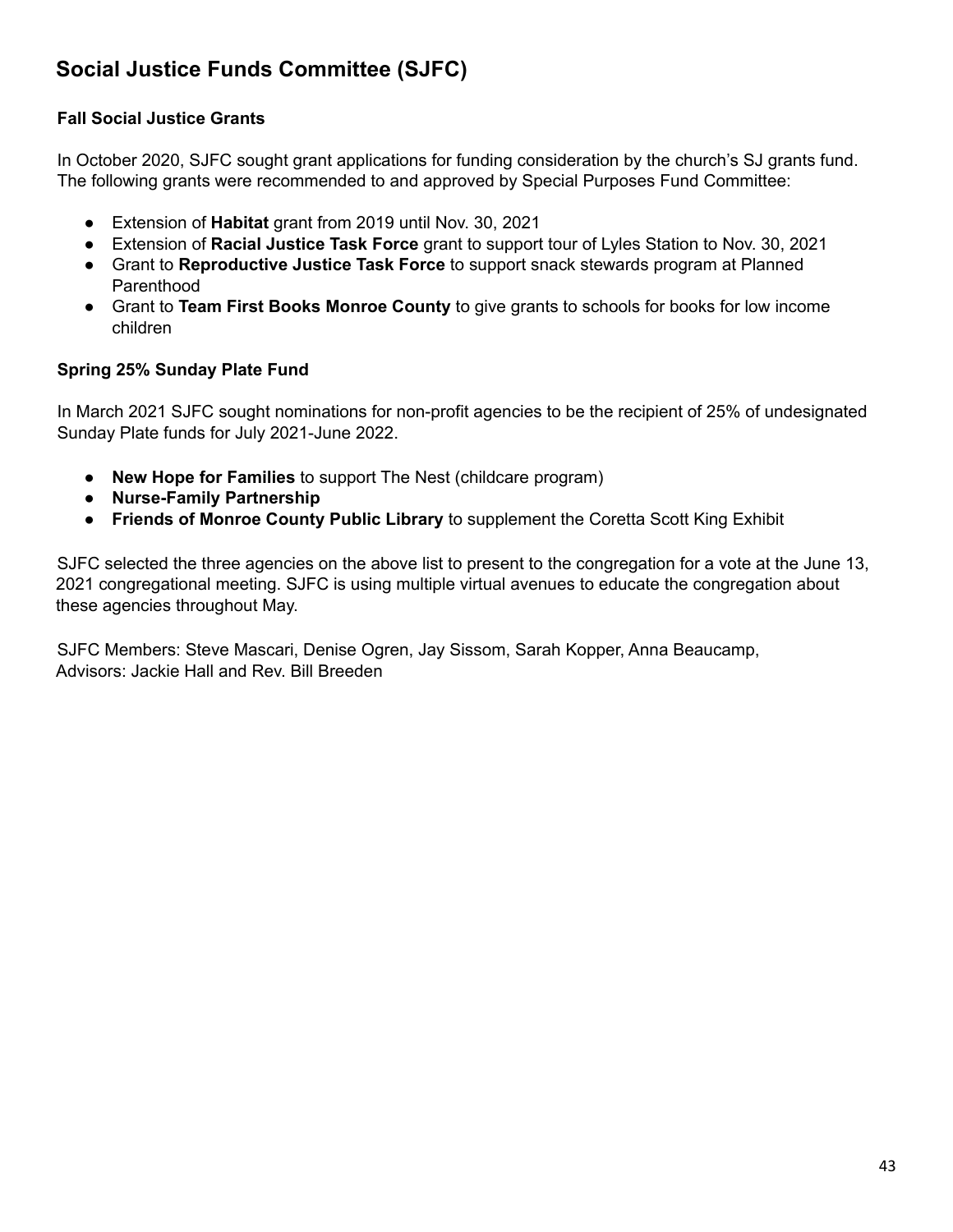<span id="page-43-0"></span>

| <b>Members of the</b>     | <b>Barbara Backler</b> | Glenda Breeden        | Patricia Coleman          |
|---------------------------|------------------------|-----------------------|---------------------------|
| <b>UU Church of</b>       | Janice Bagwell         | Rev. Bill Breeden     | <b>Craig Coley</b>        |
| <b>Bloomington</b>        | Carolyn Bailey         | Denise Breeden-Ost    | <b>Bill Conley</b>        |
| Members on June 11,       | Maya Baird             | Cynthia Bretheim      | Mary Jo Conley            |
| 2021                      | Rhonda Baird           | <b>Clark Brittain</b> | <b>Ann Connors</b>        |
| 572 members               | <b>Tim Ballard</b>     | Lauren J Bryant       | Jessie A. Cook            |
| <b>Quorum for meeting</b> | <b>Bill Baus</b>       | John Bunde            | Michelle E. Cook          |
| $= 58$                    | Andy Beargie           | Paula Bunde           | Anastacia                 |
|                           | Anna Beauchamp         | <b>Scott Burgins</b>  | Corbit-Clarkson           |
| Debbie Acito              | Dan Beauregard         | Louray Cain           | <b>Bill Corcoran</b>      |
| Julia Adams               | Elizabeth Beauregard   | Danny Callison        | Amy L.Cornell             |
| Julie Adams               | Amy Beck               | <b>Patty Callison</b> | Jill Courtney             |
| <b>Ruth Albright</b>      | Jim Beck               | Laura Campbell        | Amy Cox                   |
| Thomas G. Albright        | Sheri Benham           | Kim Carballo          | Jeanie Cox                |
| Judy Allensworth          | <b>Judy Bennett</b>    | <b>Elof Carlson</b>   | Nathaniel<br>Cox-Thurmond |
| <b>Bob Althauser</b>      | Mary Bent              | Nedra Carlson         | <b>Heather Craig</b>      |
| Lisa Blomgren Amsler      | <b>Barb Berggoetz</b>  | Rev. Barbara Carlson  | Dave Crane                |
| <b>Terry Amsler</b>       | <b>Judy Berkshire</b>  | Dora Carter           | Juliana Crespo            |
| Maureen Anderson          | Lauren Bernofsky       | Jack Cassidy          | <b>Jordon Criss</b>       |
| <b>Andrew Appel</b>       | Maureen Biggers        | Karen Cassidy         | John Crosby               |
| <b>Charlotte Appel</b>    | Reilly                 | Doug Cauble           | Amy Crozier               |
| Robert L. Appelman        | Jason Blankenship      | Julie Cauble          | Kathleen Cruikshank       |
| Jan Armstrong             | Mary Blizzard          | Joan Caulton          | Eve Cusack                |
| <b>Carol Arnold</b>       | Kathy Boone            | Jon R Chaffin         | George Cusack             |
| Paul Arnold               | Rebekka K. Boustani    | Larry Cherniak        | Sam Cusack                |
| Stephen Arnold            | Mary Boutain           | Kathleen Chmelewski   | Malcolm Dalglish          |
| <b>Callen Aster</b>       | Linda Boyle            | Allison Chopra        | <b>Bill Daniels</b>       |
| Pat Aungst                | <b>Bill Boyles</b>     | Chris Chopra          | <b>Earon Scott Davis</b>  |
| <b>Marianne Aurich</b>    | <b>Cindy Brandes</b>   | Sandra Churchill      | <b>Jeff Davis</b>         |
| <b>Ruth Aydt</b>          | Pat Brantlinger        | Joanna Cichocka       | Jessica Davis             |
| Alan Backler              | Darrell Breeden        | Sandra Clothier       | <b>Murray Davis</b>       |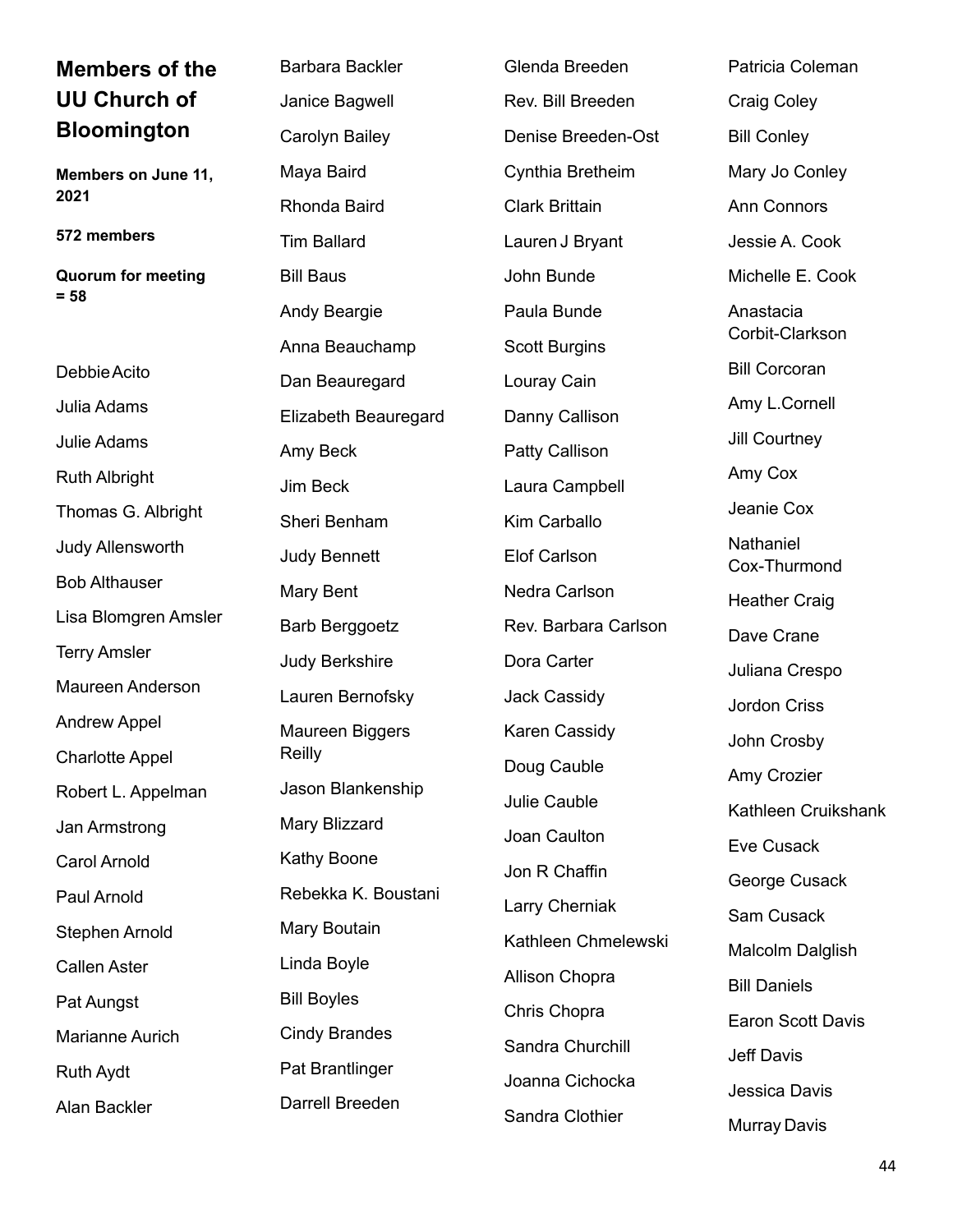| Dennis Davoren           | David Emmert                  | Allen Gifford         | James A. Harvey                     |
|--------------------------|-------------------------------|-----------------------|-------------------------------------|
| Sandy Davoren            | Georgia K. Emmert             | JaneAnn Z. Gifford    | Sally Harvey                        |
| Orion Day                | Judith Epp                    | Kathleen Gilbert      | Brian Hathaway                      |
| Deborah DeChurch         | <b>Taylor Erickson</b>        | <b>Steven Gilbert</b> | <b>Clarence Hawking</b>             |
| Marie F. Deer            | <b>Stephanie Estell</b>       | Kevin Gill            | Lorraine Hawking                    |
| <b>Beverly DeFord</b>    | Ray Fellman                   | Lynne Warner Gilliatt | Anne Haynes                         |
| Courtney<br>DeMeulenaere | Ruellen<br>Fessenbecker       | Rev. Forrest Gilmore  | <b>Christopher Thomas</b><br>Haynes |
| Gladys DeVane            | Daun Fields                   | Gayle Gingrich        | William H. Hegarty                  |
| <b>Bob DeVoe</b>         | Debbie Fish                   | <b>Abby Gitlitz</b>   | Eric Heim                           |
| Libby Kay DeVoe          | Penny Fisher                  | <b>Molly Gleeson</b>  | Helmut Hentschel                    |
| Frank Diaz               | Patsy Flint                   | Mary Goetze           | Sandra Hernshaw                     |
| <b>Jim Dietz</b>         | Sarah Flint                   | Susan Goldberg        | Dirk Herr-Hoyman                    |
|                          |                               | Robinson Gonyea       |                                     |
| Emma DiLavore            | Kathy Floyd                   | Jane Goodman          | Susan Herr-Hoyman                   |
| Philip DiLavore          | Bob E. Flynn                  | Janet Greenblatt      | <b>Emily Hewitt</b>                 |
| Regina DiLavore          | Mara Elizabeth Flynn          | Diane Gregory         | <b>Cathy Hiatt</b>                  |
| David Dilcher            | <b>Arnold Fodor</b>           | Tom Gregory           | <b>Dick Hiatt</b>                   |
| Stephen W. Dillon        | Suzanne Fodor                 | Joe Grimme            | Perry Hodges                        |
| Martha Dogan             | <b>Martha Mitchell Foster</b> | Shannon Grimme        | Scott Hogsed                        |
| Sandra K. Dolby          | <b>Eddie Franklin</b>         | Douglas H. Gulick     | Carol Holding                       |
| Abby Downey              | Sue Fratianni                 | Susan L. Gulick       | Lois Holl                           |
| Jim Downey               | Laurette Susan                | <b>Colleen Haas</b>   | <b>Richard Holl</b>                 |
| Mike Drescher            | Frazier                       | Cathy Haggerty        | Erin Hollinden                      |
| <b>Rita Drescher</b>     | Sandra Freund                 | Jacqueline Hall       | Beth Hollingsworth                  |
| Cindy Duffy              | Linda Grace Frost             | Linda Hall            | Tom Hollingsworth                   |
| Tom Duffy                | Cathy<br>Fuentes-Rohwer       | <b>Ted Hall</b>       | Amy Holmes                          |
| Miles Eddy               | Luis Fuentes-Rohwer           | Christopher Hanna     | Joan Hongen                         |
| <b>Brandi Edwards</b>    | <b>Chadrick Evan Fulks</b>    | <b>Jack Harlow</b>    | Robert Hongen                       |
| Kate Ellis               | Meg Garner-Ballard            | Pat Harris            | <b>Brianna Horne</b>                |
| Ron Ellis                | Janessa Gerber                | David Hart            | Martin Horne                        |
| <b>Carolyn Emmert</b>    | Lukas Dalton Gibson           |                       | <b>Steve Host</b>                   |
|                          |                               | Marcia Hart           |                                     |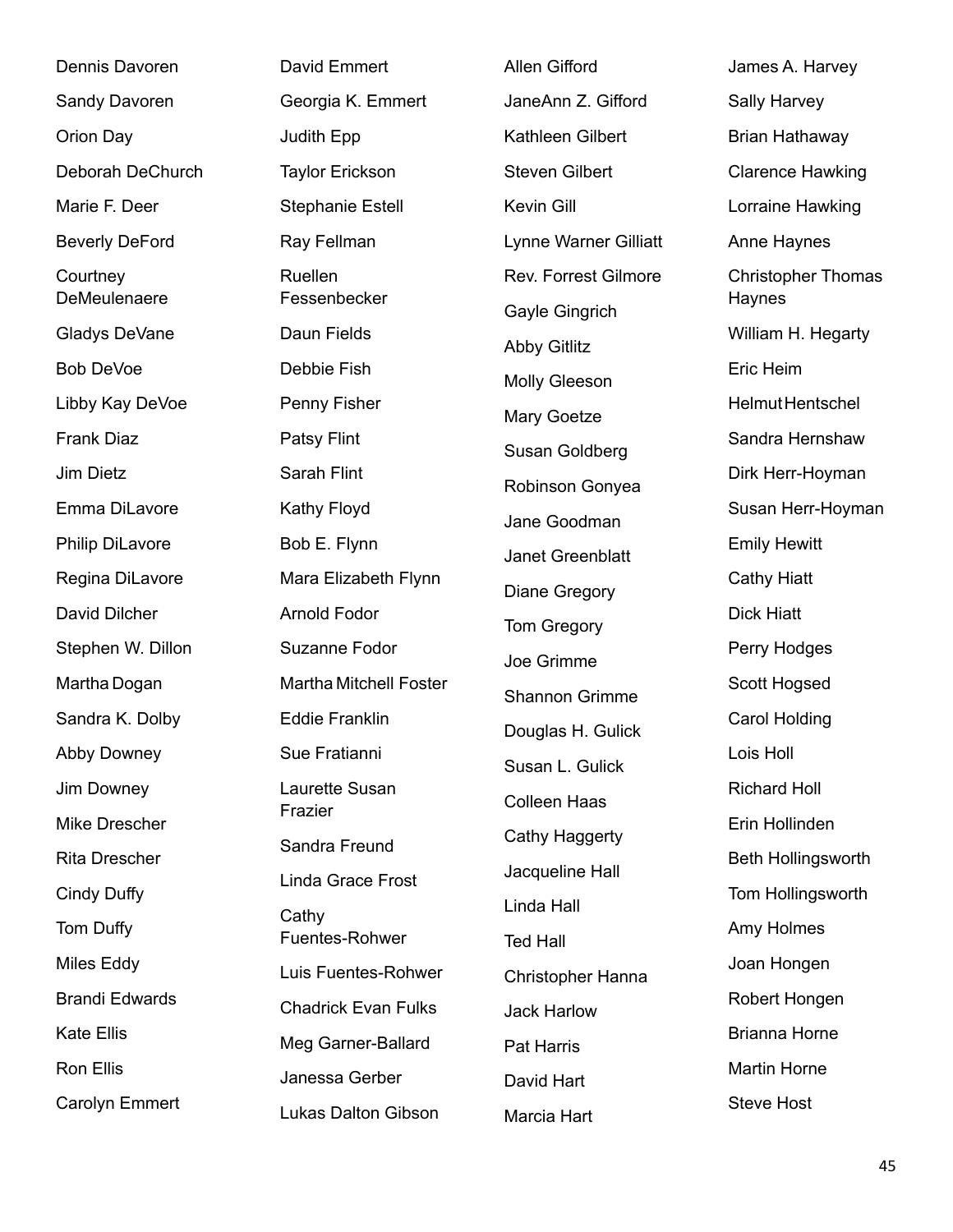Marlin Howard Malea Hudson Arzetta Hults-Losensky Linda Hunt Jeffrey Huntsman Deborah S. Hutton Christoph Irmscher Millie Jackson Julie James Tracy James Richard Janda Jerry Jesseph Laura Jesseph Karen Lee Jewell Marty Joachim Darlene E. Jolley Valerie Jones Ned Joyner Gayle P. Judd Viola Kadish Ann Kamman Linda Kaplan Kathy Kardynalski Renate Kasak Hannah Kasak-Gliboff Judy Kelly Keith Kelly Susan Kelly Hans Kelson Victor Allan Kelson

David Keppel Iris Kiesling Stephanie Kimball Jack King Mindy King Sylvia King Sarina King Criss Gigi Kirkley Jamie Kirkley Sonny Kirkley Judy Klein Angie Kleptz Philip Knieriemen Andrew Knust Anna Knust Noretta Koertge Neil Kopper Sarah Kopper Alan Kosinski Steven Krahnke Laura Kress Aleisha Kropf Thomas Kuhn Karla Kunoff Betty Laird Cathy Larson Joan Lauer Naomi Lawlis Julia Lawson Gretchen Laymon Ann LeDuc

Richard LeDuc Abe Leite Adam Leite Jonathan Leite Veronica Lenard Steve Lessmann Harlan Lewis Angela Jacoba Lexmond Christine Linnemeier Richard Linnemeier Diann Lock Ted Lock Beth Lodge-Rigal Dan Lodge-Rigal ConnieLoftman Guy Loftman Ed Long Bill Lonnberg Cindy Lonnberg Patricia Lopes Paul Losensky Barb Lund Laresa Lund Jim Lynch Sandy Lynch Pam MacLaughlin Mary Mahern Amy Makice Darja Malcolm-Clarke Jessica Marchbank

Cynthia Marion Carol Marks Nicole Martins Steve Mascari Laura Mattingly Michele McCaffrey Tom McCaffrey Rev. Dennis McCarty Carol McCord Sheila McDermott-Sipe Ann McEndarfer Ed McEndarfer Beverly McGahey Celeste McGregor Michael McGregor Sally McGuire Ann McIntosh David McIntosh Kitty McIntosh Nan McKinley Anne McLaughlin Jane McLeod Sylvia McNair Sue Medland Robert Meitus Kathrynn Meuser Lisa Meuser Jason Michalek Joan Middendorf Clarke Miller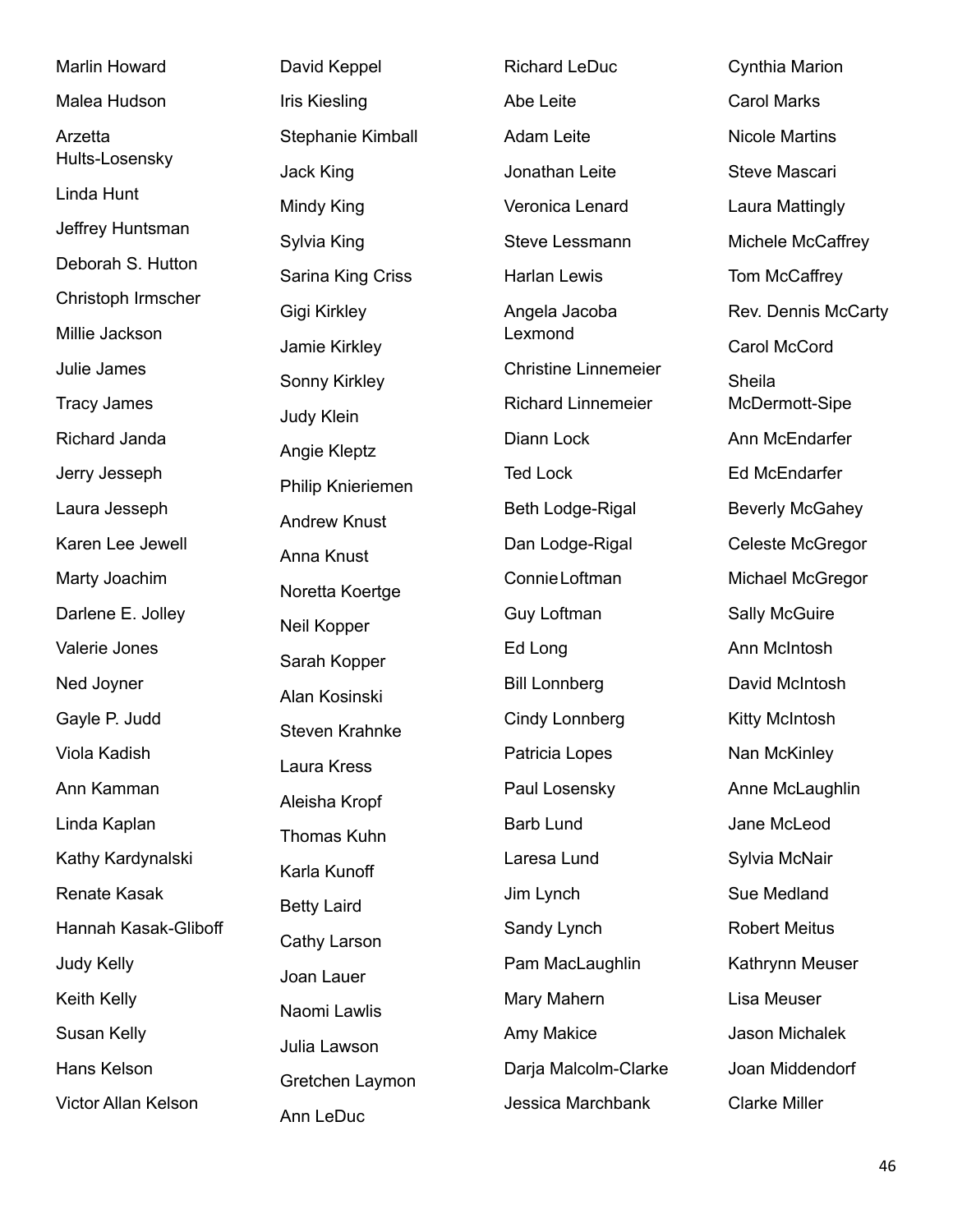| Emma Minoti Rush<br>Amira Sabbagh<br>Kim Sackmann |
|---------------------------------------------------|
|                                                   |
|                                                   |
|                                                   |
| <b>Kelly Sage</b>                                 |
| Raymond Sage                                      |
| Sarah Sanchez                                     |
| <b>Emily Sanders</b>                              |
| <b>Ruth Sanders</b>                               |
| <b>Scott Sanders</b>                              |
| <b>Christopher Sapp</b>                           |
| Dinorah Sapp                                      |
| Martha Sattinger                                  |
| Jim Sauer                                         |
| Susan Schneider                                   |
| Drew Schrader                                     |
| Margie Goodwin                                    |
| Schrader                                          |
| Alysa Schroff                                     |
| Peter Schwandt                                    |
| Barbara Schwegman                                 |
| Justin Schwemmer                                  |
| <b>Margaret Sears</b>                             |
| <b>Stephanie Serriere</b>                         |
| <b>Deirdre Sheets</b>                             |
|                                                   |
| Sylvia Sheets                                     |
| Hwamei Shei                                       |
| <b>Catherine Shipp</b>                            |
| <b>Edwin Shipp</b>                                |
| Eric Shipp                                        |
|                                                   |